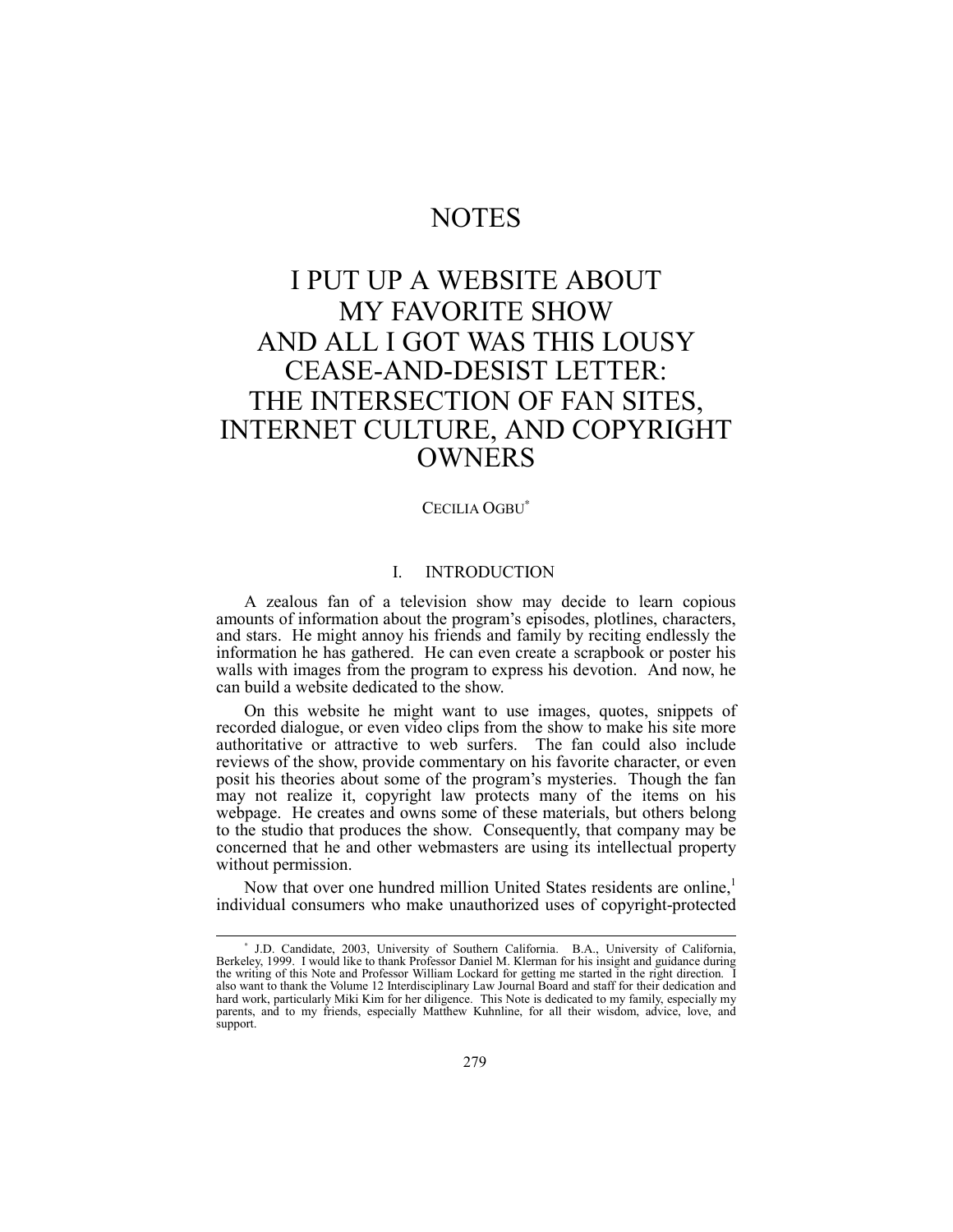material are of ever increasing concern to rights holders. One observer has described the particular controversy caused by fan sites $2$  that utilize others<sup>7</sup> copyright-protected materials as "one of the prickliest problems facing copyright law since the codes were written.<sup>33</sup> With Internet usage rising,<sup>4</sup> the growth of people inclined to build a shrine to their favorite television show or movie may increase the number of individuals tangled in copyright disputes.

Part II of this Note focuses on public perception of copyright law. Part II then considers the effect of that understanding of the law on the Internet. Part III explores the emergence of fan websites and the copyright issues they present. Although fan sites may implicate problems in many areas of the law, including trademark law, patent law, or even unfair competition, this note will focus on the copyright issues created by these web sites. Part IV examines how Twentieth Century Fox Studios  $("Fox")$ , as one example, has responded to fan sites and the subsequent reactions of the sites<sup>?</sup> creators. Part V considers the prevalence of these issues by briefly examining the controversy between Warner Brothers and *Harry Potter* fan sites. Part VI assesses several possible solutions to the tensions between fan sites and studios. Finally, Part VII concludes that a studio policy sensitive to the views of fan site owners may create the most effective outcomes.

## II. COPYRIGHT LAW AND THE MASSES

The development of the Internet<sup>5</sup> seemingly requires a shift in the public's understanding of intellectual property law. As more and more people use the Internet, a greater population has access to an increasingly wider volume of work protected by copyright law.

## A. BEFORE THE INTERNET

Before the expansion of the Internet, ordinary persons did encounter intellectual property on a daily basis. Reading a book, listening to music, and watching a movie are all activities that involve accessing copyrighted material. A registered trademark may have identified the goods a person purchased. A person may have been taking a prescription medication that had been patented. These and most other uses were unlikely to infringe on

 $\overline{\phantom{a}}$  Gwendolyn Mariano, *U.S. Web Usage Hits All-Time High*, NEWS.COM, Nov. 13, 2001, *at* http://news.com.com/2100-1023-275807.

 $2^2$  For the purposes of this Note, "fan site" will refer to a web site devoted to a particular television show or movie, which may feature copyrighted material without permission of the copyright holder or owner.

<sup>&</sup>lt;sup>3</sup> Constance Sommer, *Hollywood Girding for Assault of the Internet*, ASSOCIATED PRESS, Dec. 5, 1996, *available at* 1996 WL 4452577.

<sup>4</sup> *See* Mariano, *supra* note 1.

<sup>&</sup>lt;sup>5</sup> For the purposes of this Note, the Internet refers to the World Wide Web facility on the Internet which "makes possible almost instantaneous exchange of information by linking documents around the world.î *Internet*, COMPUTERUSER.COM HIGH-TECH DICTIONARY, *at* http://www.computeruser.com/ resources/dictionary/definition.html?lookup=2239 (last visited Apr. 3, 2003).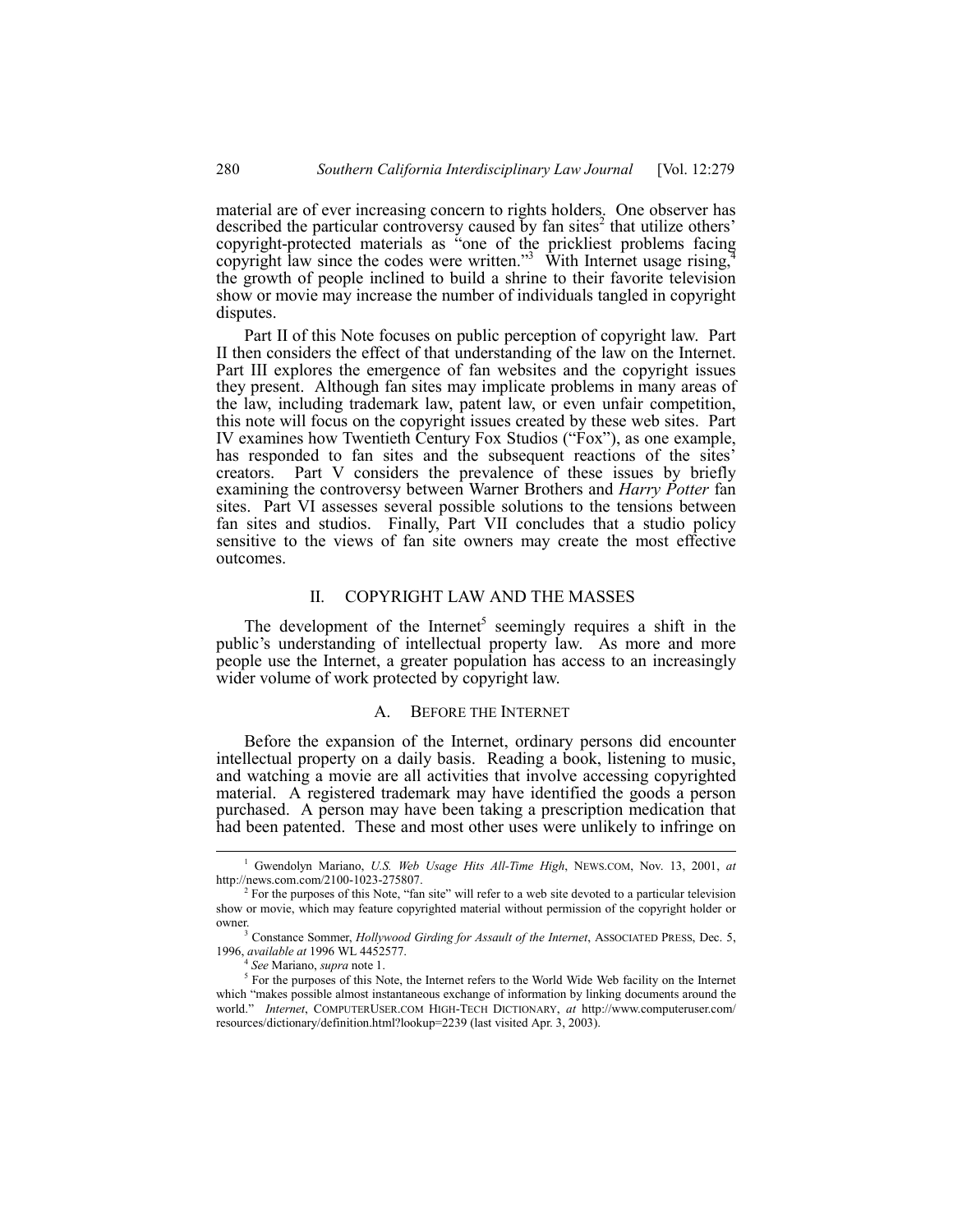any intellectual property rights. While a fan of a movie or a television show may have created a scrapbook that included copyright-protected images and logos protected by trademark law, such behavior was unlikely to implicate serious intellectual property concerns because only a small group of people would ever view the work. In practice, copyright owners did not target these users because such claims could be difficult to prove, challenges could create negative press, and, more generally, the uses were insignificant.<sup>6</sup>

In light of this lack of exposure to the legal ramifications of their everyday behavior, most people probably did not understand how the copyright regime functioned.<sup>7</sup> The complexities of the laws that govern copyright protection contributed to this problem.<sup>8</sup> Moreover, copyright issues were unlikely to be the subject of everyday conversation.<sup>91</sup> As a result, the general public likely had a poor understanding of how a work obtained copyright protection and what that protection even provided.<sup>10</sup>

Copyright disputes between corporations and individuals only assionally received public attention.<sup>11</sup> These incidents would only occasionally received public attention.<sup>11</sup> educate those involved or those who may have followed the media coverage. And, unfortunately, the media's treatment of such events did not guarantee that the information presented would increase the public's understanding of copyright law.<sup>12</sup>

<sup>&</sup>lt;sup>6</sup> See Jane C. Ginsburg, *Putting Cars on the "Information Superhighway": Authors, Exploiters, and Copyright in Cyberspace*, 95 COLUM. L. REV. 1466, 1488 (1995).

See Jessica Litman, *Essay: Copyright as Myth*, 53 U. PITT. L. REV. 235, 237-39 (1991) [hereinafter Litman, *Copyright as Myth*]. Professor Litman notes that the members of Congress involved in fashioning the 1976 Copyright Act could not even accurately explain the meaning of the legislation they were drafting. *See also* Jessica D. Litman, *Copyright, Compromise, and Legislative History*, 72 CORNELL L. REV. 857, 878 (1987) [hereinafter Litman, *Compromise*].

 $8$  *See* Litman, *Copyright as Myth, supra* note 7, at 237 (suggesting that the "mind-numbing") collection of inconsistent, indeed incoherent, complexities" of copyright law make it difficult for anyone but copyright specialists to understand it).

<sup>9</sup> Ann Powers, *Fans Go Interactive*, N.Y. TIMES, Sep. 20, 2000, at H25 (noting that the controversy of the file-sharing service Napster brought copyright law into the conversations of nonlawyers).

<sup>10</sup> *See* Litman, *Copyright as Myth*, *supra* note 7, at 238.

<sup>11</sup> *See, e.g.*, *Campus Life: Iowa; Suits and Debate Follow Display of Cartoon Character*, N.Y. TIMES, Nov. 25, 1990, § 1, Part 2, at 53 (discussing Twentieth Century Fox's copyright infringement suit against a right-wing University of Iowa student publication that displayed a poster with the cartoon character Bart Simpson under a caption that attacked homosexuals) [hereinafter *Campus Life*]; Steven Hegarty, *Two Men Sentenced for Copying Movies*, ST. PETERSBERG TIMES, July 19, 1998, ß 3, at 3 (reporting on two men convicted of violating copyright laws by renting out illegally copied videocassettes).

 $12$  For example, a 1990 New York Times article mentioned the copyright infringement issue in a suit by Fox against a student newspaper, but did not explain why the newspaper's actions constituted infringement. *See Campus Life*, *supra* note 11.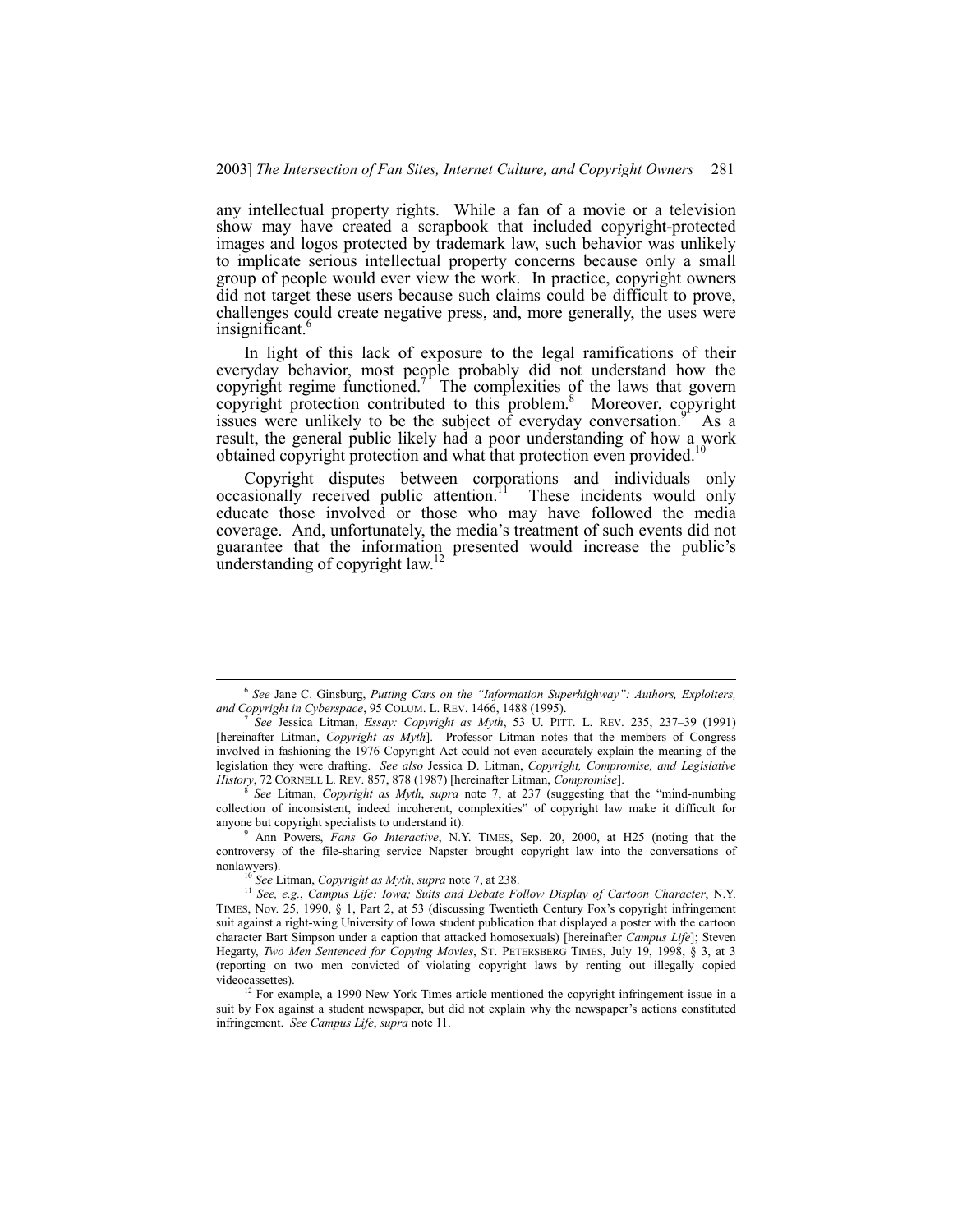#### B. THE INTERNET WORLD

#### 1. *The Culture of the Internet*

The Internet has affected the mode of human interaction, but has not dramatically changed the nature of such interaction. Though people are able to send and read e-mail messages instantly, engage in real time chats through typed conversations, and read information on webpages, they are still simply acquiring knowledge from the written word, as people have done for thousands of years.<sup>13</sup> However, the Internet does allow for increased levels of communication and transfers of information,<sup>14</sup> especially between individuals who are geographically diverse.<sup>15</sup> Moreover, the context in which these actions take place is radically different from the off-line world and may require alternate solutions to otherwise similar problems.<sup>1</sup>

The Internet's founders espoused an "open philosophy" where they allowed systems to develop communally and there were few restrictions on exchanging, copying, or modifying other people's creations.<sup>17</sup> This mentality produced an atmosphere characterized by "a willingness to share and help others.<sup> $18$ </sup> While most of the people who have gone online since the mid-1990s were not a part of the original group of Internet users who shaped this ethos, the concept of information being freely shared on the Internet has remained.<sup>19</sup> Thus, this attitude still allows communities of people living in different locations to organize around mutual interests and to trade information.<sup>20</sup> Furthermore, these Internet users can harbor keen emotional attachments to the online activities in which they participate.<sup>2</sup>

#### 2. *Ease of Communication*

The development of the Internet has also created the ability to easily copy and share copyrighted material. More works are readily available to users than in the pre-Internet world.<sup>22</sup> Images, sounds, and text can be ìcopied, modified and spread across the globe with a few clicks of the

 <sup>13</sup> *See* John Weckert, *What is New or Unique About Internet Activities?*, *in* INTERNET ETHICS 47, 47 (Duncan Langford ed., 2000).

<sup>14</sup> *Id.* at 48.

<sup>15</sup> *Id.* at 57.

<sup>16</sup> *Id.* at 47.

<sup>17</sup> *See* David Beckett, *Internet Technology*, *in* INTERNET ETHICS 13, 22 (Duncan Langford ed., 2000).<br><sup>18</sup> *Id.* at 22.

<sup>19</sup> *See* STUART BIEGEL, BEYOND OUR CONTROL?: CONFRONTING THE LIMITS OF OUR LEGAL SYSTEM IN THE AGE OF CYBERSPACE 74 (2001).

 $^{20}$  STEERING COMM. ON RIGHTS  $\&$  RESPONSIBILITIES OF PARTICIPANTS IN NETWORKED CMTYS, ET AL.  $6-8$  (Dorothy E. Denning & Herbert S. Lin eds., 1994).

<sup>21</sup> *See* Steven G. Jones, *Information, Internet, and Community: Notes Toward an Understanding of Community in the Information Age*, *in* CYBERSOCIETY 2.0: REVISITING COMPUTER-MEDIATED COMMUNICATION AND COMMUNITY 1, 5 (Steven G. Jones ed., 1998).

<sup>22</sup> Ginsburg, *supra* note 6, at 1468.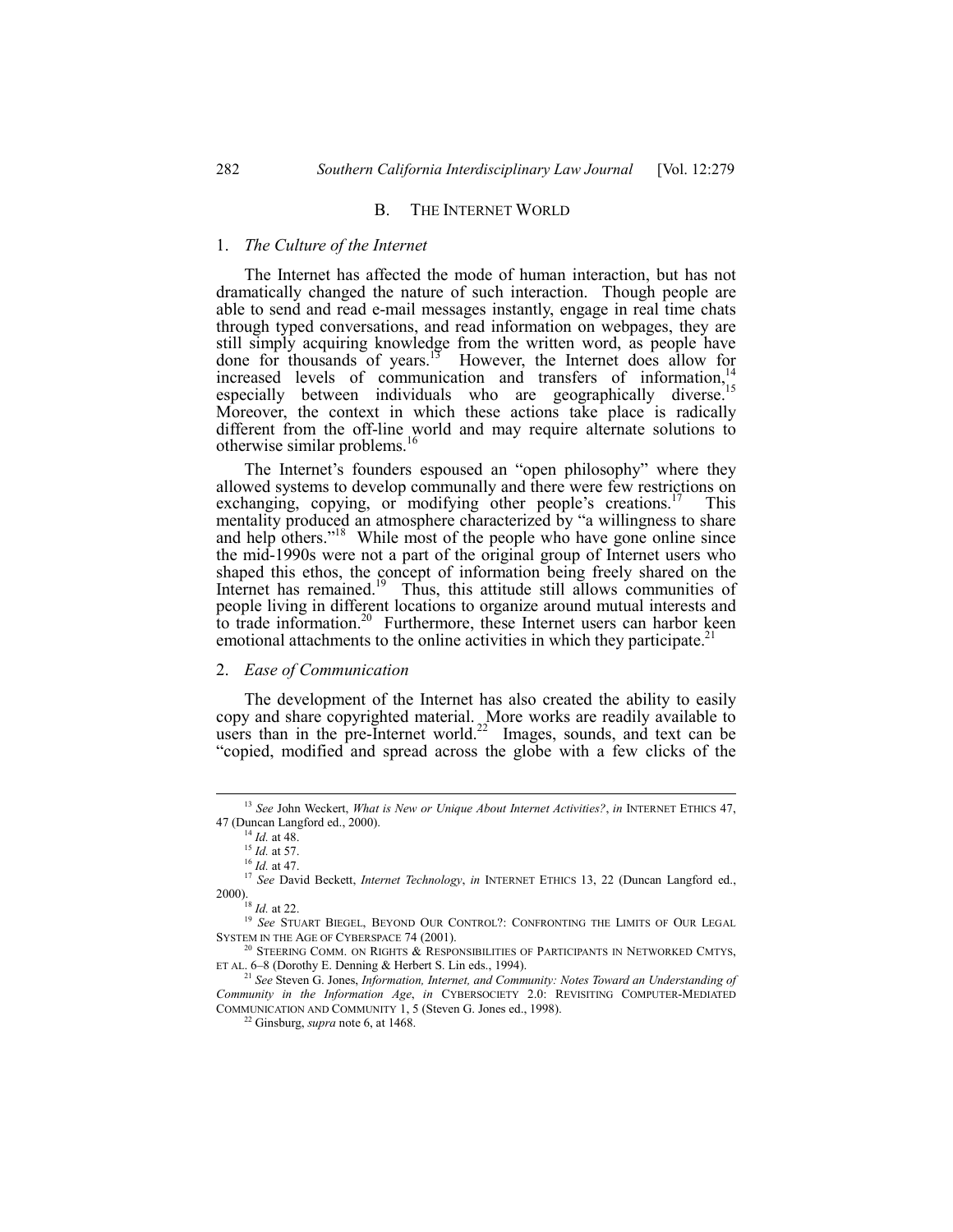mouse.<sup>223</sup> Not only can web surfers spread these types of media quickly and easily, the process is inexpensive and the copies are virtually identical to the original.<sup>24</sup> The ease of access to and exchange of information and ideas has led to the description of the Internet as "the best realization ever of the First Amendment.<sup>325</sup> Internet users can almost effortlessly transmit information to a vast, global audience.<sup>26</sup>

## 3. *How Netizens Understand Copyright*

This culture of free information can cause the activities of many netizens<sup>27</sup> to conflict with copyright laws, and these web surfers may frequently infringe on copyrights owned by others. Some users may erroneously conclude that everything online is in the public domain and can be used or distributed freely.<sup>28</sup> Some even consider the medium  $a$ borderless, self-policing domain where traditional laws do not and should not apply.<sup>7</sup>

A contributing factor to this misunderstanding is the nature of the copyright laws in force. One characteristic of these laws is vagueness about what is and what is not permissible.<sup>30</sup> This allows courts to decide controversies on a case-by-case basis, $31$  but it does not always make the resolution of future disputes predictable.<sup>32</sup> Even the Clinton Administration report *Intellectual Property and the National Information Infrastructure* ("*White Paper*") acknowledged that few people understand copyright law.<sup>33</sup>

The public believes many copyright myths. One common misconception is that copyright holders have an exclusive right to profit from their works, but that noncommercial uses by others are permissible

 <sup>23</sup> Amy Harmon, *Web Wars: Companies Get Tough on Rogues; Studios and Fortune 500 Firms Target Unauthorized Internet Sites that Feature Their Products. Crackdown Affects Fans as Well as Foes*, L.A. TIMES, Nov. 12, 1996, at A1. *See also* Ginsburg, *supra* note 6, at 1468 (noting that works are easy to manipulate on the Internet).

<sup>24</sup> *See* Weckert, *supra* note 13, at 58.

<sup>25</sup> Cristina Fernandez, *The Right of Publicity on the Internet*, 8 MARQ. SPORTS L.J. 289, 300 (1998).

<sup>26</sup> *See id.*

<sup>&</sup>lt;sup>27</sup> For the purposes of this Note, the terms "Internet users," "Netizens," and "web surfers" shall interchangeably refer to individuals who use the Internet to view and/or create webpages.

See COMM. ON INTELLECTUAL PROP. RIGHTS AND THE EMERGING INFO. INFRASTRUCTURE, NATíL RESEARCH COUNCIL, DIGITAL DILEMMA: INTELLECTUAL PROPERTY IN THE INFORMATION AGE 124-25 (2000) [hereinafter DIGITAL DILEMMA].

<sup>29</sup> Erika S. Koster & Jim Shatz-Akin, *Set Phasers on Stun: Handling Internet Fan Sites*, 15 NO. 1 COMPUTER LAW. 18, 21 (1998).

<sup>30</sup> Wyn Hilty, *Flaming the Fans*, OC WEEKLY, June 23, 2000, (Tech.), at 20.

<sup>31</sup> *See, e.g.*, Harper & Row, Publishers, Inc. v. Nation Enters., 471 U.S. 539, 561 (1985) (clarifying that the fair use defense for copyright infringement did not create a list of specific permissible uses but rather a set of factors to be considered in individual cases).

<sup>&</sup>lt;sup>32</sup> See, e.g., Pierre N. Leval, *Toward a Fair Standard*, 103 HARV. L. REV. 1105, 1105–06 (1990) (noting that the fair use provisions "furnish little guidance on how to recognize fair use").

INFO. INFRASTRUCTURE TASK FORCE, INTELLECTUAL PROPERTY AND THE NATIONAL INFORMATION INFRASTRUCTURE: THE REPORT OF THE WORKING GROUP ON INTELLECTUAL PROPERTY RIGHTS 204 (1995) [hereinafter WHITE PAPER].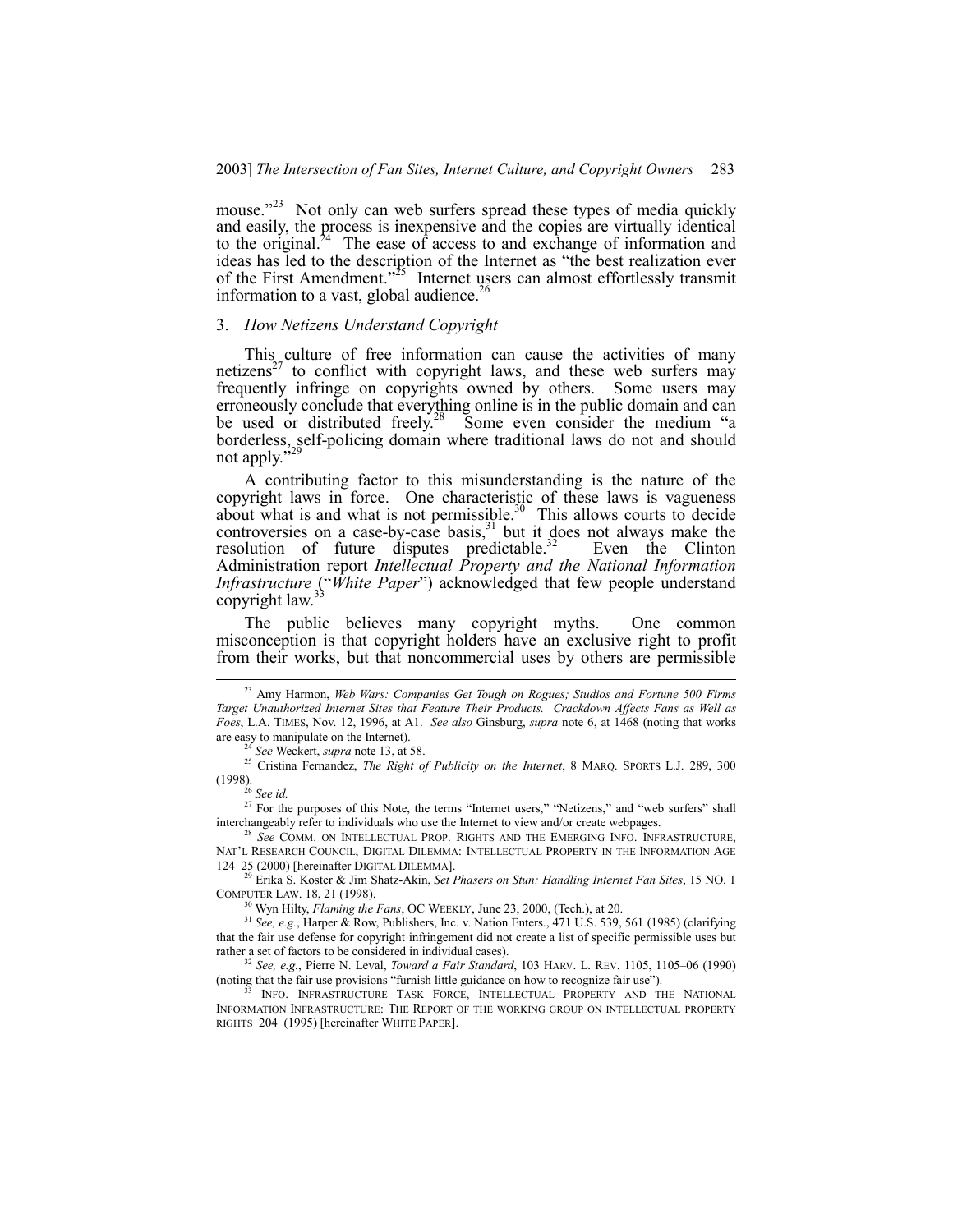and unaffected by copyright law. $34$  Other copyright myths include the beliefs that sound files without copyright notices are in the public domain, that it is permissible to post content from an individual's own CDs online, that the First Amendment and fair use allow copying for personal home use, and that individuals can download and use software for twenty-four hours for free for evaluation purposes.<sup>35</sup> One television studio acknowledged that many of the fan site owners whom its representatives contacted did not realize they were violating any copyright laws.<sup>36</sup> Despite the increasing restrictiveness of copyright laws, private copying has actually increased due to "the inability of the average Netizen to understand the complexities of intellectual property law combined with the ease of use and the strong prevailing social norms that support widespread and indiscriminate copying.<sup>37</sup> Any conflict between rights holders and users must consider this disparity between the realities of copyright law and common misperceptions of the law.

Another issue that becomes more relevant with the growth of Internet use is the strict liability nature of copyright infringement. This is likely another area where the public's knowledge of the details of copyright law is weak. There is no defense of "innocent infringement" because the intent of the infringer is irrelevant to the determination of liability.<sup>38</sup> Though there are many affirmative defenses to infringement, most notably fair use, the law does not excuse every personal or good faith use.<sup>3</sup>

Further, the public is often wrongly "educated" about copyright law, complicating already present misunderstandings. Media outlets applying copyright law to the Internet may misstate or oversimplify copyright law, oftentimes implying a more stringent regime than actually exists.<sup>40</sup> This is

<sup>&</sup>lt;sup>34</sup> Jessica Litman, *The Exclusive Right to Read*, 13 CARDOZO ARTS & ENT. L.J. 29, 35 (1994).

<sup>35</sup> DIGITAL DILEMMA, *supra* note 28, at 124.

<sup>&</sup>lt;sup>36</sup> Laurent Belsie, Web War: Hollywood Tangles with Fans' On-Line Sites, THE CHRISTIAN SCI. MONITOR, Dec. 17, 1996, (Features), at 3.

<sup>37</sup> BIEGEL, *supra* note 19, at 303.

<sup>38</sup> *See* 17 U.S.C. ß 501 (2000). *See generally* 4 MELVILLE B. NIMMER & DAVID NIMMER, NIMMER ON COPYRIGHT § 13.08 (2001).

<sup>39</sup> *See* Deborah Tussey, *From Fan Sites to Filesharing: Personal Use in Cyberspace*, 35 GA. L. REV. 1129, 1143-44 (2001).

 $40$  For example a ZDNet News article asserts that "everything created after 1922 is protected by copyright unless: 1.) it's published by the government or 2.) the owner explicitly says the content is not protected. However, laws covering fair use and educators often allow the transmission, and even copying, of factual information.î Lisa M. Bowman, *Lawyers Discuss How to Avoid Legal Liability on the Web*, ZDNET NEWS, July 15, 1998, *at* http://zdnet.com/2100-11-511166.html. These statements misstate the fair use doctrine by implying that factual information itself is copyrightable, as opposed to only the expression of that information. *See* 17 U.S.C. ß 102(a), (b) (2000). *See also* Feist Publications v. Rural Tel. Serv. Co*.*, 499 U.S. 340, 348 (1991). Fair use may even allow copying of nonfactual information. *See generally* 17 U.S.C. ß 107 (2000). Additionally, even in 1998 when the article was written, many works created since 1922 had lost copyright protection and fallen into the public domain as a result of improper copyright notice or failures to renew copyright protection of works under the 1909 Copyright Act. *See, e.g.*, Booth v. Haggard, 181 F.2d 470, 471 (8th Cir. 1950) (holding no copyright protection because of a failure to renew as the copyright owner did not file a renewal in the last year of the first term of protection); Schatt v. Curtis Mgmt. Group, Inc*.*, 764 F. Supp. 902, 909 (S.D.N.Y. 1991) (finding an invalid copyright because notice appeared on the wrong page of a book).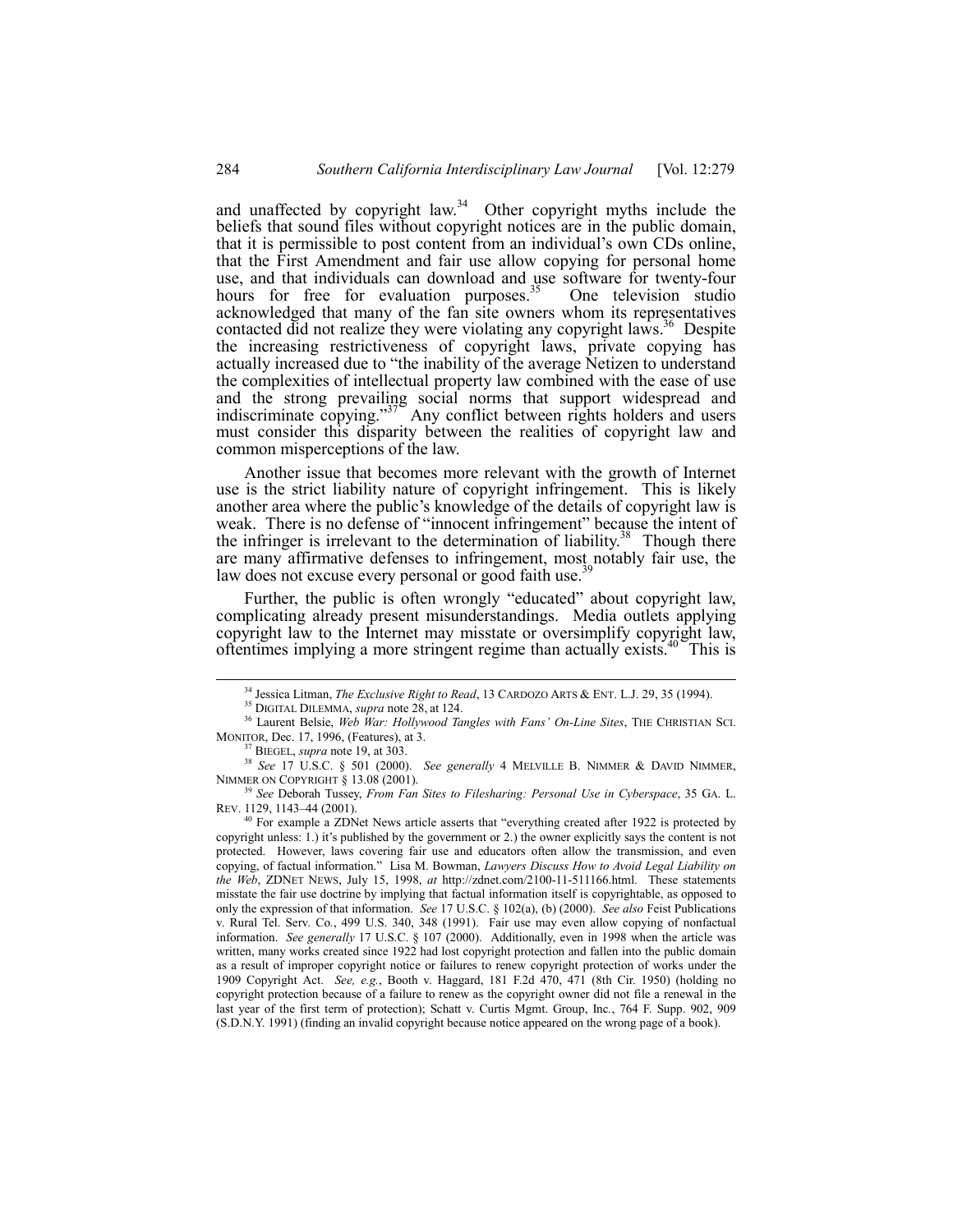also the case with cease-and-desist letters, another common way for the general public to "learn" about the restrictions of copyright law. Copyright owners may send cease-and-desist letters to people using copyrightprotected materials in an unauthorized manner, requesting that the recipients refrain from further use of the works. $41'$  The problem is that copyright law is largely misunderstood so "cease-and-desist letters carry" inordinate cultural power and can chill if not directly censor expression.<sup>77</sup> Additionally, copyright warnings given by rights holders often overstate the law. The notice at the beginning of many books (e.g., "No part of this book may be reproduced in any form or by any means, electronic or mechanical, including photocopying, recording, or by any information storage and retrieval system, without permission") does not accurately reflect the legal limits of the publisher's control over the work.<sup>43</sup> This admonition also extends to notices on many other products, including software shrink-wrap licenses and the FBI warning that appears on videocassettes and digital video discs  $(DVDs)$ .<sup>44</sup>

#### C. YOUNG PEOPLE, THE INTERNET, AND COPYRIGHT LAW

The public's lack of understanding of copyright law is exacerbated in the fan site controversies because many people who create websites, especially fan sites, are teenagers or even younger.<sup>45</sup> They are probably uneducated about copyright law and it may be difficult to effectively explain the law to them. $46$ 

During the year 2000, the controversy over the peer-to-peer file swapping service Napster helped bring the issue of copyright law to "people who [have] never seen a legal brief."<sup>47</sup> However, a media distillation of copyright law as it related to Napster may not have been more accurate or clear than the explanations accompanying previous copyright disputes. Additionally, understanding or accepting that the use of Napster was copyright infringement did not necessarily clarify the intricacies of copyright law or create an ability to apply copyright law to other circumstances, such as fan sites. Use of Napster meant that

 <sup>41</sup> Thomas C. Inkel, Comment, *Internet-Based Fans: Why the Entertainment Industries Cannot Depend on Traditional Copyright Protections*, 28 PEPP. L. REV. 879, 902 (2001).

SIDA VAIDHYANATHAN, COPYRIGHTS AND COPYWRONGS: THE RISE OF INTELLECTUAL PROPERTY AND HOW IT THREATENS CREATIVITY 187 (2001).

<sup>43</sup> DIGITAL DILEMMA, *supra* note 28, at 128.

<sup>44</sup> *Id.*

<sup>&</sup>lt;sup>45</sup> *E.g.*, Harmon, *supra* note 23 (nineteen year old Jim Yagmin created a "Kmart" sucks site); Powers, *supra* note 9 (sixteen year old Eric Greene created a *The Simpsons*/Fox protest site, an eighteen year old fan who goes by the name solo84 created a *Buffy, the Vampire Slayer* site, and Brian Scates, a nineteen year old music fan, created an anti-Metallica site)

<sup>46</sup> *See* Litman, *supra* note 34, at 51.

<sup>47</sup> Powers, *supra* note 9. *See* VAIDHYANATHAN, *supra* note 42, at 185.

It is also important to note that the first Napster decision was issued nearly five years after the fan site controversies first began. The first Napster decision, *A&M Records, Inc. v. Napster, Inc.*, was issued in 2000. Copy. L. Rep. (CCH) P28072, 54 U.S.P.Q.2d (BNA) 1746 (N.D. Cal. May 5, 2000). One of the first publicized cases regarding Fox and a fan site was in 1995. Harmon, *supra* note 23.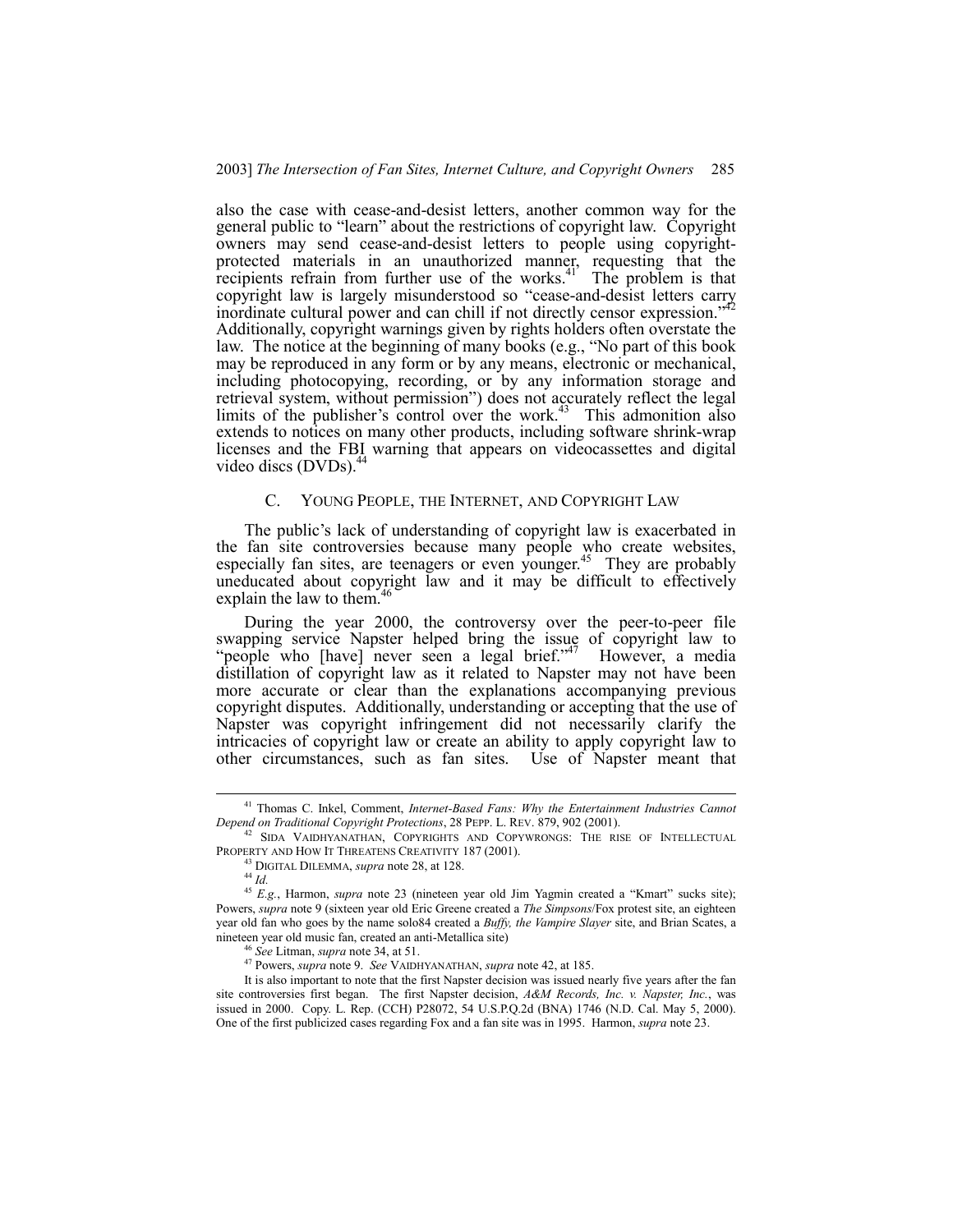individuals could choose to forgo purchasing music. As such, a user could recognize the impropriety of acquiring a record label's copyrighted work without paying the company.

However, in the case of a copyrighted image that appears on a webpage, an analogy is not easy to make. Even if it is clear that the person maintaining the website does not own the copyright, there does not seem to be any harm to the actual copyright owner.<sup>48</sup> These images may not be available for purchase, so there is no immediately obvious financial damage.

For the companies, pursuing these individuals is problematic because young people who infringe on copyrights also create difficulties in terms of obtaining and enforcing judgments against them. At the very least, these defendants would have few means to pay damages.<sup>49</sup> Nevertheless, the No Electronic Theft Act ("NET Act"), which this note will discuss in more detail below,<sup>50</sup> increased the types of copyright infringements subject to federal criminal prosecution in 1997.51 This has created a problem for federal judges unaccustomed to sentencing juveniles because traditional federal defendants were not minors.<sup>5</sup>

## III. EMERGENCE OF FAN SITES AND THEIR COPYRIGHT IMPLICATIONS

## A. FAN SITES DEFINED

Throughout the 1990s, fans created several web sites on the Internet devoted to various television shows and movies, including *Star Trek*, *Star Wars*, *Millennium*, *The X-Files*, *The Simpsons*, *Buffy, the Vampire Slayer*, and *Lois and Clark: The New Adventures of Superman*.<sup>53</sup> By the mid-1990s there were reportedly over three thousand fan sites devoted to *The Simpsons* alone.<sup>54</sup> Fans created these websites for a variety of reasons,

 <sup>48</sup> *See* Koster & Shatz-Akin, *supra* note 29, at 21.

<sup>49</sup> *Id.* at 22.

<sup>50</sup> *See infra* Part III.B.4.

<sup>51</sup> *See generally* Stephanie Brown, *The No Electronic Theft Act: Stop Internet Piracy!*, 9 J. ART. & ENT. LAW 147 (1998) (discussing the ability of the NET Act to combat multiple types of infringements on the Internet).

<sup>52</sup> *See* Wendy R. Leibowitz, *Judges Having Hard Time With Computer Crime; Kid Stuff*, THE NAT'L L.J., July 6, 1998, at A1.

<sup>53</sup> *See* Powers, *supra* note 9; The Original Internet Lois and Clark Episode Guide, *at* http://www.neumedia.net/~sykes/lc/index.html (last modified July 28, 2000).

<sup>54</sup> *The Net: The Golden Age*, Evergreen Terrace, *at* http://www.nohomers.net/info/net/ (last visited Nov. 14, 2001) [hereinafter *The Golden Age*]. As of April 4, 2003, Evergreen Terrace no longer exists at http://www.nohomers.net or anywhere on the web. The address http://www.nohomers.net is now The No Homers Club, a discussion forum, and reports that "With the FOX-caused shut downs of *Evergreen Terrace* and *The Springfield Shopper*, the board became relatively independent and moved to NoHomers.net itself in October 2002.î *See* http://www.nohomers.net/rules.html (last visited Apr. 4, 2003).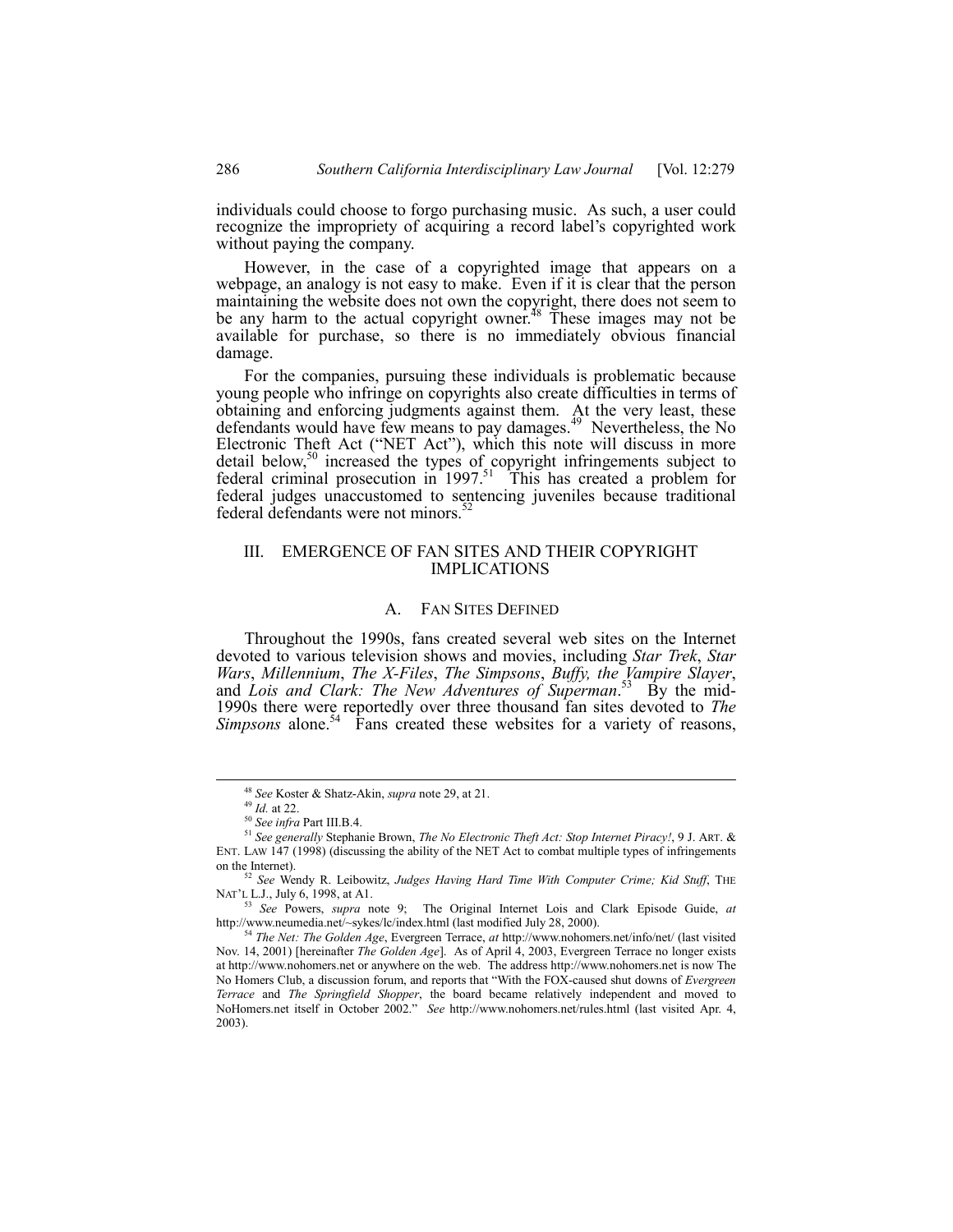including a desire to celebrate television shows and movies they loved<sup>55</sup> or to fill a void left by an unsatisfying official site.<sup>56</sup> One fan compared creating a site to "being a batboy. You don't play the game, but you feel a part of it. $"$ 

Even before the emergence of the Internet, commentators analogized fan culture to traditional folk culture, where the line between artists and audiences is blurred. $58$  The community of fans "exists independently of formal social, cultural, and political institutions; its own institutions are extralegal and informal with participation voluntary and spontaneous.<sup>359</sup> Members of these communities share exclusive, special knowledge that others do not have.<sup>60</sup> Fans often consider themselves loyal guardians of their favorite television shows and movies. $61$  Some of these individuals are even drawn to conventions to further celebrate these programs.<sup>62</sup> As a result of all this, fans are able to forge symbolic communities created by shared interests in stories as opposed to physical proximity as in traditional communities.<sup>6</sup>

Thus, it is unsurprising that fan-created websites flourish on the Internet. One fan site even asserts that as long as there has been an Internet, there has probably been a fan site for *The Simpsons*. 64 These webpages become places for some fans to express their zealousness for a show or a movie and for others to obtain new information or insights and often leave their own. Fan sites can include a variety of different elements, including both copyright-protected works owned by others and original elements added by the webmaster.<sup>65</sup> A page, for instance, could contain any of the following: images of characters, scripts, trivia games, criticism, fan fiction,  $^{66}$  frame grabs,  $^{67}$  streaming or downloadable videos, quote lists,

Powers, *supra* note 9.

<sup>62</sup> *See* ADEN, *supra* note 60, at 151.

<sup>65</sup> *See* Powers, *supra* note 9.

 <sup>55</sup> *See, e.g.*, *Fox Update*, *at* http://www.lardlad.com/fox.shtml (last visited Apr. 4, 2003) [hereinafter *Fox Update*].

FÜXWorld was a parody of the then official FOX site for *The Simpsons*, which in the online *The Simpsons* community was criticized for being unimaginative and rarely updated. *The Net: The Fans Fight Back*, EVERGREEN TERRACE, *at* http://www.nohomers.net/info/net/reconsruction.shtml (visited Nov. 14, 2001) [hereinafter *Fans Fight Back*].

<sup>58</sup> *See* HENRY JENKINS, TEXTUAL POACHERS: TELEVISION FANS AND PARTICIPATORY CULTURE 272-73 (1992).

<sup>59</sup> *See id.*

<sup>60</sup> ROGER C. ADEN, POPULAR STORIES AND PROMISED LANDS: FAN CULTURES AND SYMBOLIC PILGRIMAGES 167 (1999).

<sup>61</sup> *See* Rosemary J. Coombe, *Author/izing the Celebrity: Publicity Rights, Postmodern Politics, and Unauthorized Genders*, 10 CARDOZO ARTS & ENT. L.J. 365, 388 (1992).

<sup>63</sup> *See id.* at 93.

<sup>64</sup> *See The Golden Age*, *supra* note 54.

<sup>&</sup>lt;sup>66</sup> Fan fiction consists of stories written by fans who take characters from a pop culture source, e.g., television shows, and write new stories that may include alternate plotlines or even resurrect dead characters. *See* Rebecca Tushnet, *Legal Fictions: Copyright, Fan Fiction, and a New Common Law*, 17 LOY. L.A. ENT. L. REV. 651, 655 (1997).

<sup>67</sup> Frame grabs are still images captured in digital form on a computer. *See Audio-Visual Glossary*, SHARPíS RESOURCE CENTER, *at* http://sharpsav.com/resources/glossary/f.htm (last visited Apr. 4, 2002).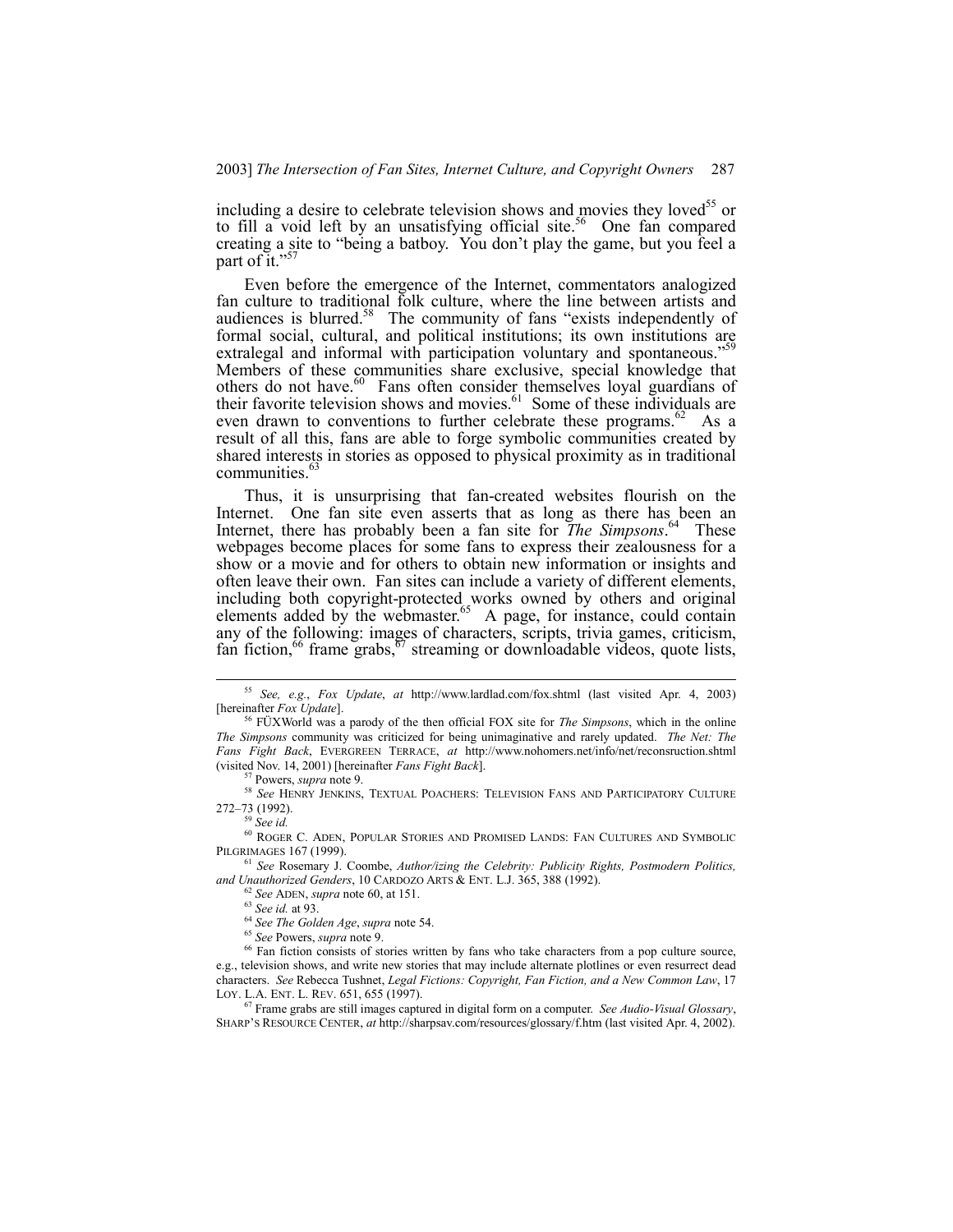fan-created art of characters, episode guides, compendiums of general information, and links to other similar sites. $68$  It is possible for these elements to vary in amount from sites with vast quantities of material owned by a studio to those with mostly original work to sites with an even combination of both. Because fan sites have a different amount of a studio's copyright-protected material and varying ratios of material owned by each party, a specific analysis of liability issues would not apply well to all fan sites.<sup>69</sup> However, a general examination of the relevant copyright issues will be useful in gauging the problems created by these uses.

#### B. COPYRIGHT AND FAN SITES

A fan site creator currently must comply with the provisions of the 1976 Copyright Act,<sup>70</sup> the Digital Millennium Copyright Act ("DMCA"),<sup>71</sup> and the  $\text{NET} \cdot \text{Act}^{\text{72}}$  to legally use copyrighted material.<sup>7</sup>

## 1. *Copyright Under the 1976 Act*

Congress finds its authority to make United States copyright law in the Constitution: "The Congress shall have the power . . . To promote the Progress of Science and useful Arts, by securing for limited Times to Authors and Inventors the exclusive Right to their respective Writings and Discoveries.<sup> $274$ </sup> Copyright law's primary purpose is to benefit the public by encouraging the creation and distribution of creative works.<sup>75</sup> An important secondary purpose of the copyright regime is to provide an economic incentive for authors to create and publish their works.

Traditional copyright law under the 1976 Act and its amendments grants the following exclusive rights to copyright holders:

(1) reproduction;

(2) distribution of copies;

(3) public performance;

(4) public display;

(5) public performance by digital audio transmission of sound recordings; and

 <sup>68</sup> *See* Powers, *supra* note 9 (citing a *Buffy, the Vampire Slayer* fan who downloaded video clips from fan sites to watch on her computer after every episode before she started making video clips for her own website); *Fox Update*, *supra* note 55; *The Golden Age*, *supra* note 54.

<sup>&</sup>lt;sup>69</sup> For example, a fan site could easily contain one image owned by Fox, with several pages of commentary and personal opinion about the show, probably not creating any issues-or hundreds of images and sound, in addition to commentary, and be of great concern to a studio.

<sup>70</sup> *See generally* 17 U.S.C. ß 106 (2000).

<sup>&</sup>lt;sup>71</sup> See generally *id.* §§ 1201-02 (2000).

<sup>72</sup> *See generally* 18 U.S.C. ß 2319 (2000).

<sup>73</sup> Lauren Yamamoto, Notes & Comments, *Copyright Protection and Internet Fan Sites: Entertainment Industry Finds Solace in Traditional Copyright Law*, 20 LOY. L.A. ENT. L. REV. 95, 101 (2000).

 $74$  U.S. CONST. art. I, § 8, cl. 8.

<sup>75</sup> *See* Koster & Shatz-Akin, *supra* note 29, at 19.

<sup>76</sup> *See id.*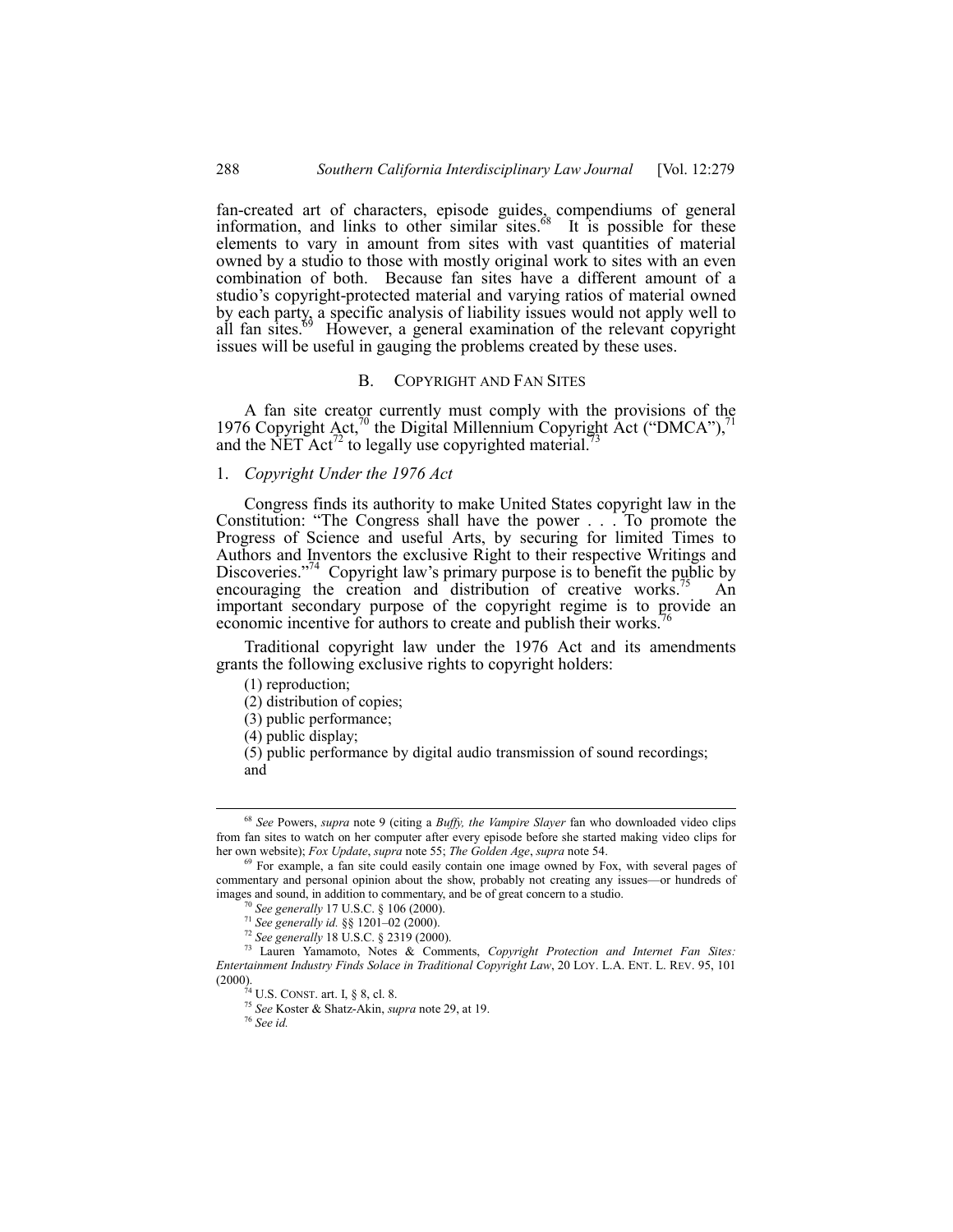(6) preparation of derivative works based upon the copyrighted work.<sup>77</sup>

The party asserting that a violation has occurred must establish ownership of rights in the works, prove that copying has occurred, and show that more than a de minimis amount has been taken from the protected work.<sup>78</sup> If a user meets these criteria, a court will find that there was infringement, absent some statutory exception.<sup>79</sup> In the case of fan sites, it should not be controversial that a studio owns the images of its characters that it has created, the dialogue, and entire episodes or films. There may be some debate as to whether any characters have copyright protection<sup>80</sup> Copying, where challenged, is determined by establishing  $\alpha$  access to the original work and similarity between the works.<sup>81</sup> In some circuits, striking similarity between the works may compensate for weak evidence of access.<sup>82</sup> Once a rights holder establishes copying, a court will only find infringement if too much copying has taken place.<sup>83</sup> The standard test for whether there has been too much copying is whether there is substantial similarity between the original work and the potentially infringing work. $84$ 

Many items, including "text, graphics, photographs, moving images or sounds," that may appear on a fan site are copyright-protected.<sup>85</sup> Fan sites may implicate the right to reproduce, the right to distribute copies, the right to publicly display, and the right to perform the copyrighted work publicly.<sup>86</sup> A court may also consider fan sites to be derivative works, violating the right to adapt the work. $87$  Copyright law will not protect factual information that the site may contain.<sup>8</sup>

a. *The Right to Reproduce*

The right to copy based in 17 U.S.C.  $\S$  106(1) is likely violated by fan sites that feature quotes or scripts; exhibit images that are scanned from magazines, are frame grabs, or are acquired from other websites; show videos; or provide sounds, because fans must copy these materials from some other source to place them on the fansí websites. In *Playboy*

 <sup>77</sup> *See* 17 U.S.C. ß 106 (2000).

<sup>78</sup> *See* Castle Rock Entmít, Inc. v. Carol Publíg Co*.*, 150 F.3d 132, 137 (2d Cir. 1998).

<sup>79</sup> *See* 17 U.S.C. ß 106 (2000).

<sup>80</sup> Tushnet, *supra* note 66, at 659.

<sup>81</sup> Arnstein v. Porter, 154 F. 2d 464, 468 (2d Cir. 1946).

<sup>82</sup> Gaste v. Kaiserman, 863 F. 2d 1061, 1067-69 (2d Cir. 1988).

<sup>83</sup> *Castle Rock Entmít*, 150 F. 3d at 137.

<sup>84</sup> *Id.* at 138.

<sup>85</sup> *See* Koster & Shatz-Akin, *supra* note 29, at 19.

<sup>&</sup>lt;sup>86</sup> Yamamoto, *supra* note 73, at 101-05.

<sup>&</sup>lt;sup>87</sup> "A 'derivative work' is a work based upon one or more preexisting works, such as a translation, musical arrangement, dramatization, fictionalization, motion picture version, sound recording, art reproduction, abridgment, condensation, or any other form in which a work may be recast, transformed, or adapted." 17 U.S.C.  $\S$  101 (2000). "A work consisting of editorial revisions, annotations, elaborations, or other modifications which, as a whole, represent an original work of authorship, is a 'derivative work.'" *Id.* 

<sup>88</sup> *See* Koster & Shatz-Akin, *supra* note 29, at 19.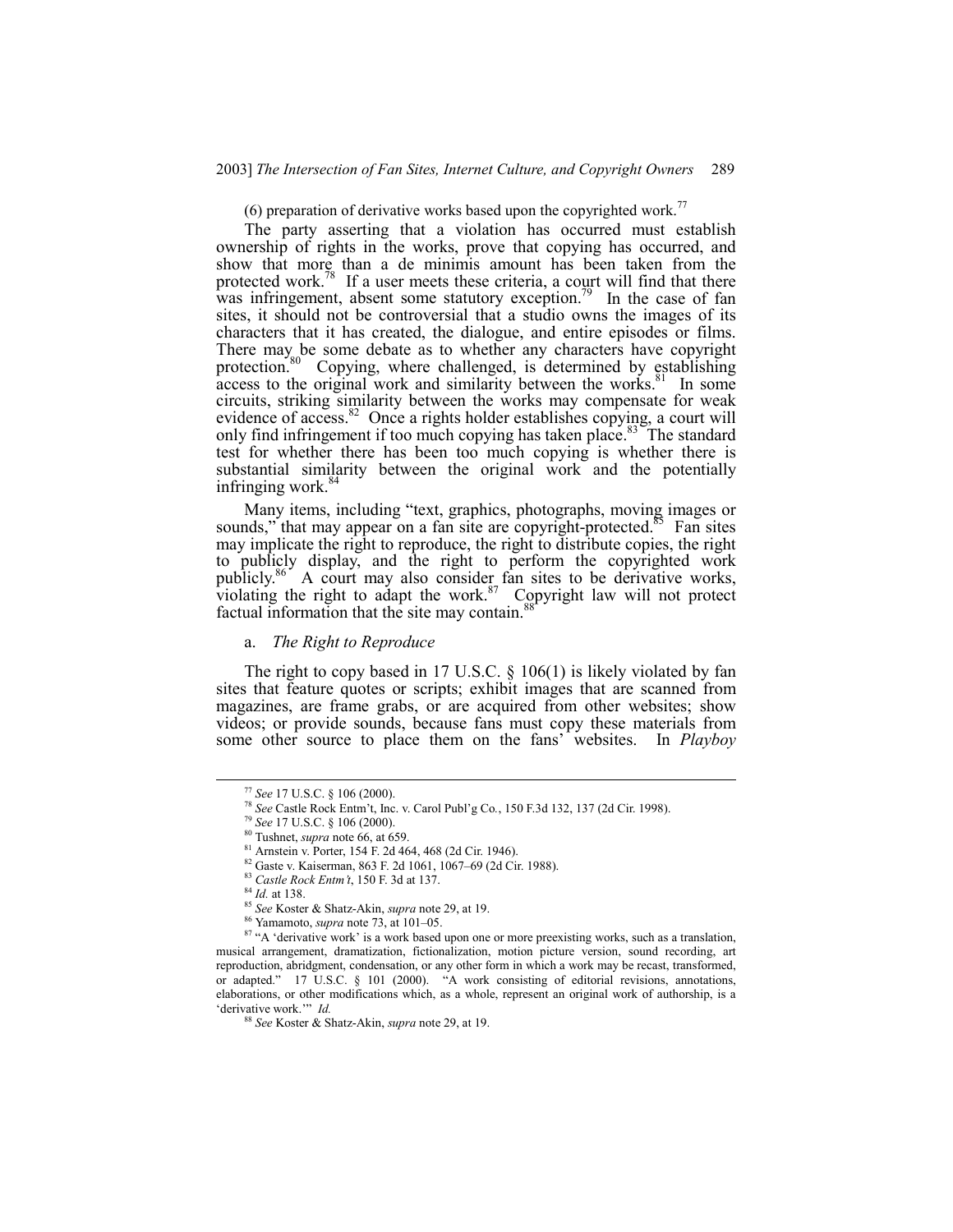*Enterprises, Inc. v. Webbworld, Inc.*, 89 the court found that defendant Webbworld "reproduced" the plaintiff's copyright-protected images by creating copies on each of the servers from which the defendant's website could be accessed.<sup>90</sup> In *Religious Technology Center v. F.A.C.T. Net*,<sup>91</sup> the court found unauthorized copying where the defendants scanned the copyrighted work onto their computer.<sup>92</sup> In light of both *F.A.C.T. Net* and *Webbworld*, a court would likely find that the actions of many fan site webmasters violate a copyright owner's reproduction right.

#### b. *The Right to Distribute*

Fan sites featuring various copyrighted media may also implicate the distribution right. The distribution right is found in  $\S$  106(2). The district court in *Webbworld* found that the defendant distributed the plaintiff's copyrighted works by providing "virtually exact reproductions" of the images that users could print or download after accessing the site.<sup>93</sup> Thus, fan sites that offer copyright-protected materials, such as images, sounds, videos, and dialogue that web surfers can download to their computers or print from the webpage will likely infringe the right to distribute.

## c. *The Right to Display Publicly*

Fan sites with images may also violate the right of public display found in  $§$  106(4). Displaying a work is defined as showing "a copy of it, either directly or by means of a film, slide, television image, or any other device or process." A display is public if a work is "at a place open to the public or at any place where a substantial number of persons outside of a normal circle of a family and its social acquaintances is gathered" or if it is "transmit[ted] or otherwise communicate[d]  $\ldots$  to the public, by means of any device or process, whether the members of the public capable of receiving the performance or display receive it in the same place or in separate places and at the same time or at different times.<sup>995</sup> In *Webbworld*, the court found unauthorized public display because users visiting the defendant's webpage could view the plaintiff's copyrightprotected works.<sup>86</sup> Fan sites that feature a studio's copyright-protected

<sup>94</sup> 17 U.S.C. § 101 (2000).

<sup>96</sup> Webbworld, 991 F. Supp. at 551-52. *See also Russ Hardenburgh*, 982 F. Supp. at 513 (finding the public display right infringed when the defendant made the plaintiff's copyright-protected materials available online to subscribers to the defendant's website); *Frena*, 839 F. Supp. at 1557 (finding a public display even where the audience was limited to subscribers to the defendant's bulletin board service).

 <sup>89 991</sup> F. Supp. 543 (1997).

<sup>90</sup> *Id.* at 551.

<sup>91 901</sup> F. Supp. 1519 (1995).

<sup>92</sup> *Id.* at 1524.

<sup>93</sup> *Webbworld*, 991 F. Supp. at 551. *See also* Playboy Enters., Inc. v. Russ Hardenburgh, Inc., 982 F. Supp. 503, 513 (N.D. Ohio 1997) (ruling that the right to distribute was violated when the defendant made the copies of the copyrighted work available to the public); Playboy Enters., Inc. v. Frena, 839 F. Supp. 1552, 1556 (M.D. Fla. 1993) (holding that the copyrighted works owned by the plaintiff that were publicly available on the defendant's bulletin board service violated plaintiff's exclusive right to distribute).

<sup>95</sup> *Id.*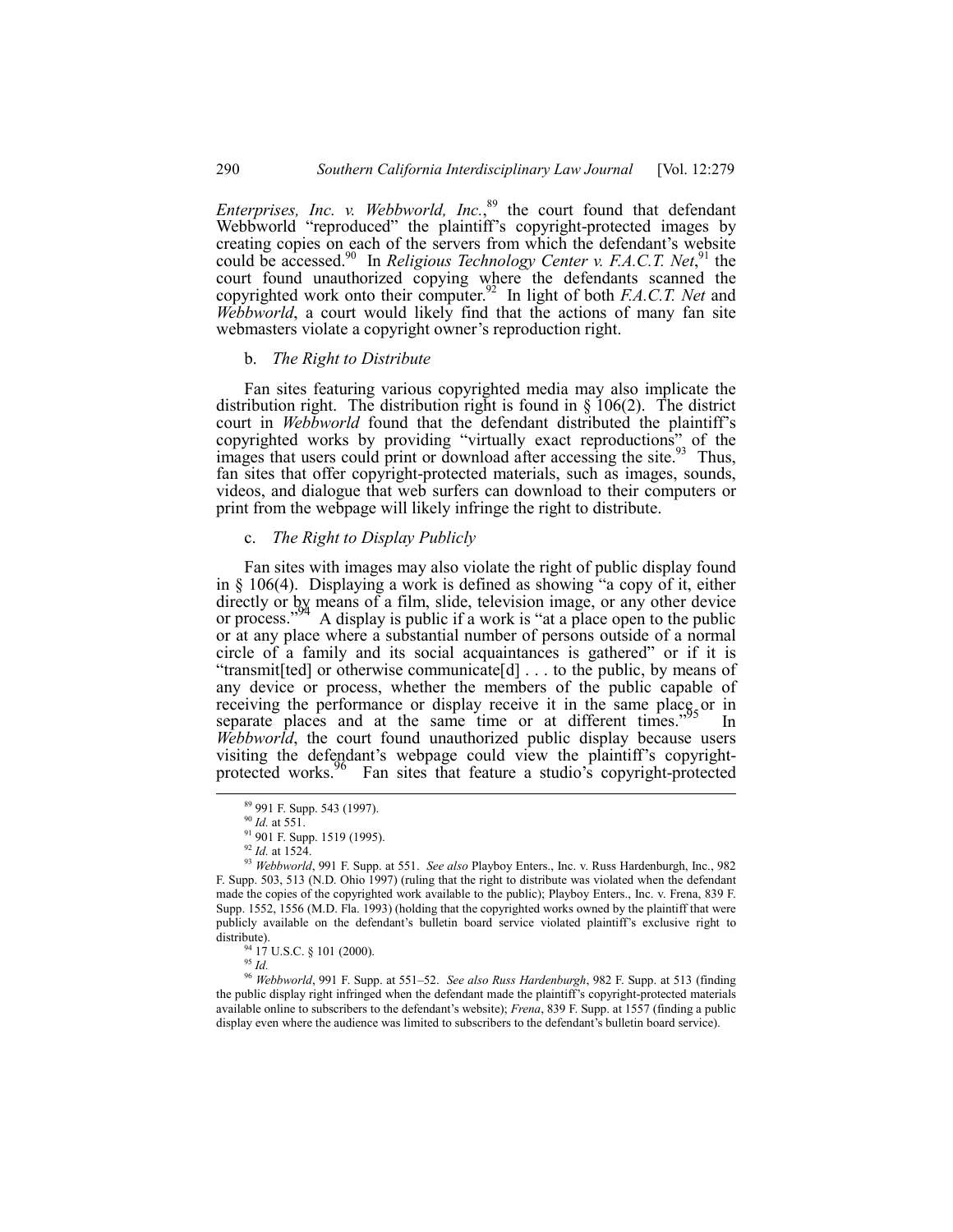images may infringe upon the exclusive public display right because visitors can view the works.

## d. *The Right to Perform Publicly*

Additionally, some fan sites may violate  $\S 106(5)$ 's public performance right. This right applies to motion pictures and other audiovisual works.<sup>97</sup> The statute states that "[t]o 'perform' a work means  $\dots$ , in the case of a motion picture or other audiovisual work, to show its images in any sequence or to make the sounds accompanying it audible.<sup>798</sup> The same criteria for determining whether a work has been displayed publicly apply to analyzing whether a performance has been public. The relevant factor is whether the performance was open to the general public or was at a place open to those other than friends or family.<sup>9</sup>

In *Columbia Pictures Industries, Inc. v. Aveco, Inc.*,<sup>100</sup> the public performance right was infringed when a defendant allowed patrons to rent videos and watch them in private rooms on the defendant's premises.<sup>101</sup> Though the rooms were not open to the general public and the videos were only to be viewed in those rooms, the court found that because the store itself constituted a place open to the general public, it did not matter that the videos were viewed in individual rooms.<sup>102</sup>

A court would probably consider videos on fan sites "performed" because they are either motion pictures or audiovisual works that the webmasters show. Fan sites are generally available to anyone on the Internet, which may be a public place. Though visitors view the work from seemingly private locations, such as homes or offices, such performances are likely public because many people can access the performances in different places at any time. Therefore, a court may find that websites allowing users to view entire or even partial episodes or films violate the public performance right.

#### e. *Public Performance of Sound Recordings*

Fan sites that allow copyrighted sound clips to be downloaded may violate the public performance right in digital audio transmissions secured to copyright holders in  $\S$  106(6). The copyright owner must license interactive services where a user selects and receives a transmission upon request.<sup>103</sup> Downloading unauthorized sound files from the Internet Downloading unauthorized sound files from the Internet constitutes performance of digital sound recordings and infringes this

 <sup>97 17</sup> U.S.C. ß 106(4) (2000).

<sup>&</sup>lt;sup>98</sup> *Id.* § 101 (2000).

<sup>99</sup> *Id*.

<sup>100 800</sup> F.2d 59 (3rd Cir. 1986).

 $^{101}$  *Id.* at 63.

<sup>102</sup> *See id.*

<sup>103</sup> *See* 17 U.S.C. ß 114(d)(3)(C) (2000).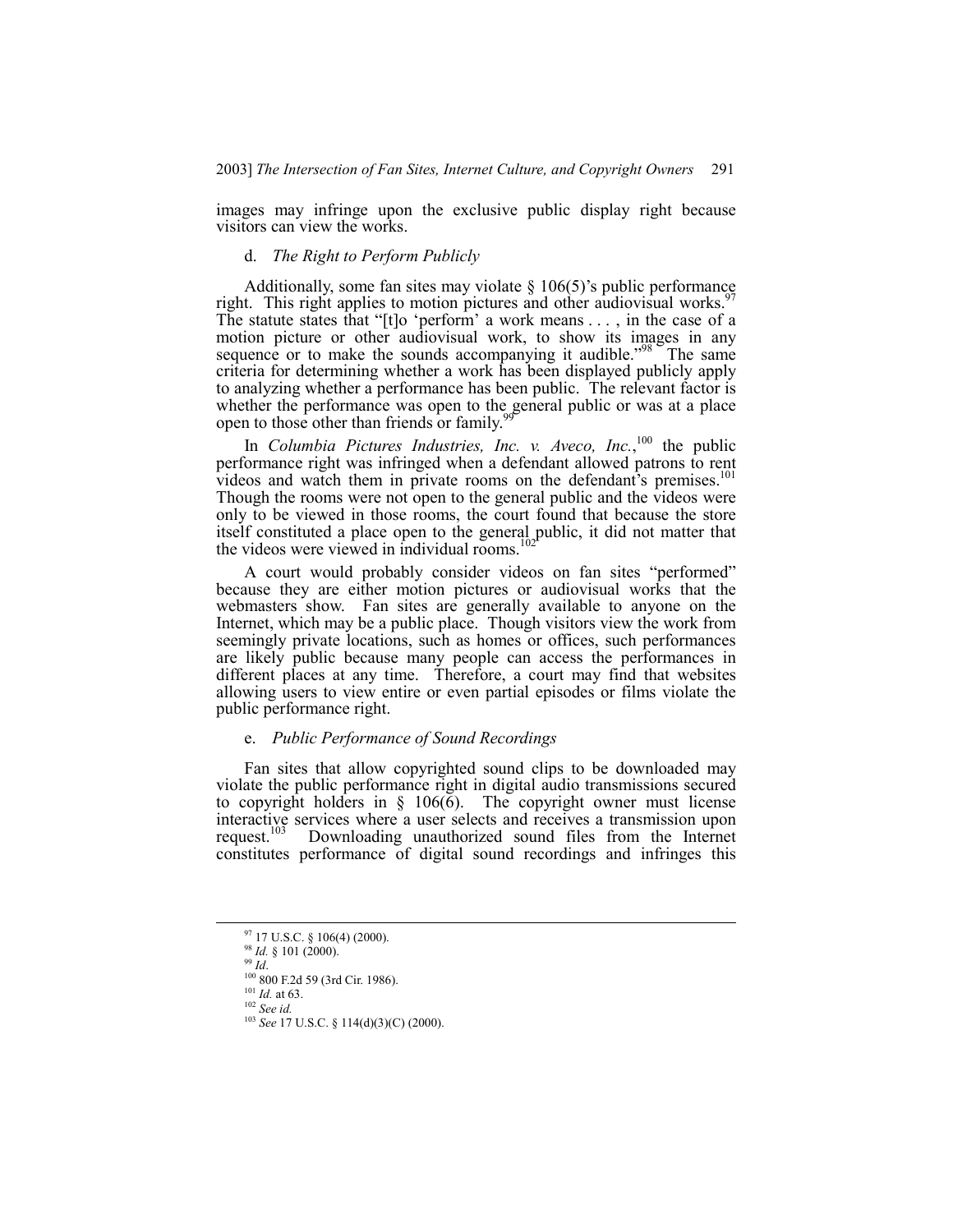right.<sup>104</sup> Therefore, fans who place sound files on their sites that web surfers can download may violate this right.

## f. *The Right to Create Derivative Works*

Fan sites themselves may be derivative works. The Copyright Act defines a derivative work as  $\ddot{a}$  work based upon one or more preexisting works, such as a translation, musical arrangement, dramatization, fictionalization, motion picture version, sound recording, art reproduction, abridgment, condensation, or any other form in which a work may be recast, transformed, or adapted.<sup> $105$ </sup> Fan fiction found on these sites may also violate the right to make derivative works.<sup>106</sup> However, fan fiction may not infringe if copyright law does not protect the program's characters themselves.<sup>10</sup>

In *Castle Rock Entertainment, Inc. v. Carol Publishing Co.* ("Castle  $Rock$ <sup>"</sup>),<sup>108</sup> the Second Circuit found infringement where the defendant created a trivia book, a derivative work, based on the plaintiff's television show.<sup>109</sup> The book included fictional information from many episodes.<sup>110</sup> Accordingly, a court may deem fan sites which incorporate the fictional elements of a show or move with original images or fan fiction to have adapted the original work in a way that infringes upon the copyright. Thus, some fan sites likely infringe this exclusive right.

This brief analysis establishes that studios may have a cause of action against many fan sites for copyright infringement under the 1976 Act, even before considering other claims under the provisions added by the DMCA and the NET Act. Undoubtedly, media companies that produce these works own the copyrights to them.<sup>111</sup> Since these images are often virtually exact copies of copyrighted material, a court will almost certainly find copying. A court may also conclude that too much copying has occurred based on the exclusive rights, and may thus find infringement absent some exception, such as fair use.

#### 2. *The Fair Use Exception*

The implications of the fair use exception for fan sites are unresolved because they have yet to be adjudicated. The fair use exemption from copyright infringement provides a limitation on the exclusive rights of copyright holders and, thus, may allow some fan sites to use copyrighted material. Fair use allows courts to avoid applying copyright law rigidly when "it would stifle the very creativity which that law is designed to

 <sup>104</sup> David Nimmer, *Ignoring the Public, Part I: On the Absurd Complexity of the Digital Audio Transmission Right*, 7 UCLA ENT. L. REV. 189, 246 (2000).

<sup>17</sup> U.S.C. § 101 (2000).

<sup>106</sup> Tushnet, *supra* note 66, at 660.

<sup>107</sup> *See id.* at 659.

<sup>108 150</sup> F.3d 132 (2d Cir. 1998).

<sup>109</sup> *Id.* at 135.

 $\frac{110}{10}$  *Id.* at 135–36.

<sup>111</sup> *See Id.* at 137.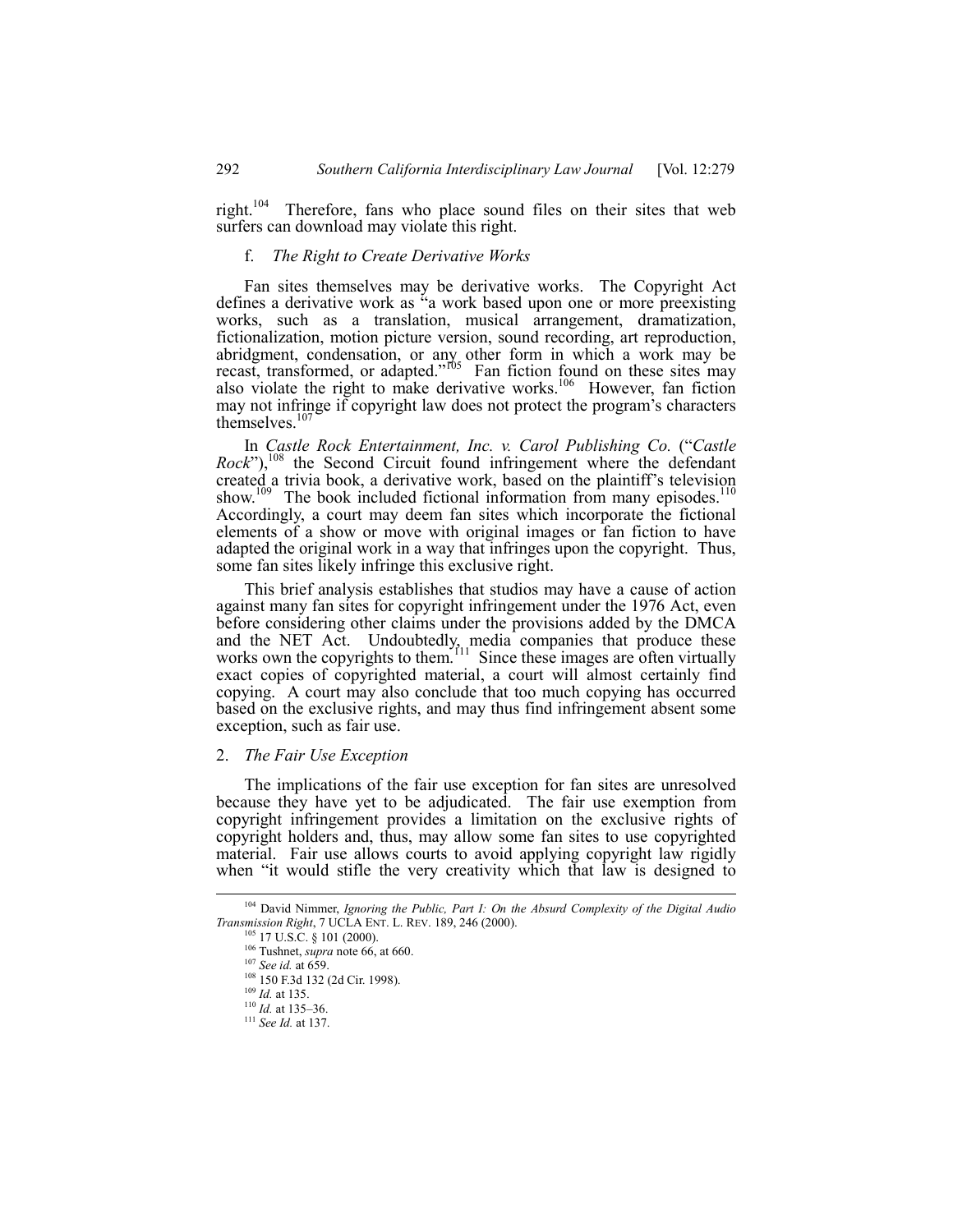foster.<sup> $112$ </sup> The statute lists an illustrative set of possible fair uses of copyrighted works: "criticism, comment, news reporting, teaching  $(including multiple copies for classroom use)$ , scholarship, or research.<sup>31</sup> Courts must consider four nonexclusive factors when determining whether fair use applies:

(1) the purpose and character of the use, including whether such use is of

a commercial nature or is for nonprofit educational purposes;

(2) the nature of the copyrighted work;

(3) the amount and substantiality of the portion used in relation to the copyrighted work as a whole; and

(4) the effect of the use upon the potential market for or value of the copyrighted work.<sup>114</sup>

The four factors are not independent of one another, but rather, courts are to consider and weigh these factors together with copyright law's purposes in mind. $115$ 

## a. *Purpose and Character of the Use*

In considering the purpose of a use, a site with a commercial motive may fare poorly.<sup>116</sup> Courts may find operation for profit where a site is generating advertising revenue, promoting an association that requires dues,<sup>117</sup> or charging a subscription fee to view the site.<sup>118</sup> However, fan site creators generally do not operate their pages for profit.<sup>119</sup> Nor do these pages typically require payment to view their content.<sup>120</sup> Courts may view fan sites with banner ads as engaging in profit-seeking behavior even though the ads may not even generate sufficient revenue to offset the operating expenses of the website.<sup>1</sup>

This factor would favor fan sites with an educational purpose or that include criticism. Mere display of a copyrighted work is not transformative

 <sup>112</sup> Campbell v. Acuff-Rose Music, Inc*.*, 510 U.S. 569, 577 (1994)

<sup>113 17</sup> U.S.C. ß 107 (2000).

<sup>114</sup> *Id.*

<sup>&</sup>lt;sup>115</sup> *See Campbell*, 510 U.S. at 577. *See also* Leval, *supra* note 32, at 1110–11.

<sup>116</sup> *See* Harper & Row, Publishers, Inc. v. Nation Enters*.*, 471 U.S. 539, 562 (1985) (a commercial use can be found where the unauthorized user may profit from the exploitation of the copyrighted material, even if profit is not the primary motive). *See also* Koster & Shatz-Akin, *supra* note 29, at 19.

<sup>117</sup> *See* Marble-Fl, Inc. v. Natíl Sassís of Fire Equip. Disturb*.*, 983 F. Supp. 1167, 1175 (N.D. Ill. 1997) (finding that the defendant was engaged in a commercial activity where the plaintiffís copyrighted material was obtained without paying the required fee, the defendant promoted its association which had dues-paying members, and the defendant's site generated advertising revenue).

<sup>&</sup>lt;sup>3</sup> See Playboy Enters., Inc. v. Frena, 839 F. Supp. 1552, 1558 (M.D. Fla. 1993) (noting that users who paid the defendant twenty-five dollars a month or purchased products from the defendant were able to access the online bulletin board that contained the plaintiff's copyrighted material).

<sup>119</sup> *See* Koster & Shatz-Akin, *supra* note 29, at 19.

<sup>&</sup>lt;sup>120</sup> *See* Tushnet, *supra* note 66, at 664 (noting that no one has to pay to read fan fiction on the Internet).

<sup>&</sup>lt;sup>121</sup> See Charlie Morris, Sell Ads on My Site?, THE WEB DEVELOPER'S JOURNAL, at http://www.webdevelopersjournal.com/articles/sell\_ads\_on\_my\_site.html (Nov. 30, 1999) (last visited Apr. 4, 2003) (noting that banners may not create enough profit to even pay for the yearly costs of maintaining the domain name or to pay the costs of a web hosting service).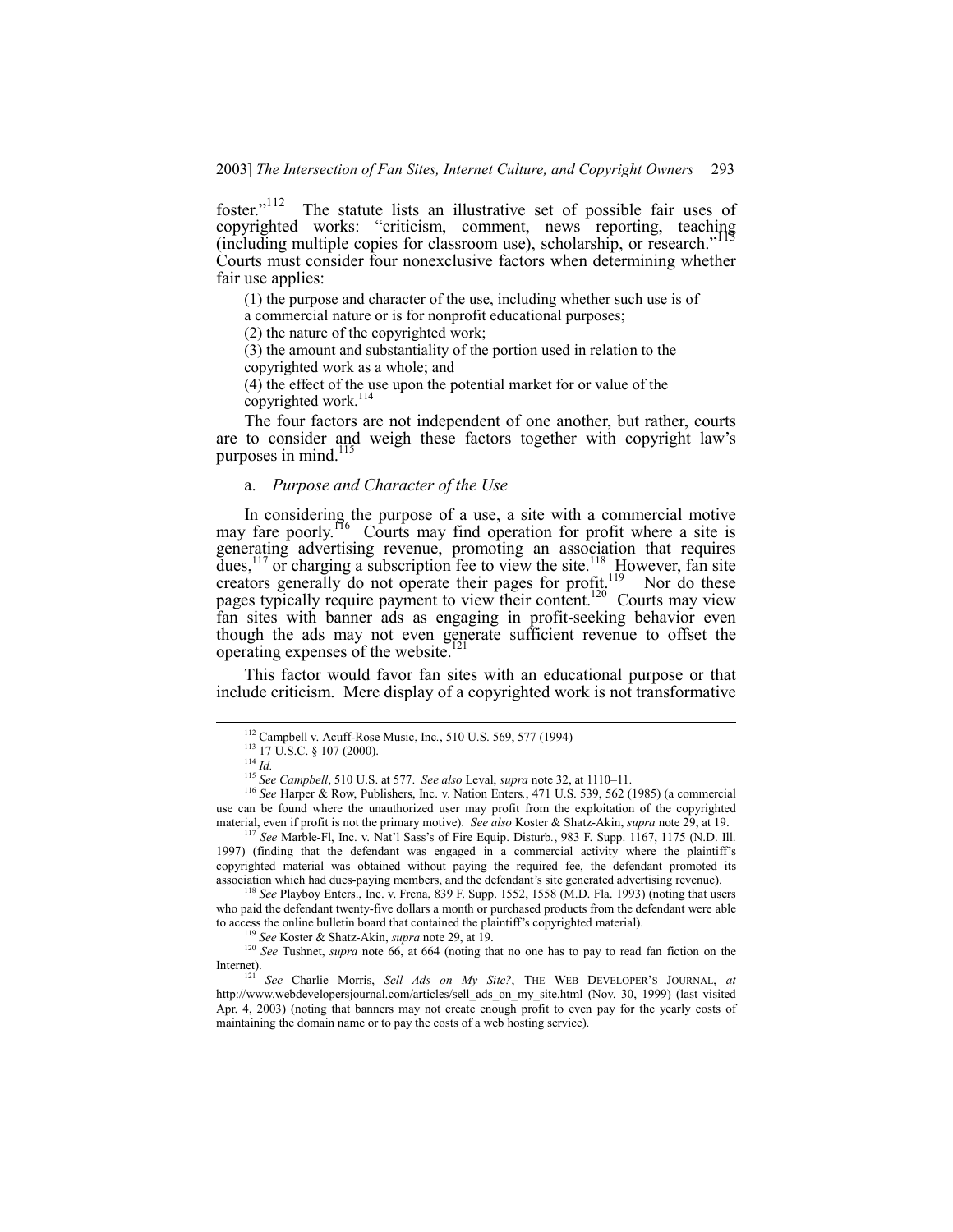and, thus, sites whose content does not provide the public with any enlightenment will likely fail to qualify for the fair use exception. Courts instead favor a use that is "transformative," meaning that it adds "further purpose or different character, altering the first with new expression, meaning or message."<sup>122</sup> In *Castle Rock*,<sup>123</sup> the Second Circuit found no transformative purpose when the defendant took fictional details about the plaintiff's television show's characters and created a trivia book because the defendant "so minimally altered" the original expression.<sup>124</sup> In *Religious Technology Center v. Netcom On-Line Communication Services, Inc.* ("*Netcom*"),<sup>125</sup><sup>"</sup> a district court found the defendant's use was not transformative because there was little new expression added to the plaintiff's works. $^{12}$ 

Great variation exists between sites with regard to whether a particular fan site makes transformative use of copyrighted material. A court would deem a site that adds little new expression nontransformative, whereas a site that encompasses fan fiction or commentary and reviews may be considered sufficiently transformative.<sup>127</sup> Additionally, a more transformative work may decrease the significance of the commercial nature of a use.<sup>128</sup> Sites that seem to regurgitate the material created by a copyright owner with no additional creative input  $\max_{129}$  also find the purpose and character of the use factor favoring the studios.

Courts assess whether a use is transformative on a case-by-case basis and there is no set formula to determine when a use is transformative. Generally, adding creative elements increases the likelihood of a court considering a use transformative, but adding commercial elements decreases such a finding. Because of their commercial aspect, fan sites that have banner ads or sell merchandise could be deemed less transformative. Being commercial, however, may not impair the sites' ability to claim protection under fair use because many of  $\S$  107's illustrative uses are generally conducted for profit.<sup>130</sup> Ultimately, this factor may favor sites with no commercial use and significantly added creative elements.

 <sup>122</sup> Campbell v. Acuff-Rose Music, Inc*.*, 510 U.S. 569, 579 (1994).

<sup>&</sup>lt;sup>123</sup> 150 F.3d 132 (2nd Cir. 1998).

<sup>124</sup> *Id.* at 143.

<sup>125 923</sup> F. Supp. 1231 (N.D. Cal. 1995).

<sup>126</sup> *Id.* at 1243.

<sup>127</sup> Tushnet, *supra* note 66, at 665.

<sup>128</sup> *See* Campbell v. Acuff-Rose Music, Inc*.*, 510 U.S. 569, 579 (1994). The Supreme Court held that a parody that seems to comment or criticize the original may fare favorably under this factor even if the second work is of a commercial nature. *Id.* at 583, 584.

<sup>129</sup> Conversely, the California federal district court in *Religious Tech. Ctr. v. Netcom On-Line Communication Servs., Inc.* held that the noncommercial use of the plaintiff's works tilted the balance slightly in favor of defendant, despite the "minimally transformative nature" of the use. 923 F. Supp. at

<sup>1244.130</sup> *See Campbell*, 510 U.S. at 584. *See also* Castle Rock Entmít, Inc. v. Carol Publíg Group, Co*.*, 150 F.3d 132, 142 (2nd Cir. 1998) (noting that the court gave little weight to the fact that the defendant's trivia book based on the plaintiff's television show was created for commercial gain).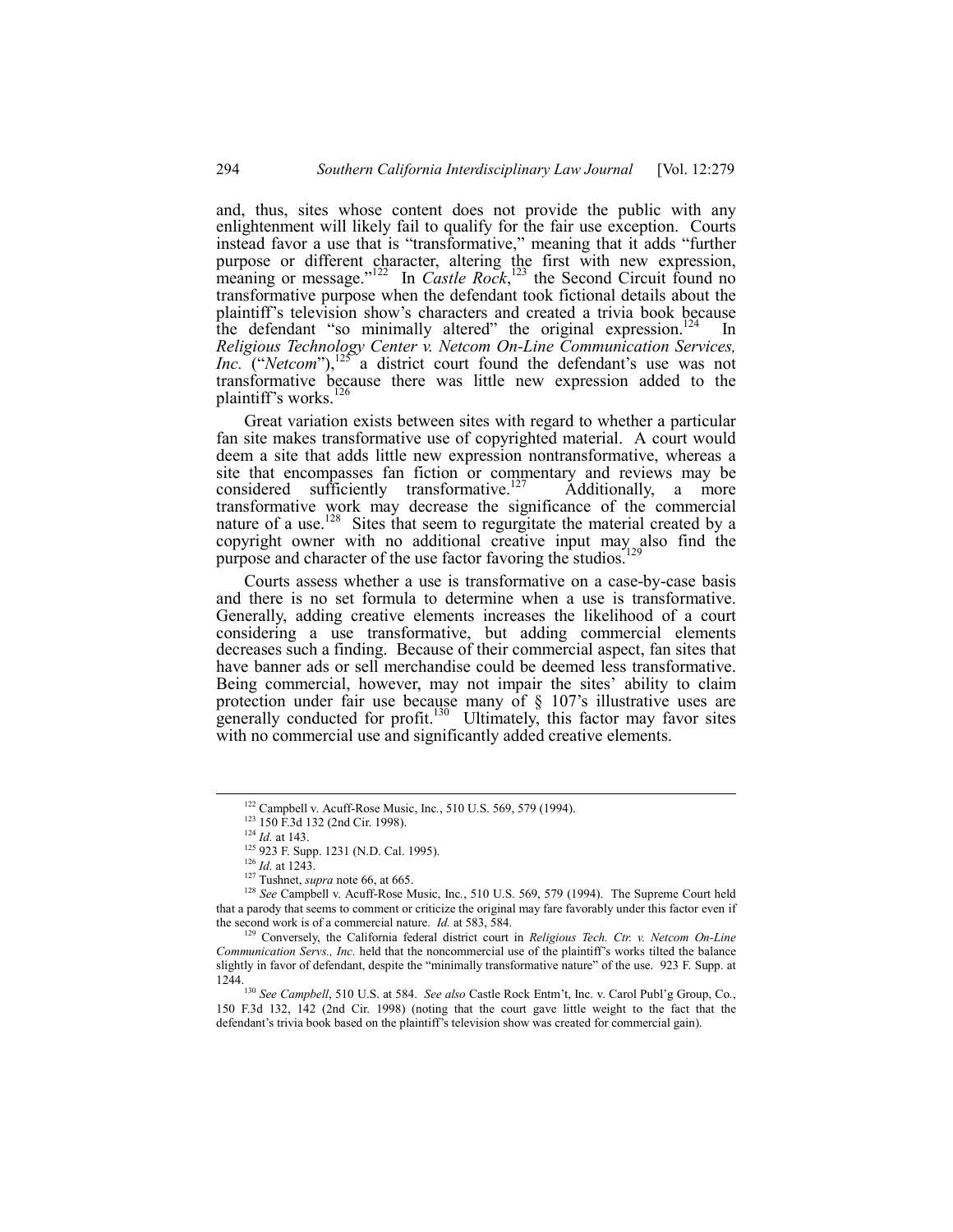#### b. *Nature of the Copyrighted Material*

Use of original copyrighted works either of great interest to the public, or having little creative input, favors a fair use defense.<sup>131</sup> Conversely, use of a fictional work goes against the defense.<sup>132</sup> In terms of television shows, courts consider a show as a single work instead of reviewing possible infringements episode-by-episode.133 In *Castle Rock*, the source material for the defendant's book, the *Seinfeld* television show, was creative and fictional, and the court found for the copyright owner.<sup>134</sup> Television shows and movies are often original works.<sup>135</sup> Most fan sites will not do well on this factor because the copyrighted material found on fan sites, including scripts, sound files, and images, are usually highly creative and fictional.

## c. *Amount and Substantiality of the Copyrighted Work Used*

In general, the less copyright-protected material used, the more likely fair use will apply.<sup>136</sup> Courts assess this factor in terms of the copyrighted work in its entirety<sup>137</sup> and consider how much of the original work is taken, rather than how much of the allegedly infringing work is made up of the original. $138$ 

There is no bright line at which the courts decide that the amount of copying will be too great for fair use to apply.<sup>139</sup> Taking an entire work typically bars a fair use defense, but this cannot be characterized as a per se rule.<sup>140</sup> Also, it is possible for a small amount of copying to fail to meet the fair use exception if the material taken constitutes the "heart" of the work.<sup>141</sup> In *Castle Rock*, the defendant created over 600 trivia questions based on the plaintiff's television show, and the court found that the amount of material taken was far greater than necessary to capture the show's essence.<sup>142</sup> Consistent with this view is *Playboy Enterprises v.* 

<sup>141</sup> Nation Enters., 471 U.S. at 564–65 (finding infringement where the defendant took only 300 words of a memoir because the defendant appropriated the most important parts of the book).

<sup>&</sup>lt;sup>131</sup> See Koster & Shatz-Akin, *supra* note 29, at 19-20.

<sup>132</sup> *See Netcom*, 923 F. Supp. at 1245. *See also* Yamamoto, *supra* note 73, at 110.

<sup>133</sup> *See Castle Rock Entmít, Inc.*, 150 F.3d at 138.

<sup>134</sup> *Id.* at 143.

<sup>&</sup>lt;sup>135</sup> See id. at 143-44. For example, *The X-Files*, a FOX network television series about FBI agents battling a government conspiracy involving an alien race; *Buffy, the Vampire Slayer*, a WB network television series produced by FOX involving a high school student who battles vampires on a weekly basis; and *Star Trek: The Next Generation*, a Paramount Pictures television series about a spaceship crew exploring new civilizations throughout the universe.

<sup>136</sup> *See* Koster & Shatz-Akin, *supra* note 29, at 20.

<sup>137</sup> *See* 17 U.S.C. ß 107(3) (2000).

<sup>&</sup>lt;sup>138</sup> See Harper & Row, Publishers, Inc. v. Nation Enters., 471 U.S. 539, 565 (1985) (quoting Judge Learned Hand in Sheldon v. Metro-Goldwyn Pictures Corp., 81 F.2d 49, 56 (2d Cir. 1936), cert. denied, 298 U.S. 669 (1936), stating that "no plagiarist can excuse the wrong by showing how much of his work he did not pirate").

<sup>139</sup> *See* Maxtone-Graham v. Burtchaell, 803 F.2d 1253, 1263 (2d Cir. 1986).

<sup>&</sup>lt;sup>140</sup> See Sony Corp. of Am. v. Universal City Studios, Inc., 464 U.S. 417, 449-50. *See also* Leval, *supra* note 32, at 1122.

<sup>&</sup>lt;sup>142</sup> Castle Rock Entm<sup>2</sup>t, Inc. v. Carol Publ<sup>2</sup>g Group, Co., 150 F.3d 132, 144 (2nd Cir. 1998).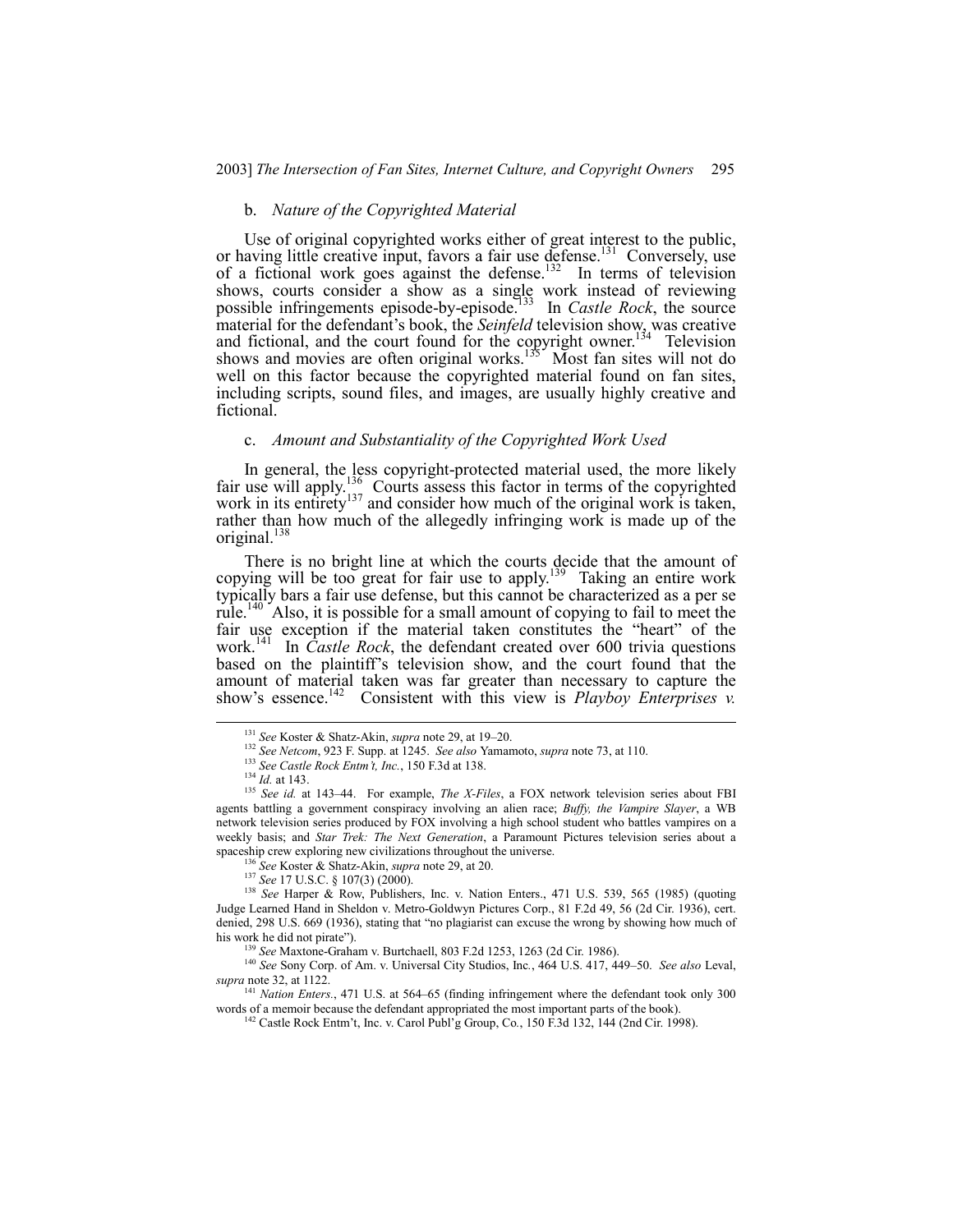*Frena*, 143 where the court found that, although the photos in *Playboy* magazine did not comprise the whole work, they were essential to the publication's fame.<sup>144</sup>

Fan sites with videos of television show episodes would fare poorly under this factor because courts would probably find that such pages had taken the whole work, and it would be difficult to imagine a justification for such a large taking. A court may deem fan sites containing many images from a television show, like the site of the defendant in *Frena*, to have taken an essential part of the program.

Although images may be meaningless without the context of the actual episode or film, they may not constitute enough material for a court to conclude that the site took too much to infringe. Though the point at which the amount of material copied tilts this factor against the fan site operator is unclear, fan sites that include copious amounts of copyrighted material probably will not fare well under this factor.

#### d. *Effect on the Market*

This factor assesses whether the copying will harm any of the original work's markets or potential markets. Courts consider the market for the original work as well as the market for possible derivative works.<sup>145</sup> The issue is not whether the use destroys the market, but whether the second work may substitute for the original work.<sup>146</sup> In *Religious Technology Center v. Netcom*, *On-Line Communications, Inc.*147 the defendant posted portions of various Church of Scientology texts online, but the California District court was not persuaded that such availability would deter people from paying the Church for the information because the defendant's postings were incomplete.<sup>148</sup> It is possible that a court may find fair use if the copying benefits the market for the copyrighted work or if the copyright holder could not do what the user has done with the work.<sup>149</sup> Courts presume that commercial uses negatively affect the market.<sup>15</sup>

Most fan sites probably do not impair the market for original works such as television shows and movies. This exception will not favor fan site owners if the copying decreases the likelihood that people will pay for the original work.<sup>151</sup> Fans do not pay to view programs on broadcast Fans do not pay to view programs on broadcast television, though they do pay for movies and cable television shows. The original market for broadcast television shows is arguably unaffected by

 <sup>143 839</sup> F. Supp. 1552 (M.D. Fla. 1993).

<sup>144</sup> *See id.* at 1558.

<sup>145</sup> *See* Campbell v. Acuff-Rose Music, Inc., 510 U.S. 569, 593 (1994).

<sup>&</sup>lt;sup>146</sup> Castle Rock Entm't, Inc., 150 F.3d at 145 (noting that while a caustic review that may destroy the demand for the original is a fair use, the trivia book at issue in that case substituted for a derivative use that the plaintiff would naturally develop).

<sup>&</sup>lt;sup>147</sup> 923 F. Supp. 1231 (N.D. Cal. 1995).

<sup>148</sup> *Id.* at 1248.

<sup>149</sup> Koster & Shatz-Akin, *supra* note 29, at 20.

<sup>150</sup> *Id.*

<sup>151</sup> *Id.*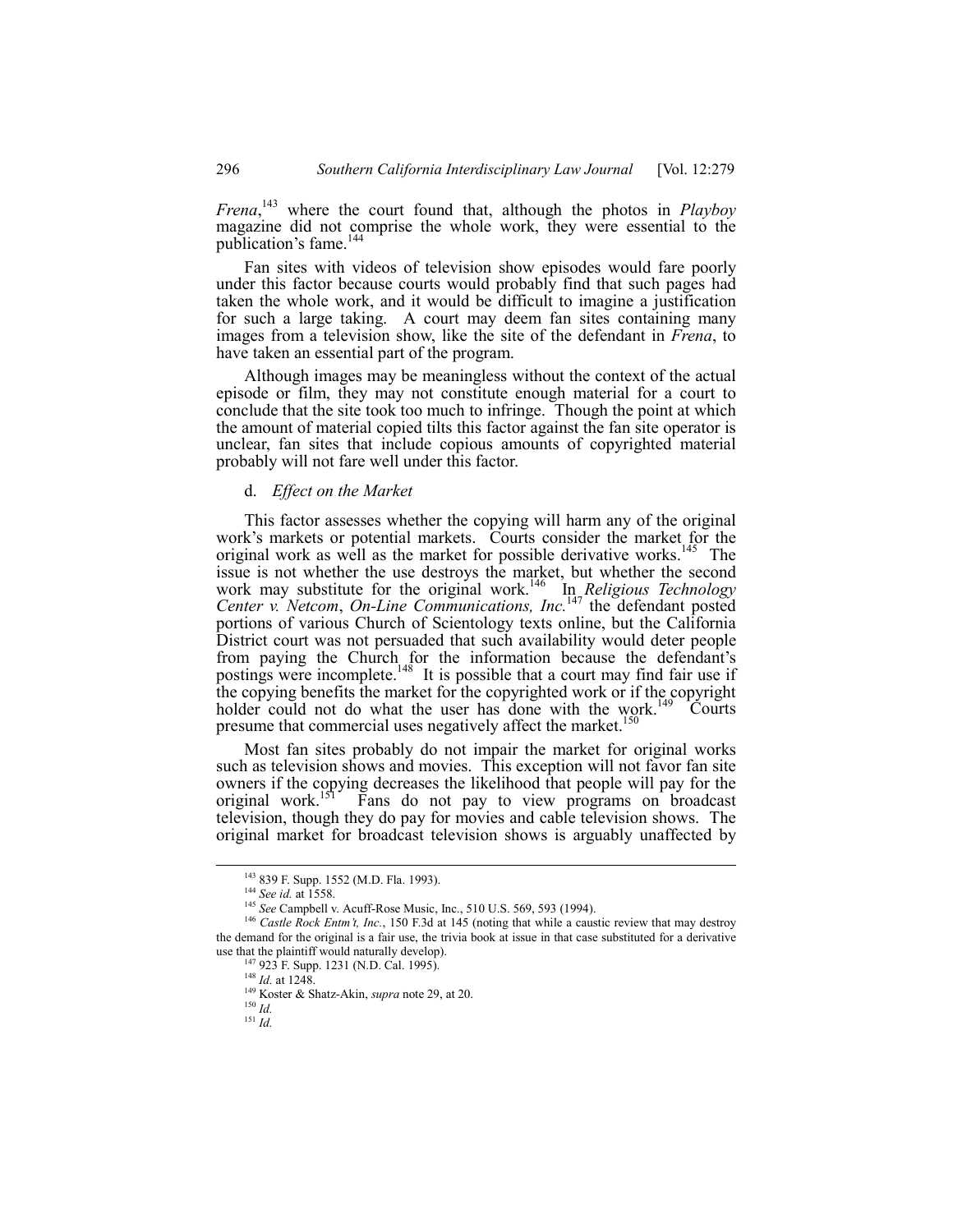fan sites, but there may be a financial impact for movies and for shows on cable.

Those sites that feature complete episodes that a web surfer may view online or download to his computer may interfere with the market in terms of the studioís ability to sell videotapes and DVDs of episodes or films. This may also harm the value of the syndication rights for the series. As derivative works, fan sites may have a negative effect on the market for studios' official sites for their shows and movies. Fox, for example, reportedly spent \$100,000 on the website it created for the television show *Millennium*.<sup>152</sup> A significant investment may become less valuable if fans choose to visit unofficial websites. Also, the competition from such pages could be harmful if a studio chooses to sell merchandise or to support the official websites with banner ads.

Certain elements found on fan sites, such as fan fiction, may in fact benefit studios by maintaining fan interest between airings of new episodes or production of sequels, or even when a show has not aired for some  $time$ <sup>153</sup> Additionally, fan-created materials will not necessarily negatively affect a seemingly similar market.<sup>154</sup> They may spark people's interest about the shows and films or cause individuals to purchase the studio's products.

#### e. *Fair Use Factors Balanced*

Ultimately, courts decide the applicability of the fair use exception on the facts of each case.<sup>155</sup> Previous cases may provide predictability as to what types of behaviors are permissible, but different courts may reach contrary results when considering similar facts. In *Netcom*, a California federal district court found no fair use for the posting of Church of Scientology documents online because the court believed that the defendant took too much of the original work in relation to the relatively minor criticism or commentary added.156 In *F.A.C.T. Net*, however, a case decided the same year, a federal district court in Colorado ruled that a fair use defense would likely succeed where the defendant posted Scientology works on the Internet because the defendant's acts were part of a debate regarding the works, were noncommercial, and probably would not affect the market.<sup>157</sup> The difference between the two cases may seem slim because the *Netcom* defendant's use was also non-commercial, unlikely to affect the market for the works, and allegedly done as part of a criticism. Thus, the likelihood of inconsistency makes it difficult to predict the applicability of fair use in many fan site cases. As a resolution, one

 <sup>152</sup> Harmon, *supra* note 23.

<sup>&</sup>lt;sup>153</sup> See Jenkins, *supra* note 58, at 65–66.

<sup>154</sup> Tushnet, *supra* note 66, at 673–74 (noting that despite the abundance of fan fiction, official Star Trek novels are successful).

<sup>&</sup>lt;sup>5</sup> See Religious Tech. Ctr. v. F.A.C.T. Net, Inc., 901 F. Supp. 1519, 1525 (D. Colo. 1995).

<sup>&</sup>lt;sup>156</sup> Religious Technology Center v. Netcom On-Line Communications, Inc, 923 F. Supp. 1231, 1249 (N.D. Cal. 1995).

<sup>157</sup> *F.A.C.T. Net*, 901 F. Supp. at 1525.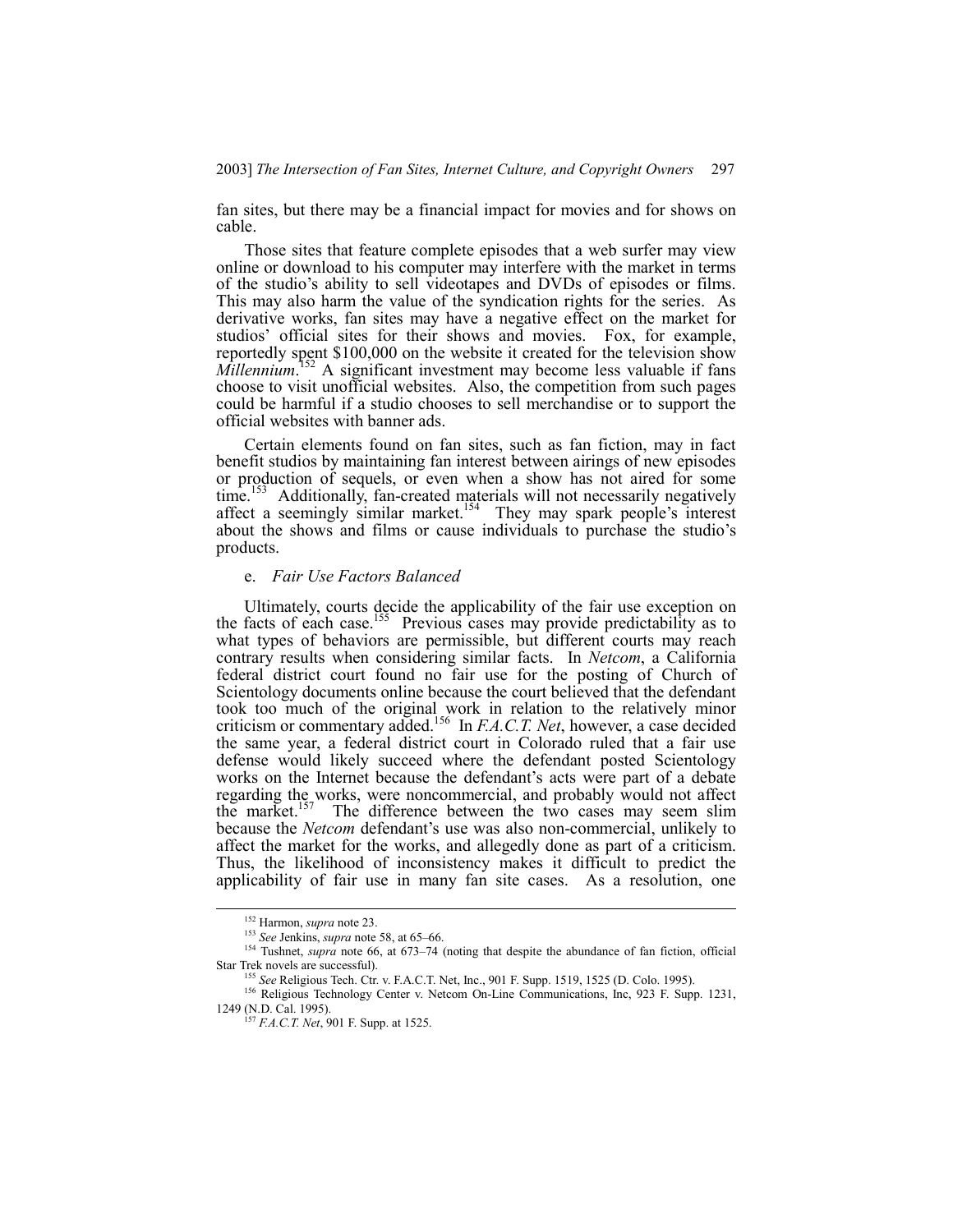commentator suggested that courts may find it simply more efficient to recognize fair use for fan use of materials that are widely available on the Internet.<sup>158</sup> This view, however, would likely be vigorously opposed by rights holders and create a sweeping new exemption for individuals.

#### 3. *The Digital Millennium Copyright Act*

The DMCA, enacted in 1998, created liability for a variety of actions on the Internet, including the circumvention of copyright protection systems.<sup>159</sup> The DMCA also created liability for anyone who removes information from a work identified as protected by copyright, e.g., the author or the title of a work.<sup>160</sup> The DMCA provided incentives for Internet Service Providers (ISPs) to comply with rights holders' requests by granting immunity from liability for ISPs who comply with procedures for removing the potentially infringing websites.<sup>161</sup>

The DMCA's provisions on circumventing protective measures that enforce a copyright<sup>162</sup> would not apply to a fan site that displays images the creator scanned from a magazine.<sup>163</sup> They would, however, apply to a fan who acquires an image or a sound file by decrypting technological copyright protection and fan sites that remove copyright notice from a work. Most fan sites will not violate DMCA provisions because they obtain images from books, magazines, films, or television episodes; and fans are able to record sounds from televised broadcasts, videos, or DVDs. If any of those images contained a notice indicating their status as protected by copyright and a fan site creator removed it, the webmaster would then be liable under the DMCA.

Studios may most effectively use the DMCA by utilizing the provisions relating to ISPs. The DMCA provides protection from liability for ISPs that store or transmit copyrighted materials unknowingly.<sup>164</sup> For example, the DMCA states that ISPs do not infringe copyrights when "they transmit, route or provide 'intermediate and transient storage' for information provided by their customers or other persons.<sup> $165$ </sup> Protection from liability is also provided when an ISP stores infringing materials by hosting a user's website or provides hypertext links to infringing materials at a user's request. $166$ 

To take advantage of these provisions, ISPs must take certain actions.<sup>167</sup> A studio that believes its rights are being infringed on an ISP's

 <sup>158</sup> *See* Inkel, *supra* note 41, at 910.

<sup>159</sup> *See generally* 17 U.S.C. ß 1201 (2000).

<sup>160</sup> *See id.* ß 1202(b).

<sup>161</sup> *See id.* ß 512(c), (i).

<sup>162</sup> *See id.* ß 1201(a).

<sup>163</sup> Yamamoto, *supra* note 73, at 124.

<sup>164</sup> John F. Delaney, Michelle W. Kim & Deborah H. Isser, *The Law of the Internet: A Summary of U.S. Internet Case Law and Legal Developments*, 545 PLI/PAT. 61, 94 (Jan. 1999).

<sup>165</sup> *Id.*

 $\frac{166}{16}$  *Id.* at 94–95.

<sup>167</sup> *See id.* at 94.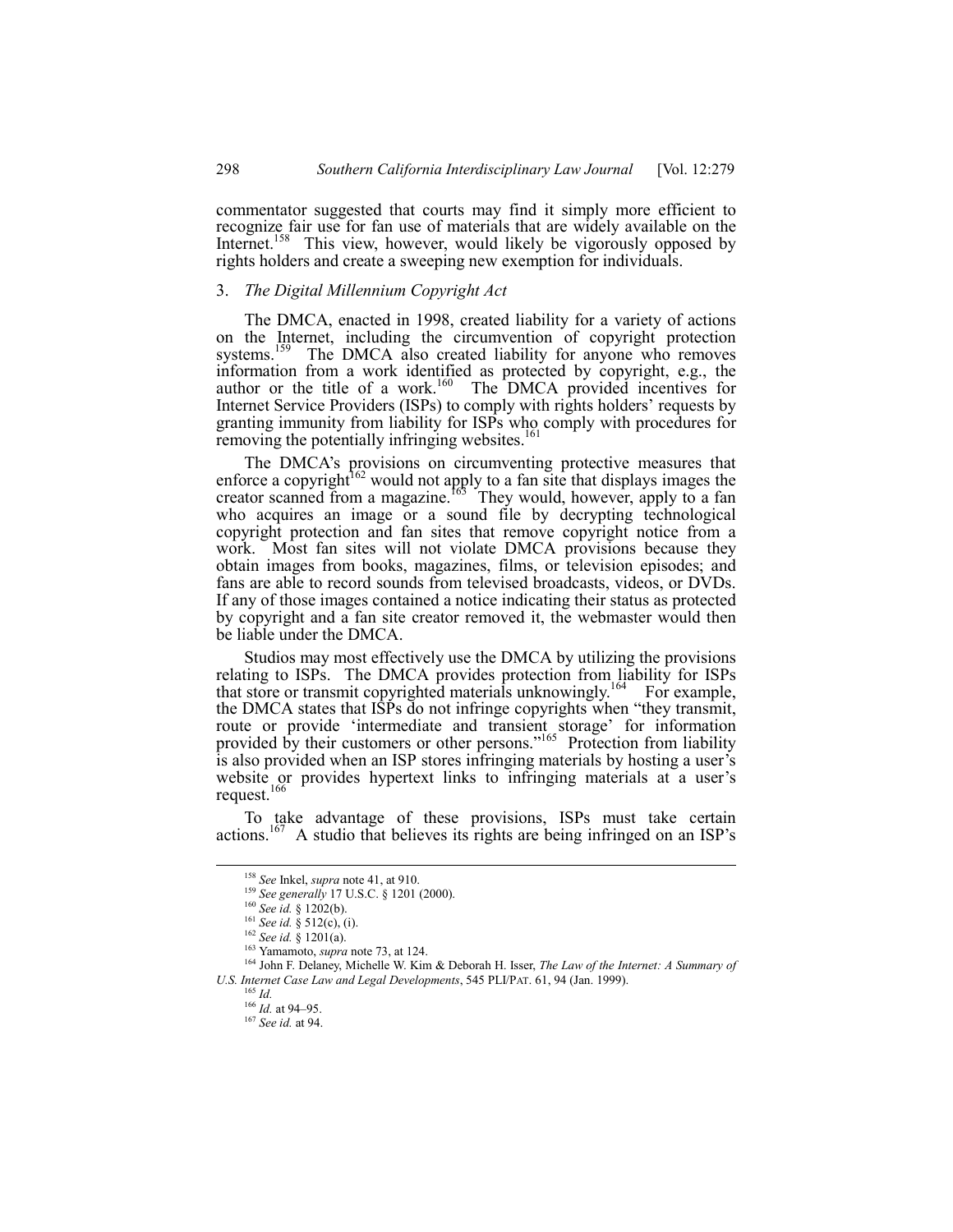system must provide written notice to the ISP that substantially complies with several requirements.<sup>168</sup> In response, the ISP must expeditiously remove or prevent access to the material.<sup>169</sup> Failure to remove material in response to the notice will cause the ISP to forfeit its exemption from liability.<sup>170</sup> The ISPs must alert the user to the notice, but the law shields the ISP from liability for removing the material, providing that it acts in good faith. $17$ 

This feature of the DMCA provides a seemingly effective tool for studios. Copyright owners have already implemented targeting ISPs as a method of enforcing copyright protection.<sup>172</sup> The procedure allows copyright holders to avoid the difficult process of identifying individuals who may be infringing<sup>173</sup> by allowing them to target the more easily identifiable  $ISPs<sub>1</sub><sup>174</sup>$  who will then exert pressure upon the individuals. One problem with this solution is that a targeted fan may simply subscribe to another ISP and recreate the website with the same material.<sup>175</sup> While this provision eliminates many enforcement problems, success may be less certain than when challenging individual infringers.

## 4. *The NET Act*

Congress enacted the NET Act to protect electronic works.<sup>176</sup> They created the law to close the so-called "LaMacchia loophole"<sup>177</sup> created by *United States v. LaMacchia*. 178 In *LaMacchia*, a twenty-one year old student at the Massachusetts Institute of Technology named David LaMacchia set up an electronic bulletin board on the Internet and encouraged users to upload computer games and software.<sup>179</sup> LaMacchia then transferred these programs to a second site where others could download them.<sup>180</sup>

The government charged LaMacchia with conspiring to violate the federal wire fraud statute through the creation of a system designed to further illegal reproduction and distribution of copyright-protected software without compensation to the manufacturers and vendors of the software.<sup>1</sup>

172 Inkel, *supra* note 41, at 893.

<sup>&</sup>lt;sup>168</sup> See 17 U.S.C. § 512(c)(3) (2000); Delaney, *supra* note 164, at 96-97.

 $169$  17 U.S.C. § 512(c)(1)(C) (2000).

<sup>170</sup> *See id.*; Delaney, *supra* note 164, at 97.

<sup>&</sup>lt;sup>171</sup> See 17 U.S.C. § 512(g)(1)–(2), (4) (2000).

<sup>173</sup> *See* Koster & Shatz-Akin, *supra* note 29, at 21.

<sup>174</sup> *See id.*

<sup>175</sup> *See* Inkel, *supra* note 41, at 893. *E.g.*, *The Net: Here We Go Again*, Evergreen Terrace, *at* http://www.nohomers.net/info/net/reconstruction.shtml (last visited Nov. 14, 2001) [hereinafter *Here We Go Again*] (describing how the site's webmasters have received cease-and-desist orders twice and have moved to new ISPs each time to avoid compliance).

<sup>&</sup>lt;sup>5</sup> Yamamoto, *supra* note 73, at 115.

<sup>177</sup> *See* Richard Raysman & Peter Brown, *Internet Copyright Developments*, N.Y. L.J., Feb. 10, 1998, at 3.

<sup>&</sup>lt;sup>178</sup> 871 F. Supp. 535 (D. Mass. 1994).

<sup>179</sup> *Id.* at 536.

<sup>180</sup> *Id.*

<sup>181</sup> *Id.*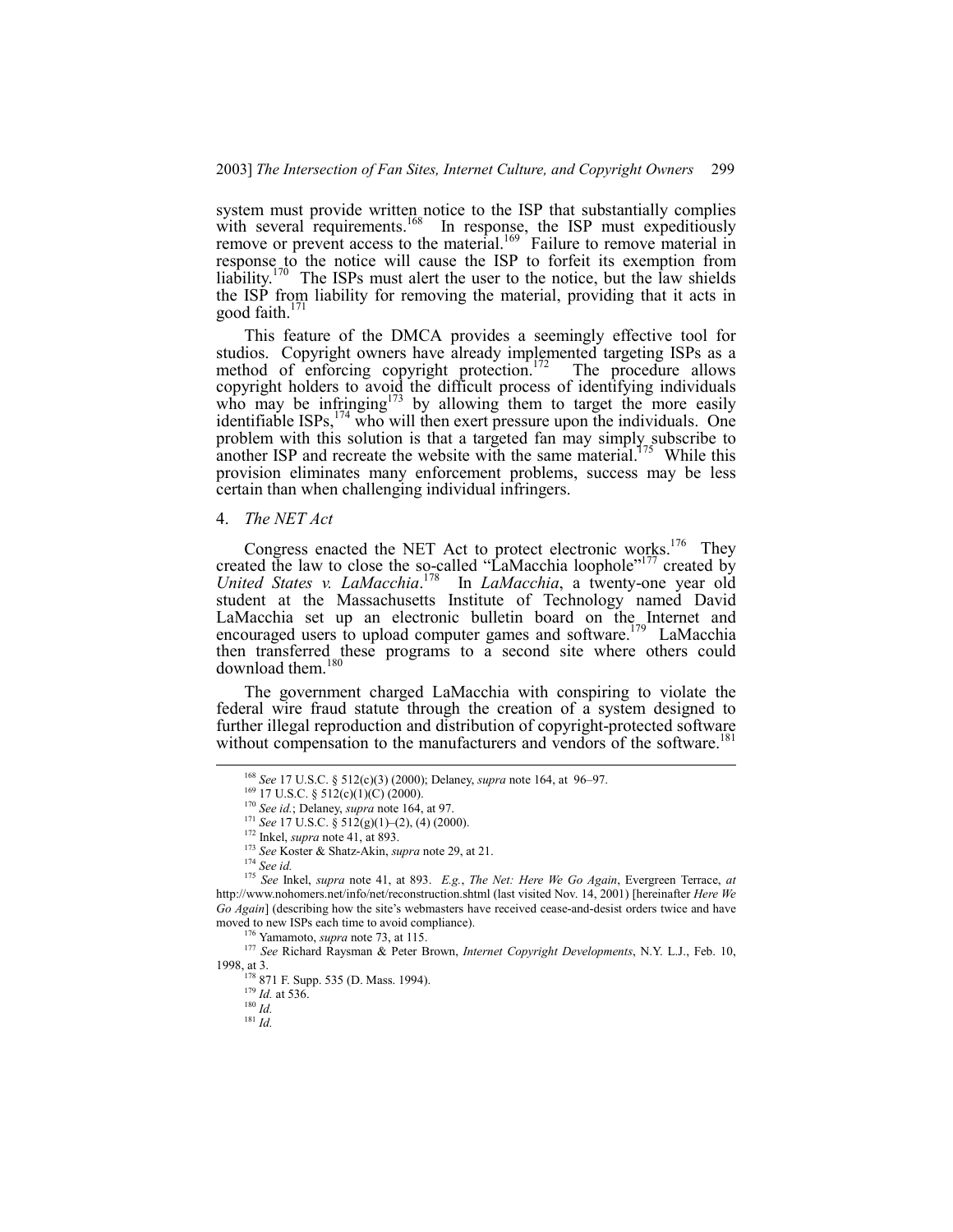The Massachusetts District Court held that because Congress did not intend for the statute to cover copyright-related activities, the government could not charge LaMacchia under the statute.<sup>182</sup> The court also found that the government could not criminally prosecute LaMacchia for copyright infringement under ß 506 of the 1976 Copyright Act because LaMacchia was not acting for profit.<sup>183</sup> Congress passed the NET Act in response to *LaMacchia* to prevent similar future cases from being decided in such a way.<sup>184</sup>

Under the NET Act, a person who:

[i]nfringes on a copyright either—

- 1. For purposes of commercial advantage or private financial gain, or
- 2. By the reproduction or distribution, including by electronic means, during any 180-day period, of 1 or more copies or phonorecords of 1 or more copyrighted works, which have a total retail value of more than  $$1000^{185}$

is criminally liable. The statute also notes that "evidence of reproduction or distribution of a copyrighted work, by itself, shall not be sufficient to establish willful infringement."<sup>186</sup>

Some fan site creators who take material from a magazine or a book may know that a copyright protects the material and know that such use may constitute infringement.<sup>187</sup> By contrast, other webmasters who obtain their materials from other fan sites may not know that the material is copyright-protected, especially if the places where the original work comes from do not contain any notices. Now, however, most fan sites include disclaimers indicating that there is material on their pages for which a studio owns the copyright, sometimes because they have received ceaseand-desist letters.<sup>188</sup>

Selling, profiting, or attempting to profit may qualify as "financial gainî and, thus, subject the webmasters engaged in such behavior to liability for infringement under the first part of the NET Act.<sup>189</sup> The second approach to infringement under the NET Act, reproduction or distribution of over \$1000 in copyright-protected materials, would likely apply to the more typical not-seeking-a-profit site. Though it is not clear how much an individual image or sound may be worth, a site with a great deal of multimedia content may meet the \$1000 requirement. The NET Act would not impact sites with less copyrighted material.

<sup>188</sup> *See, e.g.*, *The Golden Age*, *supra* note 54; *Fox Update*, *supra* note 55. <sup>189</sup> "Financial gain" includes "receipt or expectation of receipt, of anything of value." 17 U.S.C.

ß 101 (2000).

 <sup>182</sup> *Id.* at 545.

<sup>&</sup>lt;sup>183</sup> *Id.* at 541–42.

<sup>&</sup>lt;sup>184</sup> *See* Brown, *supra* note 51, at 148–49.

<sup>&</sup>lt;sup>185</sup> 17 U.S.C. § 506(a) (2000).

<sup>186</sup> *Id.*

<sup>187</sup> *See* Yamamoto, *supra* note 73, at 118.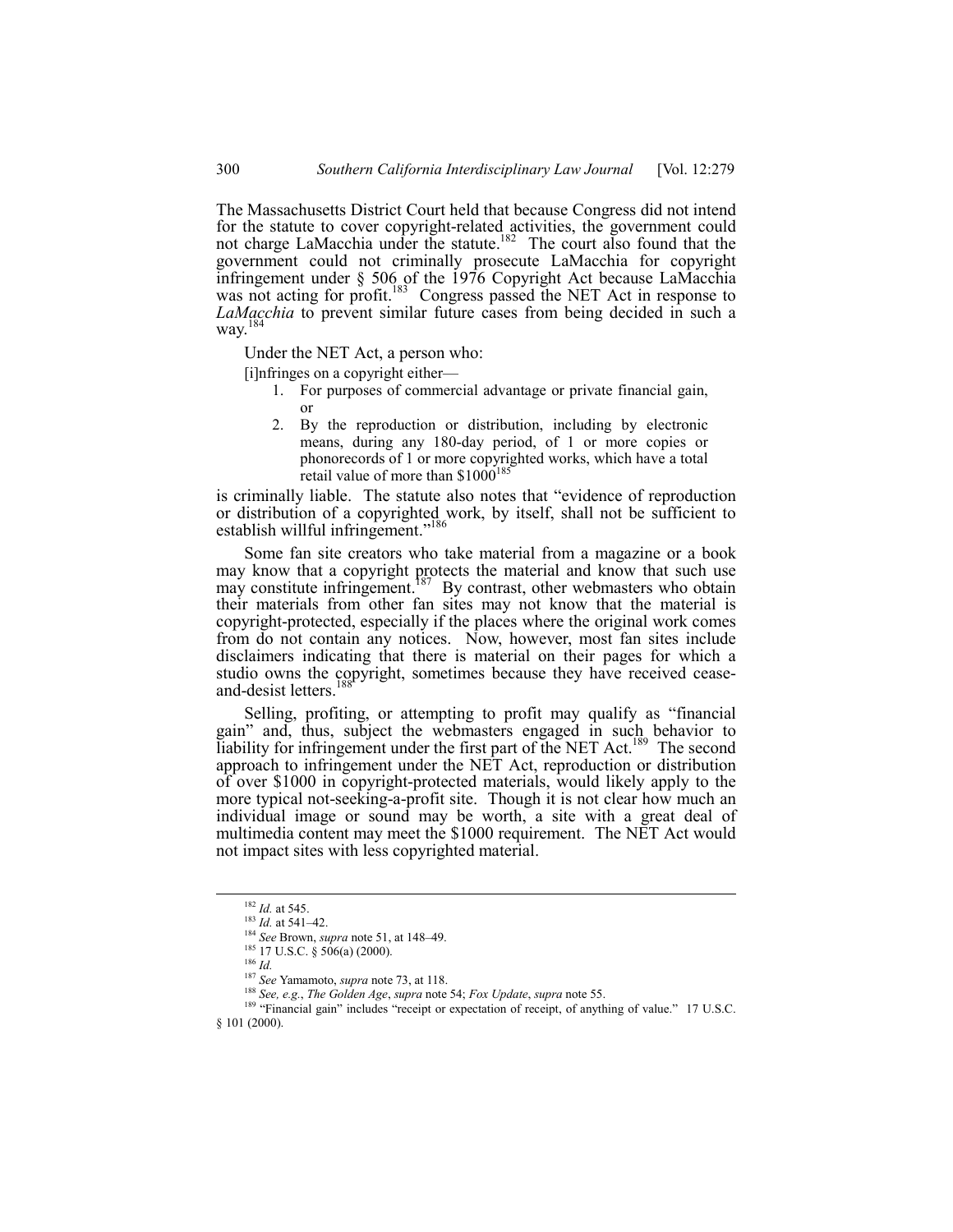Although the DMCA and the NET Act do not likely affect a majority of fan sites, courts could find that these pages infringe on copyrights owned by a studio under traditional copyright law. Additionally, while some fan sites may find refuge in fair use, it will not protect all sites from litigation. Therefore, studios could justly encourage fans to remove offending content.

When dealing with fans, lawsuits seem to be an unfavorable remedy. Filing a lawsuit, even to protect the legitimate interest, would likely cause a backlash from fans online and may create negative press for studios by challenging the very people who support the shows or movies. Moreover, a lawsuit would need to be filed against each fan site owner individually in order to garner the most comprehensive results, but the result could produce a dangerous precedent if a court ruled against the studio.<sup>1</sup>

#### IV. THE WEB WAR

The tensions between Fox and fan sites dedicated to the studio's shows ignited a protracted battle in 1995. One commentator succinctly noted the impulses of the factions:

Both the fans and the media companies want to cheat a little. The media companies want to parade their web savvy in the marketplace *and* they want to funnel all the Net traffic into a few commercial sites. The fans want to have freedom of speech and assembly in sites of their own choosing *and* to have fewer constraints on the use of copyrighted materials than in any other medium.<sup>191</sup>

#### A. FOX'S MOTIVATIONS AND ACTIONS

Starting in the mid-1990s, Fox was caught in an unenviable position as fan sites dedicated to Fox-produced television shows began to appear on the Internet, many containing large amounts of the studio's copyrighted material. Fox wanted to preserve creative control over its works, while avoiding the alienation of fans by vigorously enforcing its rights under the  $law<sup>19</sup>$ 

Additionally, Fox did not want to risk forfeiting its right to take action against a possible infringer. Knowing that a webmaster was using the studio's copyrighted works while the studio stood idly by could have permanently foreclosed Fox's right to challenge the infringer.<sup>193</sup> A fan site owner sued by Fox in such a case could then defend himself or herself by asserting an implied license<sup>194</sup> or by claiming that by not acting, the studio waived its right to sue.<sup>195</sup> Courts may not be sympathetic to a claim by the studio that it waited for a minor, seemingly innocuous use of its intellectual

<sup>&</sup>lt;sup>190</sup> See Inkel, *supra* note 41, at 909-10.

<sup>191</sup> Steve Silberman, *The War Against Fandom*, WIRED NEWS, June 4, 1997, *at* http://www.wired.com/news/ print/ 0,1294,4231,00.html.

<sup>192</sup> *See* Yamamoto, *supra* note 73, at 98.

<sup>193</sup> *See* Koster & Shatz-Akin, *supra* note 29, at 18.

<sup>194</sup> NIMMER & NIMMER, *supra* note 38, ß 10.03[A].

<sup>195</sup> *Id.* ßß 12.06, 13.07. *See* Koster & Shatz-Akin, *supra* note 29, at 18.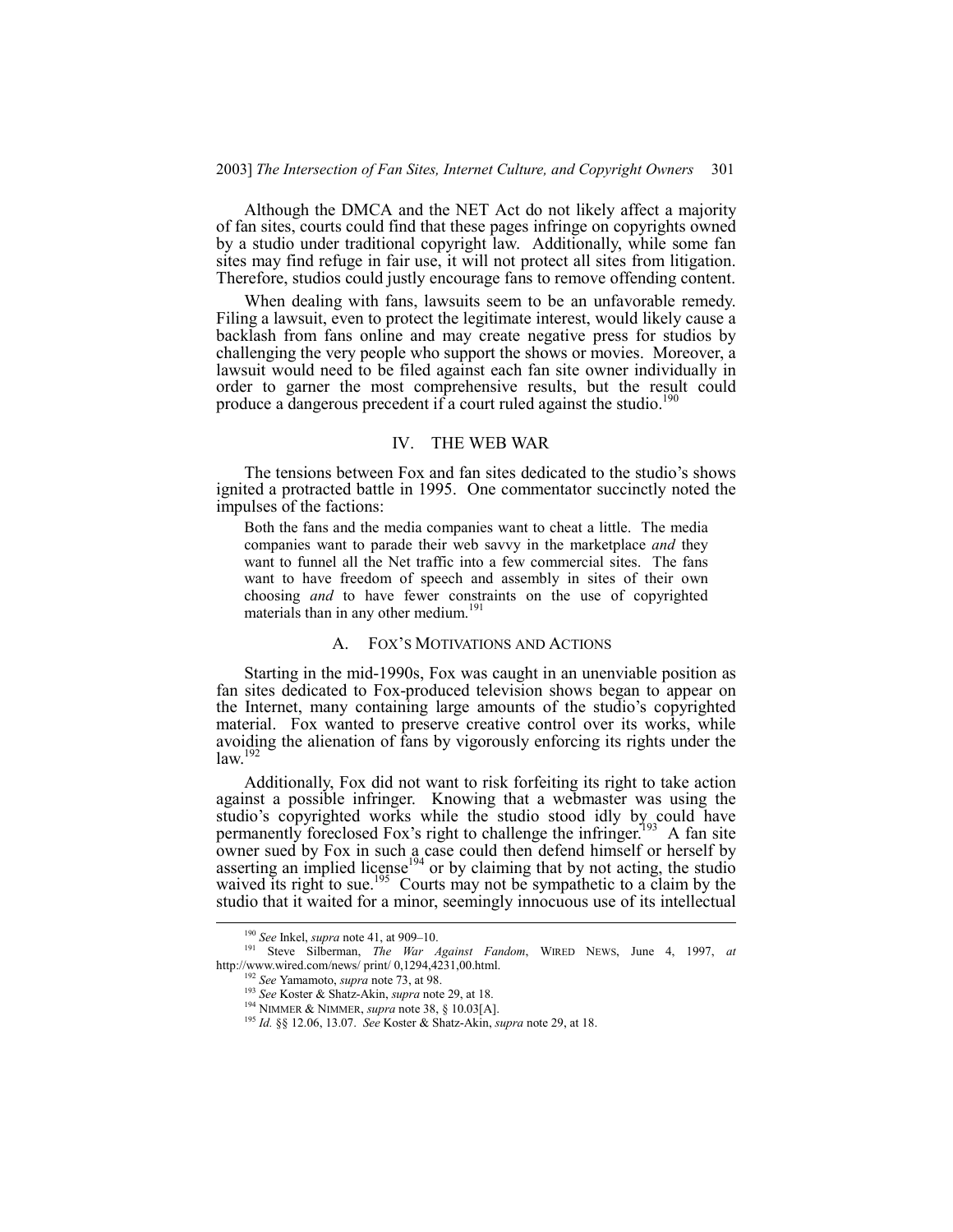property on a fan site to escalate to objectionable levels.<sup>196</sup> However, some commentators have argued that failing to challenge minor, but possibly infringing, uses will not diminish a studio's rights against commercial infringers because copyright protection is not lost through lack of enforcement.<sup>197</sup> Even if copyright protection is lost by finding an implied license or undue delay, it only forecloses or limits a judgment against a particular offender, not all infringers.<sup>198</sup>

Fox asserted that it did not want to shut down legitimate fan sites,  $199$ but it wanted to retain the "creative integrity" of its shows.<sup>200</sup> Fox was particularly concerned about sites that made "excessive use of copyrighted images, that [did not] contain copyright . . . notices, and that use[d] the materials in a profit making venture.<sup> $2\pi$ 01</sup> Fox worried that these sites might infringe on several of the exclusive rights granted by the Copyright Act.<sup>20</sup>

Additionally, Fox felt financial pressures to shut down fan sites. Fox asserted that it had "contracts with creative guilds and licensors [containing] pay-per-use provisions" that limited the studio's ability to use the shows it produced.<sup>203</sup> The studio could face costly lawsuits if a guild member's work was used on an unauthorized fan website.<sup>204</sup> Additionally, fan sites might take valuable traffic from an official studio site that sold merchandise, leading to a decline in revenue.<sup>205</sup>

Another concern was that webmasters might distort a show's characters by turning "them [into] parodic or even pornographic" images.<sup>206</sup> Harm to a studioís reputation could be severe, especially if sites displayed the characters in obscene positions or in a manner that the target audience found offensive. Although copyright law permits some parodies, $207$  a studio would not wish to see its copyrighted material used in such a way.<sup>208</sup>

Interestingly enough, Fox's actions did not always comport with the feelings those of the actual creators of the shows. Creators expressed enjoyment of the fan sites and did not always agree with the studio's

 <sup>196</sup> *See* Koster & Shatz-Akin, *supra* note 29, at 18.

<sup>&</sup>lt;sup>197</sup> Goldstein, COPYRIGHT § 9.3, at 9:11-13 (2d ed. 2002).

<sup>198</sup> *See* Koster & Shatz-Akin, *supra* note 29, at 18.

<sup>199</sup> *See A Statement from Fox Regarding Fan Web Sites*, FOX.com, *at* http://www.fox.com/ community/askfox/answer13.htm (last visited Apr. 4, 2003).

<sup>200</sup> Belsie, *supra* note 36.

<sup>201</sup> *Id.*

<sup>&</sup>lt;sup>202</sup> *See supra* text accompanying notes 77–110.

<sup>203</sup> Powers, *supra* note 9.

<sup>204</sup> *See id.*

<sup>205</sup> *See id.*

<sup>206</sup> *See id.*

<sup>&</sup>lt;sup>207</sup> See Campbell v. Acuff-Rose Music, Inc., 510 U.S. 569, 579-80 (1994).

<sup>208</sup> Powers, *supra* note 9.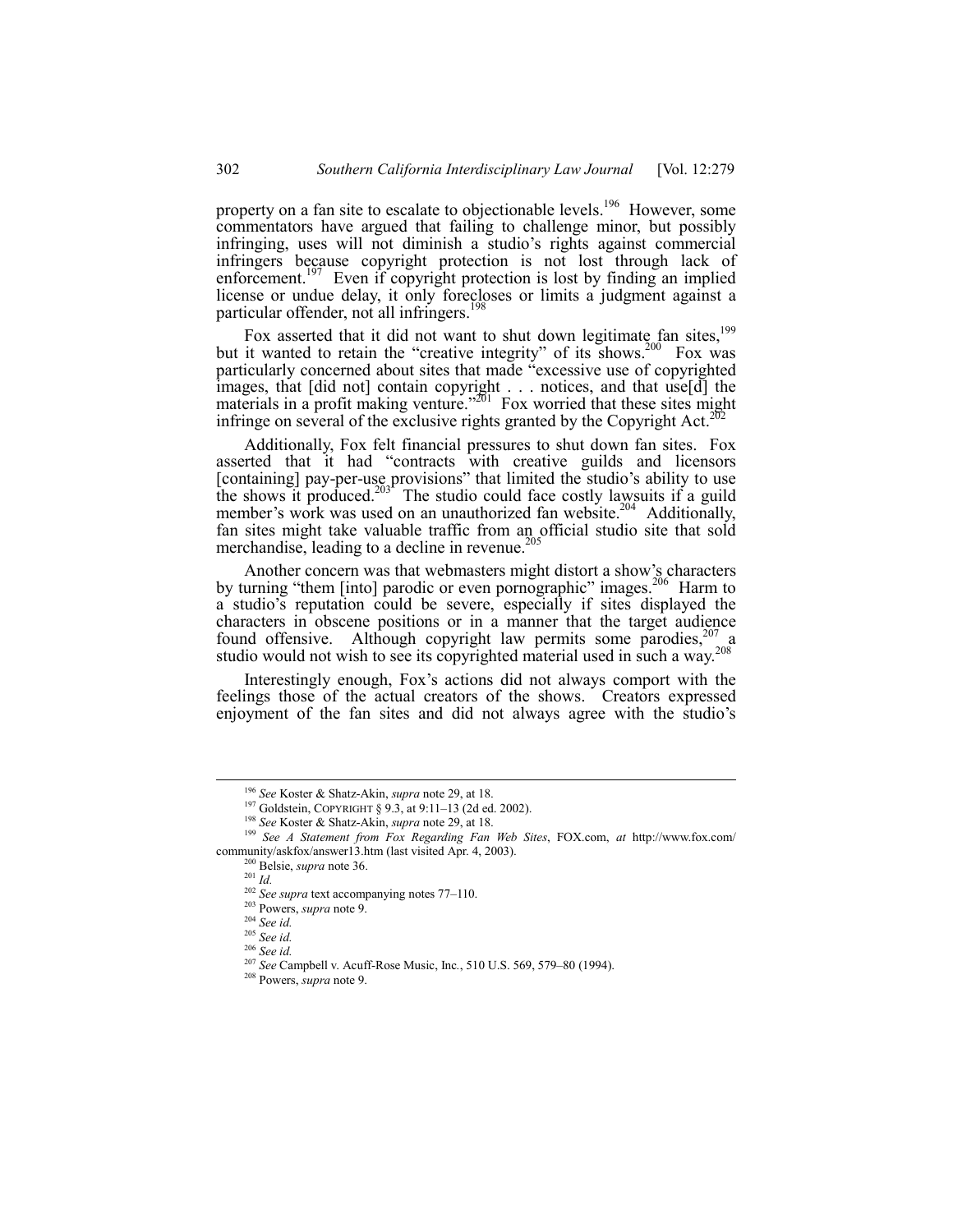actions.<sup>209</sup> But the studio, not the creators, usually controls the copyrights to these; thus, it was Fox's choice to pursue legal action.<sup>210</sup>

In 1995, Fox began to contact fan sites by issuing cease-and-desist letters.<sup>211</sup> One of the most publicized early cases involved a letter sent to Gil Trevizo, who created a *Millennium* fan site that he posted online before the show even premiered.<sup>212</sup> An example of the form that these letters could take is a cease-and-desist order sent in 1999 to the webmasters of the now-defunct *The Simpsons* fan site "Evergreen Terrace.<sup>2213</sup> The letter stated that copying and transmitting *The Simpsons* copyrights were prohibited and unauthorized uses that could lead to criminal and civil penalties.<sup>214</sup> Fox's attorneys also asserted that the site's creators might be liable for contributory copyright infringement if any of the sites to which they provided links contained infringing material.<sup>215</sup> While Fox stated that some images could remain on the website as long as there was a disclaimer, the letter made it clear that the studio was not waiving any of its rights by allowing such action.<sup>216</sup> However, the letter also asserted that, whenever possible, Fox was supportive of its fans. $^{21}$ 

#### B. FAN SITE REACTIONS

Cease-and-desist letters effectively eliminated many fan sites.<sup>218</sup> Though Fox contended its goal was not to eradicate fan sites, that was the ultimate effect of its cease-and-desist letter campaign.<sup>219</sup> For example, twenty-six of the forty-three websites devoted to *The Simpsons* listed at Evergreen Terrace as receiving letters in 1997 or later have shut down.<sup>220</sup> Seventeen others complied with the demands of the cease-and-desist letter

<sup>&</sup>lt;sup>209</sup> For example, Joss Whedon, creator of *Buffy, the Vampire Slayer*, reportedly "avidly supported" fan-created shrines to the show, but he was apparently content with Fox's explanations of its actions. *See* Powers, *supra* note 9.

<sup>&</sup>lt;sup>210</sup> *The Simpsons* executive producer David Mirkin remarked in 1995 that the show's creators enjoyed one comprehensive fan site but that he was "sure the lawyers would get into that at some point and probably muck it all up quite a bit." Richard Ruelas, *Homer's Home Page; Fans Love "The Simpsonsî Internet Site, but Foxís Lawyers Donít*, THE PHOENIX GAZETTE, June 19, 1995, at G1.

<sup>211</sup> *The Net: The Hunt is On*, Evergreen Terrace, *at* http://www.nohomers.net/info/net/fox.html (last visited Nov. 14, 2001) [hereinafter *The Hunt*].

<sup>212</sup> Harmon, *supra* note 23.

<sup>&</sup>lt;sup>213</sup> See E-mail from Dennis L. Wilson, Esq., Keats McFarland & Wilson LLP, to Eric Winarten, Lee Kaldany, Russ Chaney, Richard Winograd, Ryan Pritchard (Sept. 7, 1999) *available at* http://www.nohomers.net/info/net/c&d.txt [hereinafter Wilson E-Mail]. A cease and desist letter sent in 1995 to a fan site creator provides an example of a less permissive attitude from Fox. *See* Letter from David G. Oaks, Counsel, Legal Affairs, Twentieth Century Fox Licensing & Merchandising, to Jeanette Foshee (Oct. 19, 1995), *available at* http://www.snpp.com/news/iconscds.html.

<sup>214</sup> *See* Wilson E-mail, *supra* note 213.

<sup>215</sup> *See id.*

<sup>216</sup> *See id.*

<sup>217</sup> *See id.*

<sup>218</sup> *See The Net: Pushed to Extinction*, Evergreen Terrace, *at* htpp://www.nohomers.net/info/ net/fox.html (last visited Nov. 14, 2001) [hereinafter *Pushed to Extinction*].

<sup>219</sup> *See id.*

<sup>220</sup> *See id.* (noting that a fraction of fan sites received cease-and-desist letters).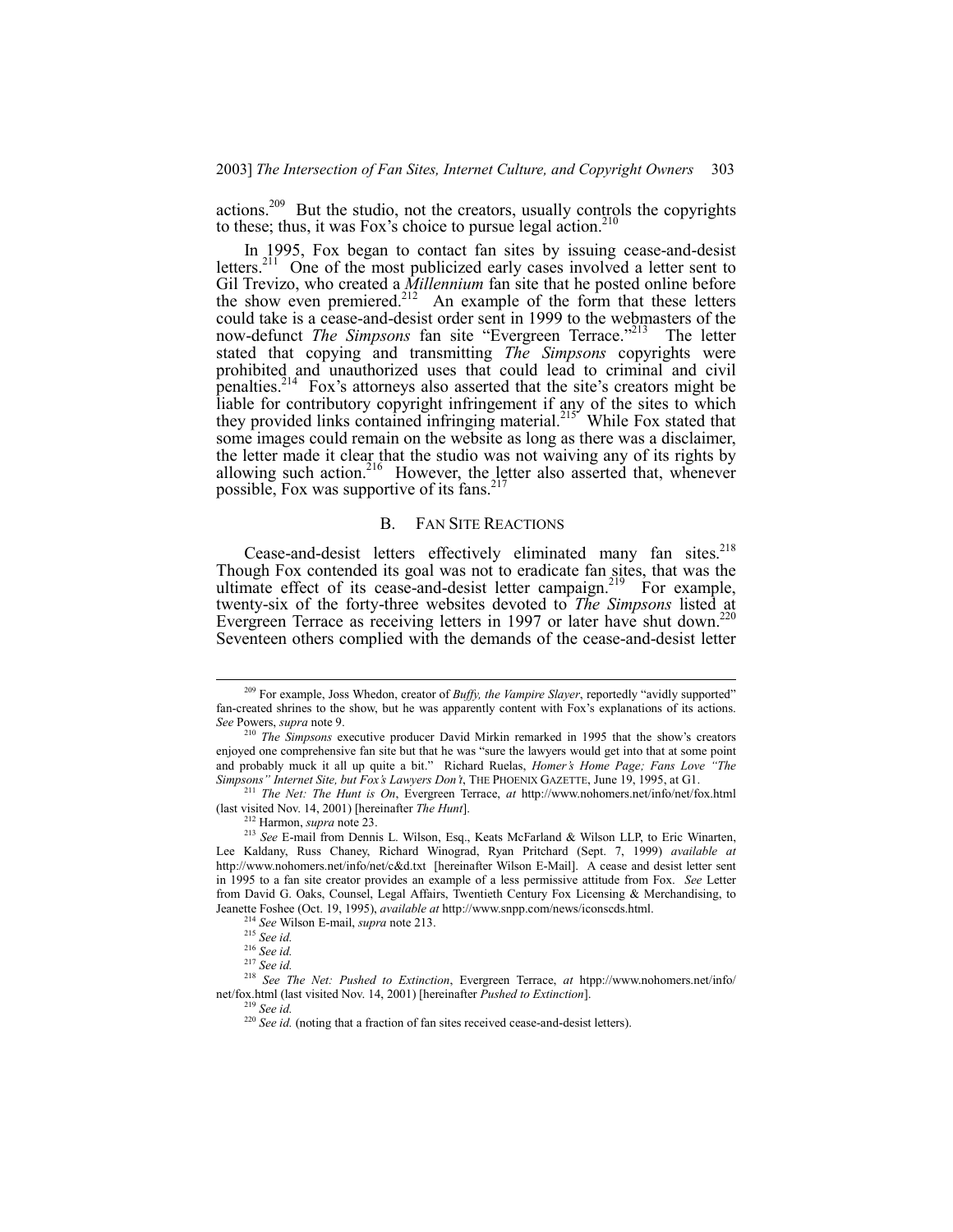by removing copyright-protected materials.<sup>221</sup> According to Fox, many fan site creators were unaware that they were infringing on any copyright and were willing to remove the objectionable material.<sup>22</sup>

These letters, however, were not universally successful. One fan site owner asserted that the orders did not "discourage the webmasters at all.<sup>222</sup> Several re-opened their websites, featuring the same multimedia content that caused Fox's complaints.<sup>224</sup> Additionally, some fan sites did not comply until they had received multiple cease-and-desist letters.<sup>225</sup> Some may have simply believed that the law could not possibly proscribe their behavior.<sup>226</sup> Others acknowledged that Fox owned the copyrights and the associated privileges but believed that the level of control that Fox was claiming was unreasonable.<sup>2</sup>

Several fans believed that Fox's actions were unjust. One fan site owner described cease-and-desist orders as "a fancy way for FOX to bring down its wrath on teenage webmasters who are simply appreciating a work of brilliance.<sup>7228</sup> Another fan argued that Fox was really seeking "complete and total control over how every facet of [its] company [was] portrayed on the Internet."<sup>229</sup> Many people were particularly offended because they Many people were particularly offended because they believed that they were actually offering free publicity for the television shows and the studio.<sup>230</sup> Fans also asserted that they were exercising their free speech rights.<sup>231</sup> These webmasters further pointed out that they do not profit from the fan sites.<sup>232</sup> Contributing to the reaction of these fan site owners was the incorrect belief by some that if "uploading, posting, downloading, or copying does not ... . hurt anybody or is just good free advertising, then it is permissible. $2^{233}$ 

Another problem with cease-and-desist letters was that Fox did not send them out consistently. Several fan sites for *The Simpsons* received

<sup>&</sup>lt;sup>221</sup> *See id.* (noting that five of the sites eventually re-opened with the offending content re-added). <sup>222</sup> *See* Belsie, *supra* note 36.

<sup>223</sup> *The Net: Reconstruction*, Evergreen Terrace, *at* http://www.nohomers.net/info/net/ reconstruction.shtml (last visited Nov. 14, 2001) [hereinafter *Reconstruction*] (listing sites that reopened with even larger amounts of multimedia than they had when they were sent their original cease and desist letters).

 $^{224}$  *Id.* 

<sup>&</sup>lt;sup>225</sup> *Id.* (providing the Simpsons Sourcebook as an example of a fan site that received three cease and desist letters before removing their multimedia content). Another example is the fan site Evergreen Terrace, which received one cease and desist letter, simply changed the URL of the site, received a second cease and desist order, and then changed URLs again. *Here We Go Again*, *supra* note 175.

<sup>&</sup>lt;sup>226</sup> See Jessica Litman, *Copyright Noncompliance (Or Why We Can't "Just Say Yes" to Licensing)*, 29 N.Y.U. J. INTíL L. & POL. 237, 239 (1997) (explaining that people will not obey a law if they do not ìbelieve the law says what it in fact says,î and governments will eventually stop enforcing those laws). Belsie, *supra* note 36.

<sup>228</sup> *Fox Update*, *supra* note 55.

<sup>229</sup> Belsie, *supra* note 36 (quoting Lori Bloomer, an organizer of the protest group XFACTOR).

<sup>230</sup> *See Fox Update*, *supra* note 55.

<sup>231</sup> Harmon, *supra* note 23.

<sup>232</sup> *Fox Update*, *supra* note 55.

<sup>233</sup> DIGITAL DILEMMA, *supra* note 28, at 125.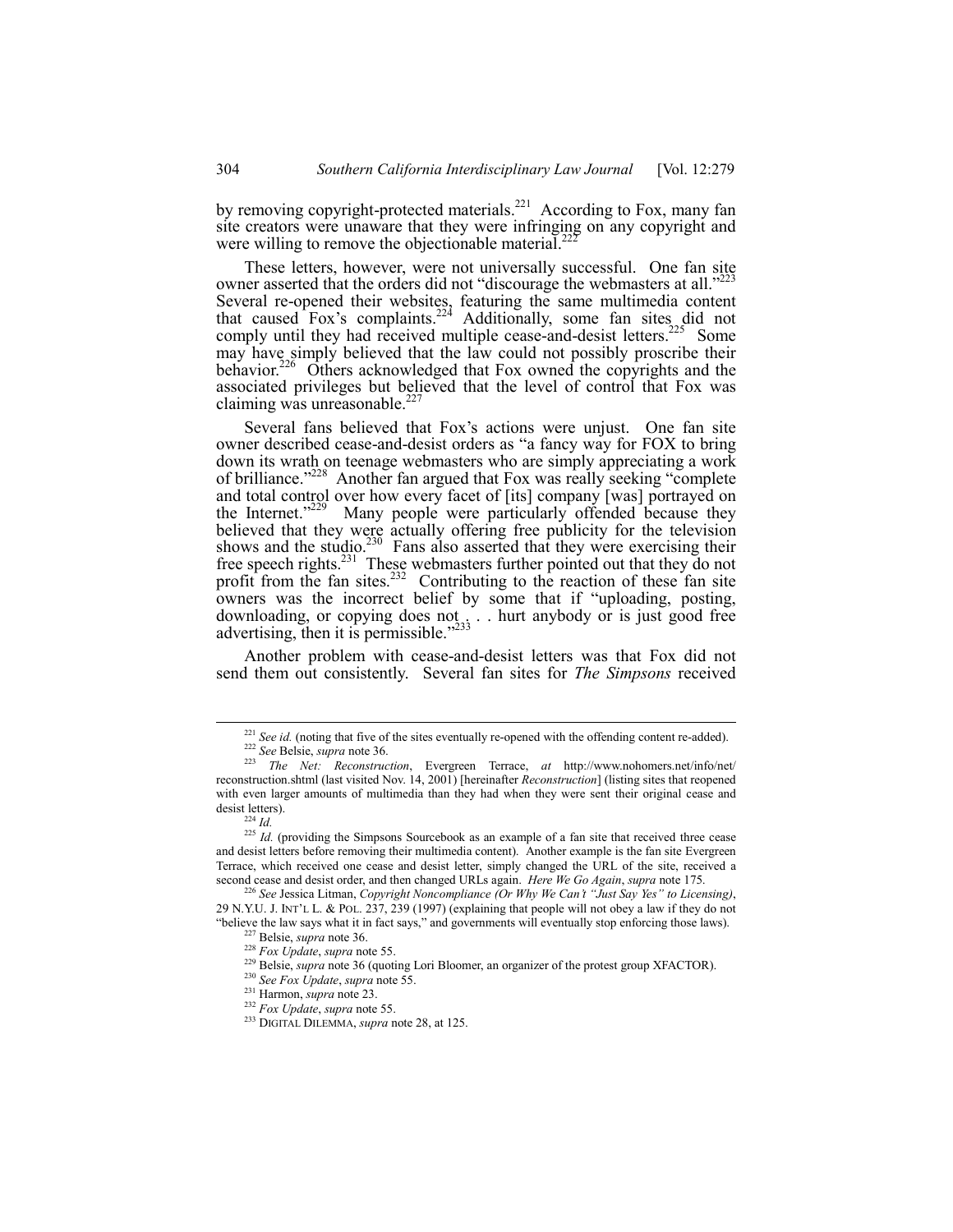letters throughout 1996 and 1997.<sup>234</sup> In 1998, Fox did not send any letters to *The Simpsons* fan sites, leading many webmasters to believe they had convinced Fox that its policy had been misguided.<sup>235</sup> Much to the disappointment and outrage of several such individuals, Fox started to issue cease-and-desist letters again in 1999 to *The Simpsons* fan sites.<sup>236</sup> While it may be impractical to suggest that Fox could have remedied the problem by vigilantly mailing cease-and-desist letters, courts may view this as a lack of diligence. $237$  Conversely, the cease-and-desist letters, as the Evergreen Terrace letter, likely included a statement that Fox was not waiving any of its rights;<sup>238</sup> thus, fan site owners may not have justifiably considered the quiet period a victory.

Many webmasters sought to communicate their frustrations to Fox. Letter-writing campaigns were one way to convey their views. Web surfers flooded Fox with letters and e-mails expressing their disdain.<sup>239</sup> Fan sites often made this task easier by listing e-mail addresses, street addresses, and telephone numbers of Fox Studios' attorneys and executives.<sup>240</sup> Some sites also offered sample letters that web surfers could send to  $F\alpha x^{241}$  One group even encouraged *Buffy, the Vampire Slayer* fans to mail garlic to Fox executives to protest the studio's actions.<sup>242</sup>

The emergence of protest groups escalated the controversy between fan sites and Fox. Major protest sites included FIST,<sup>243</sup>  $\text{FUXWorld}$ ,<sup>244</sup>

<sup>239</sup> See Kevin V. Johnson, *Show's Fan Sites Fight Off "Demon": Fox Production Company Cites Its Copyrights*, USA TODAY, Dec. 23, 1999, at 4D; Powers, *supra* note 9.

<sup>240</sup> *See, e.g.*, *Contacting the Media*, The Bringers: Version 3.0, *at* http://web.ukonline.co.uk/ bringers/mediaaddy.html#p1 [hereinafter *Contacting the Media*] (last visited Apr. 4, 2003); *The Net: What Now?*, Evergreen Terrace, *at* http://www.nohomers.net/info/net/reconstruction.shtml [hereinafter *What Now*] (last visited Nov. 14, 2001); *XFACTOR: Free Speech is Out There*, The Wonderous World of Tenofdiamonds, *at* http://members.tripod.com/~tenofdiamonds/xfactor.html (last visited Apr. 4, 2003) [hereinafter *XFACTOR*].

 $2^{241}$  The Evergreen Terrace site provides such a letter which asserts that the fan sites are designed to give *The Simpsons* as much exposure as possible, do not intend to hurt or change what the show itself has accomplished, and that webmasters respect the work of those involved in the show. *What Now*, supra note 240. The letter also expresses frustration at Fox's claim that only authorized uses are permissible, while simultaneously refusing to authorize uses. *Id.* The letter finally asserts that the fan sites are necessary because the official *The Simpsons* is lacking in the type of content fans want. *Id.*

<sup>242</sup> *See Garlic Campaign*, The Bringers: Version 3.0, *at* http://web.co.uk/bringers/garlic.html (last visited Feb. 12, 2002) (noting that this was to remind Fox that fans with *Buffy, the Vampire Slayer* had not stopped fighting).

<sup>3</sup> FIST is no longer an active site, but an archived version from May 8, 1999 is *available at* http://web.archive.org/web/19990508065129/jujubee.cob.ohio-state.edu/~christy/fist/ (last visited Feb. 19, 2002) (on file with author). The goal of this site was apparently to inform web surfers "about Fox's actions and how they could help stop" fan sites from being shut down. FIST united fans of the Fox shows *Millennium*, *X-Files*, *King of the Hill*, and *The Simpsons*. *Fans Fight Back*, *supra* note 56.

<sup>244</sup> FÜXWorld is no longer an active site, but an archived version from Mar. 3, 2000 is *available at* http://web.archive.org/web/20000303212055/http://nerd.simplenet.com/fuxworld/sampsons/index.htm (last visited Apr. 4, 2003). FUXWorld was a parody of the official FOX.com *The Simpsons* site.

 <sup>234</sup> *Pushed to Extinction*, *supra* note 218.

<sup>235</sup> *See Here We Go Again*, *supra* note 175.

<sup>236</sup> *See id.*

<sup>&</sup>lt;sup>237</sup> See Koster & Shatz-Akin, *supra* note 29, at 18. *See also* Inkel, *supra* note 41, at 909–10.

<sup>238</sup> *See* Wilson E-mail, *supra* note 213.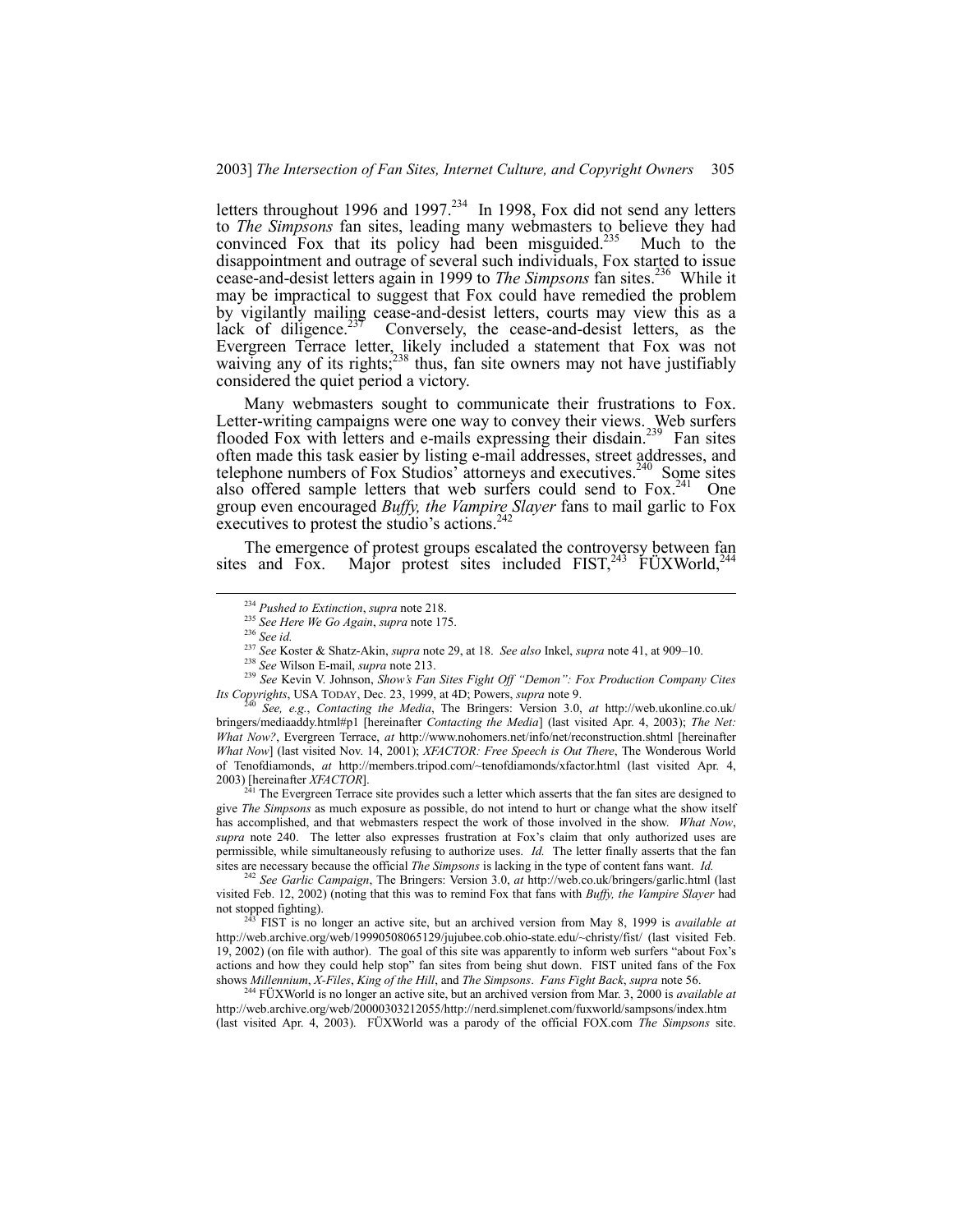Webmaster War III,<sup>245</sup> XFACTOR (X-Philes<sup>246</sup> For Abolishing Censorship Threatening Our Rights), $247$  and the Buffy Bringers. XFACTOR's motto, "Free Speech is Out There,"<sup>248</sup> explained the movement's goals succinctly. Groups like these sought freedom to control their fan sites' content without interference from Fox. Protest sites reportedly enlisted hundreds of members.<sup>249</sup> Currently only the Buffy Bringers exist as an active force online, $^{250}$  but many sites still include references to the previous battles and protest groups or have simply left their protest pages up as a memorial to the controversy. $2$ 

Fan site webmasters also employed other protest methods such as holding demonstrations<sup>252</sup> and organizing blackouts "to show Fox what the 'net would be like without fan sites.<sup>3253</sup> There is no real information available to gauge the success of any of the blackouts organized, but one protest rally outside Fox's studios in Los Angeles drew fewer than ten participants.<sup>4</sup>

Additionally, protesters unevenly engaged news media. For example, the Buffy Bringers have attempted to garner media attention by providing addresses and contact information for media outlets<sup>255</sup> as well as a sample letter.<sup>256</sup> News articles in major publications have mentioned and quoted various protest groups.257 For instance, a *New York Times* article prominently mentioned Webmaster War III.<sup>258</sup> One journalist even gave Fox "The No Publicity is Better than Good Publicity Award" for shutting down fan sites, asking "what huge entertainment company would want hundreds of volunteers working long hours to promote its shows?"259 Though generally sympathetic to fan sites, these articles typically

Perhaps not coincidentally, FOX redesigned the official site soon after FUXWorld debuted. See Fans *Fight Back*, *supra* note 56.

<sup>&</sup>lt;sup>245</sup> Webmaster War III detailed the history of sites shut down by Fox, coordinated letter writing campaigns and offered legal tips on challenging Fox's cease and desist letters. *See* Powers, *supra* note 9.

<sup>&</sup>lt;sup>246</sup> An "X-Phile" is a fan of *The X-Files. See* ADEN, *supra* note 60, at 151.

<sup>247</sup> Fans created XFACTOR to protect fan sites celebrating *The X-Files* and *Millennium*. *XFACTOR*, *supra* note 240.

 $^{248}$  A play on *The X-Files*' motto "The Truth Is Out There."

<sup>249</sup> *See* Powers, *supra* note 9.

<sup>250</sup> *At* http://web.ukonline.co.uk/bringers/ (last visited Apr. 4, 2003).

<sup>251</sup> *See, e.g.*, *This X-Files Protest Page No Longer Exists*, *at* http://www.chanel1.com/users/pisces/ xprotest.html (last visited Apr. 4, 2003) [hereinafter *Protest Page*].

<sup>252</sup> See Powers, *supra* note 9.

<sup>253</sup> *Here We Go Again*, *supra* note 175; *Fox Update*, *supra* note 55.

<sup>254</sup> *See* Powers, *supra* note 9.

<sup>255</sup> *Contacting the Media*, *supra* note 240.

<sup>&</sup>lt;sup>256</sup> See id. (noting that protests are useless unless the general public and not just their online comrades know about the issue, suggesting that hard copy letters would be more effective than e-mails and faxes, and imploring fans to be polite when contacting the media).

<sup>257</sup> *See, e.g.*, Belsie, *supra* note 36; Harmon, *supra* note 23.

<sup>258</sup> Powers, *supra* note 9.

<sup>259</sup> Wyn Hilty, *Cash Cow!*, OC WEEKLY, Apr. 7, 2000, at 20.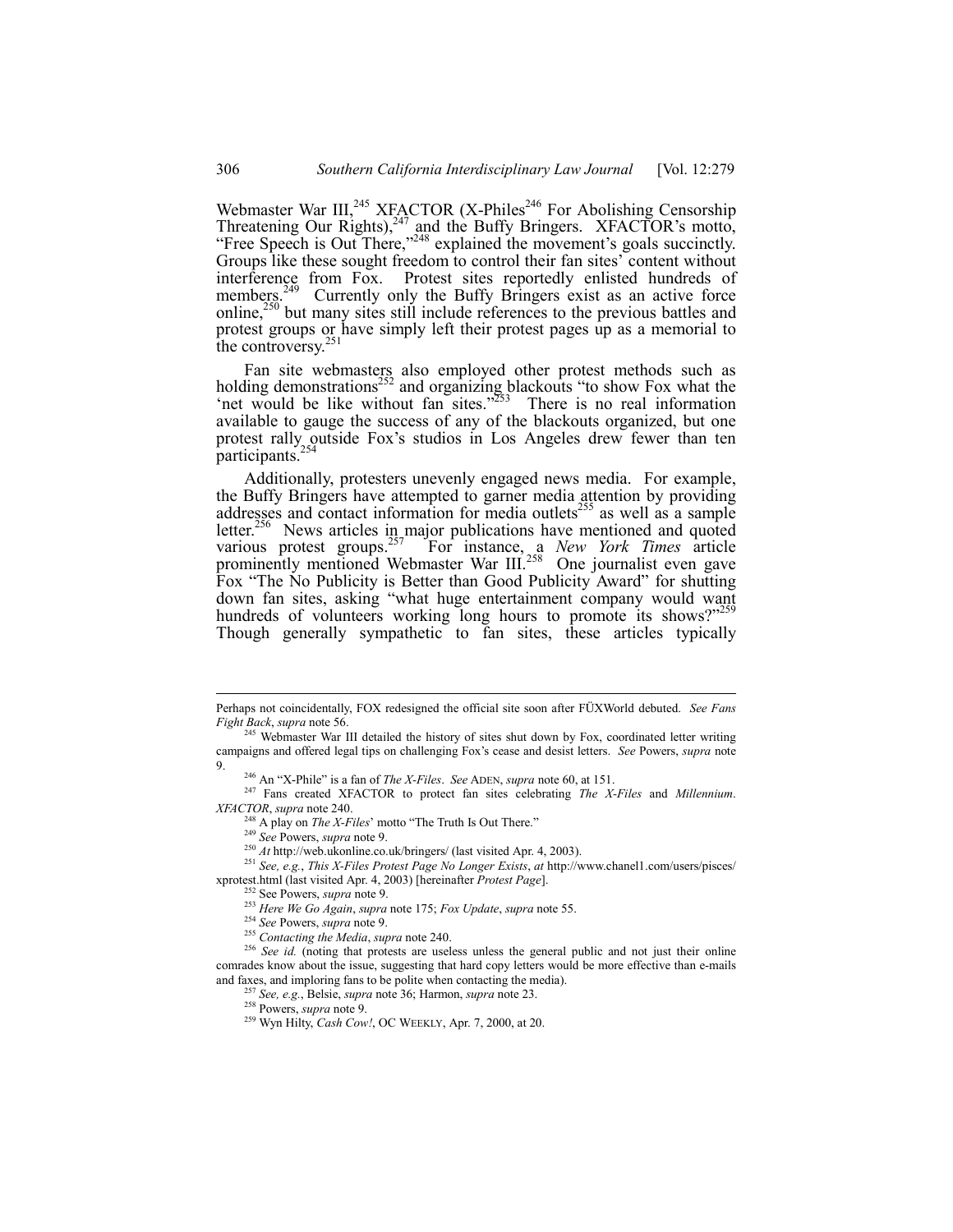acknowledged both the tension of the situation and the legitimacy of Fox's concerns and actions. $<sup>2</sup>$ </sup>

To understand these Internet protesters, one must consider the very culture of the Internet. Some fan site creators recognized that Fox owned rights to the television shows it produced and the characters therein, but viewed Fox's actions against the sites as improper.<sup>261</sup> This feeling stems not from a sense of general lawlessness in society, because people generally abide by the laws, but from established Internet norms.<sup>262</sup> However, on the Internet, unlike in the offline world, people copy others' copyrightprotected works daily.<sup>263</sup>

In comparing fan sites to scrapbooks, it may not make sense to a lay person that it is probably permissible to or at least unlikely to rile copyright owners by creating a scrapbook devoted to one's favorite show, but creating a website containing the same elements will probably lead to trouble. It may have likewise surprised Fox to have fan site owners respond as they did. However, such a reaction is predictable when considering the However, such a reaction is predictable when considering the association of the Internet for individual users as a place where they can freely obtain and distribute information, the strong emotional attachments of fans zealous enough to create websites, and the seemingly inconsistent idea that acceptable offline activities become violations online.

## C. AND THEN THERE WAS PEACE

Currently, Fox does not go after fan sites that do not make excessive use of its copyrighted material, and a typical fan site will include a legal disclaimer.<sup>264</sup> It is unclear whether fan site protesters Fox's change in behavior. Fox claims those groups "have little effect" on Fox's actions.<sup>265</sup> The studio's current attitude seems to be that a fan utilizing minimal copyrighted material is not a concern.

Another possible explanation is simply that fan site creators and the organizers of the protest groups have moved on. Fox cancelled *Millennium* in 1999,<sup>266</sup> and a fan of the show may have felt little incentive to continue to battle Fox when the existence of the site became moot. Also, it is possible that someone who created a comprehensive site devoted to *The X-Files* in 1996 would not maintain an interest in the show or the battle with Fox six years later. One *The X-Files* fan site webmaster offered this explanation at the location of her former protest page: "I had gotten kind of

 <sup>260</sup> *See, e.g.*, Belsie, *supra* note 36; Harmon, *supra* note 23; Powers, *supra* note 9.

<sup>261</sup> *See, e.g.*, *Hunt Is On*, *supra* note 211. *See also* Belsie, *supra* note 36.

<sup>262</sup> *See* BIEGEL, *supra* note 19, at 97.

<sup>&</sup>lt;sup>263</sup> *See id.* at 280–81.

<sup>&</sup>lt;sup>264</sup> For example, one site contains this common disclaimer: *"The Simpsons* TM and Copyright FOX and its related companies. All rights reserved. This web site, it's [sic] operators, and any content contained on this site relating to *The Simpsons* are not authorized by Fox.î *Fox Update*, *supra* note 55.

Powers, *supra* note 9.

<sup>&</sup>lt;sup>266</sup> "Millennium" (1996), Internet Movie Database, *at* http://us.imdb.com/Title?0115270 (last visited Apr. 4, 2003).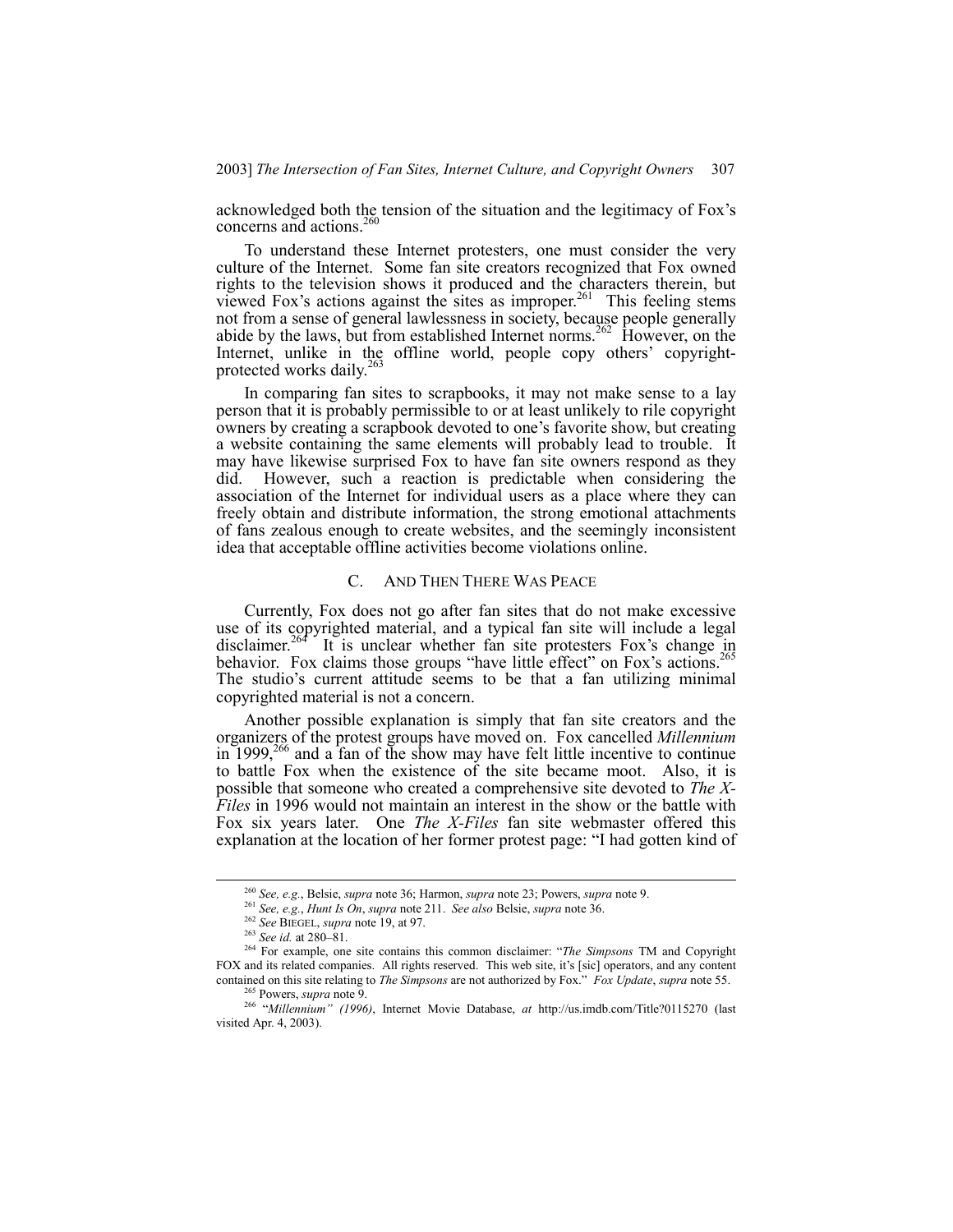annoyed with the show, since it wasn't as good any more, and had moved on to bigger and better things."26

## V. NEW BATTLEFRONTS

Although the Fox fan site disputes have reached a resolution, the controversy is instructive for future conflicts. That the outcome of every dispute is isolated to a specific studio blocks the achievement of effective, widespread resolutions in the debate. Arguably, Fox and the fan sites have identified the other's limits, but for other studios battling fan sites, protest groups may still emerge merely because the two sides have not yet struggled to an acceptable détente.

Even though fan sites for Fox shows generally no longer contain the types of copyrighted material caused Fox to balk, other people, particularly young people, still lack copyright education and, thus, history can easily and unsurprisingly be repeated. A perfect example was the struggle in 2000–2001 between Warner Brothers Studios and fans of the *Harry Potter* book series. In that battle, many fans who created *Harry Potter* sites were teenagers and were thus targets with whom the media could sympathize.<sup>26</sup>

Responding to the apparent threat, Warner Brothers sent standard cease-and-desist letters to these sites, prompting an immediate backlash. Perhaps learning from their predecessors in the one way that the studio probably feared the most, some angry *Harry Potter* fans organized themselves as the Defense Against the Dark Arts.<sup>269</sup> The group proposed a boycott of the *Harry Potter* movie and was effective at garnering media attention and support.<sup>270</sup>

Faced with the negative publicity, Warner Brothers quickly resolved all of its cases.<sup>271</sup> Though Warner Brothers claimed protest actions had little to do with changes in policy,272 the *Harry Potter* situation indicates that protests, if they are well-publicized and effectively portray a corporation as preying on innocent fans, can have an impact. It is likely that Fox's and Warner Brothers' statements about the ineffectiveness of protesters stem, in part, from a desire to prevent similar actions in the future. A studio does would not want the public to perceive it as vulnerable to being held hostage by the demands of its fans at the expense of enforcing its rights.

<sup>&</sup>lt;sup>267</sup> Protest Page, supra note 251 (noting also that the protest efforts "died off").

<sup>268</sup> *See, e.g.*, Elizabeth Weise, *ìPotterî Fans Put Hex of a Boycott on Warner Bros*., USA TODAY, Feb. 22, 2001, at 1D (noting that one *Harry Potter* boycott organizer was 16 and quoting a 13 year old who received a cease and desist letter).

<sup>269</sup> *See* Magora McGonagall & Alastair Alexander, *Defense Against the Dark Arts Manifesto*, Defense Against the Dark Arts, *at* http://www.dprophet.com/dada/manifesto.html (last Apr. 4, 2003).

<sup>270</sup> *See, e.g.*, *Big Harry Deal! Itís an Image Thing*, CHI. TRIB., Feb. 27, 2001, at C5; Peter DeMarco, *Legal Wizards Crack Whip at Harry Potter Fan Sites*, DAILY NEWS, Feb. 22, 2001, at 4; Weise, *supra* note 268.

<sup>271</sup> *See Our New Mission*, Defense Against the Dark Arts, *at* http://www.dprophet.com/dada/ mission.html (last visited Apr. 4, 2003).

<sup>272</sup> Powers, *supra* note 9.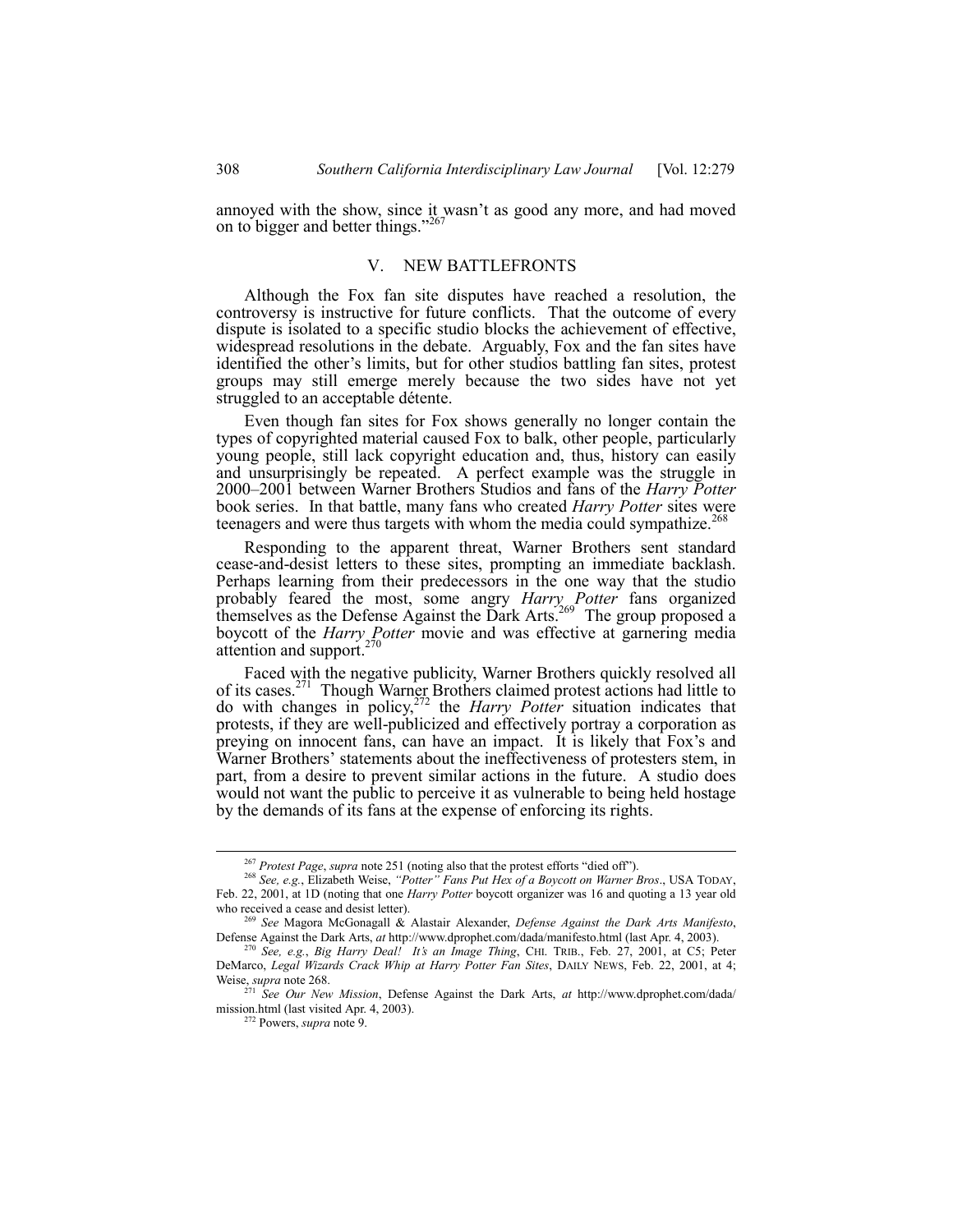## VI. POSSIBLE SOLUTIONS

Various solutions to this problem exist. Proponents of the different views believe that their plans will reduce the problems that plague the unpredictable conflict between copyright laws and the Internet.

#### **EDUCATION**

Educating the general public about copyright law represents a possible solution.<sup>273</sup> The *White Paper* suggests raising public awareness about The *White Paper* suggests raising public awareness about copyright law and its provisions, creating "model curricula" for educators to use at all education levels, and providing easily accessible information on the current state of copyright law.274 The *White Paper* seeks to have intellectual property become a "household word" and its importance reinforced throughout the public. $275$ 

One concern this proposal raises is the question of when schools would teach copyright law. The *White Paper* suggests providing information to educational institutions, keeping in mind the age, activities, and exposure to intellectual property laws of the target audience.<sup>276</sup> Core concepts would be taught in elementary school when children learn to use the Internet, taking advantage of their understanding of ownership of physical property and the need to ask for permission before using someone else's property.<sup>277</sup> In later years, schools would teach students the constitutional basis of copyright law and the economic benefits of intellectual property, including the sustenance of industries that employ millions of Americans.<sup>278</sup> The *White Paper* also asserts that any educational program should focus on the permissiveness of copyright law, e.g., the ease of licensing, as opposed to concentrating on what users cannot do.<sup>279</sup> Teaching schoolchildren about copyright law may prevent them from considering the ease of unauthorized copying on the Internet permissible or desirable.

Previous attempts by industries to educate the public have been unsuccessful.<sup>280</sup> For example, the music industry has tried to control the unauthorized performance of recorded music by restaurants and other

 <sup>273</sup> *See, e.g.*, WHITE PAPER, *supra* note 33, at 203; Brad Templeton, *10 Big Myths About Copyright* Explained, BRAD TEMPLETON'S HOMEPAGE, *at* http://www.templetons.com/brad/copymyths.html (last visited Apr. 4, 2003).

 $274$  WHITE PAPER, *supra* note 33, at 203–04.

 $^{275}$  *Id.* at 204–05.

<sup>276</sup> *Id.* at 205.

<sup>277</sup> *Id.*

<sup>278</sup> *Id.* at 206.

<sup>&</sup>lt;sup>279</sup> *Id.* at 207–08.

<sup>&</sup>lt;sup>280</sup> *See, e.g.*, Litman, *supra* note 34, at 48–49 (observing that compliance is inconsistent for the requirement to license performance rights of music played in business open to the public, despite efforts at education by the music industry). Professor Litman also notes that the situation is compounded by the counterintuitive nature of the exceptions to the licensing requirement, pointing out that 17 U.S.C. ß 110 creates a situation where a bar with one twenty-seven inch television would not need a license but a bar with two thirteen inch screen televisions would. *Id.* 49–50.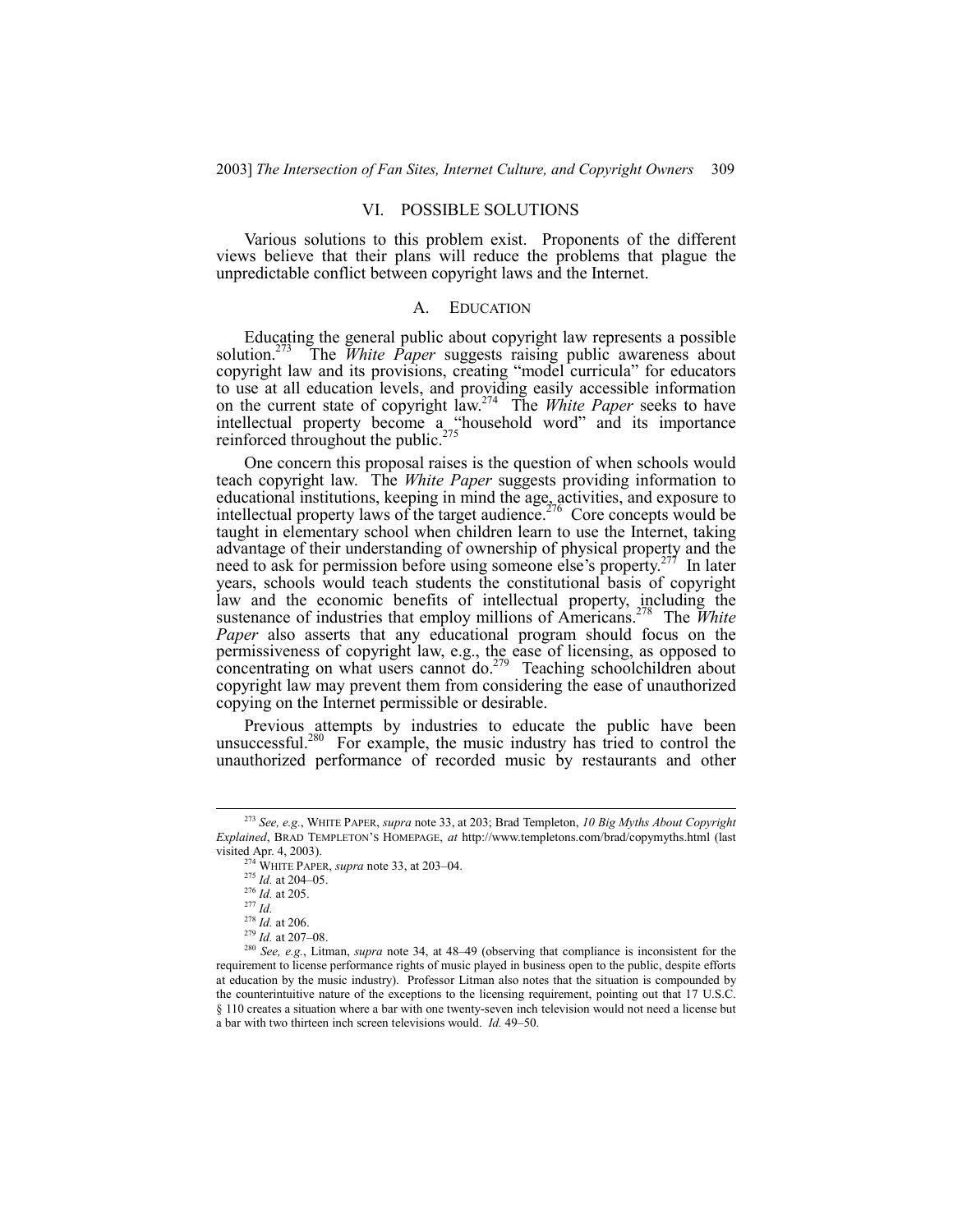businesses.<sup>281</sup> However, this campaign has largely failed, in part because the laws are not clear and enforcement has been uneven.<sup>2</sup>

Additionally, commentators have described copyright law as extremely complicated<sup>283</sup> and impossible to teach in elementary and secondary schools. $284$  One reason for this is that the laws are "long, complex, and counterintuitive," and people are reluctant to accept laws that make no sense.<sup>285</sup> Teaching copyright law in elementary or secondary schools may be valuable, but not all children will build fan sites and thus many students would not necessarily need the education. However, while most eight year olds probably cannot grasp copyright law, some third graders can build web sites. Almost any grade would be too early to begin learning about copyright for some, too late for others, and irrelevant for many. Thus, education in the schools may not be an effective, practical, or useful approach.

## B. MODIFICATION OF COPYRIGHT LAWS

Congress could revise copyright laws either to strengthen copyright holders' rights or to give fan site creators more security from prosecution. As discussed earlier, at least part of the problem studios encounter stems from ignorance or lack of understanding about copyright law and what it allows creators and users to legally  $\overline{do}^{286}$  Professor Jessica Litman's concern that "laws that people don't believe in suffer from an absence of legitimacy<sup> $287$ </sup> is implicated because fan site owners who feel they are doing nothing wrong, or at least nothing illegal, would be reluctant to concede that the studio's position is correct. Professor Litman asserts that if everyone with access to a computer does not comply with copyright law, that law may become irrelevant.<sup>28</sup>

In promoting change to copyright law, major rights holders are predictably the ones who call for strengthening the exclusivity of copyright protection. Advocates of altering copyright law come from a variety of sources, including fans and educators.<sup>2</sup>

 <sup>281</sup> *Id.* at 49.

 $^{282}$  *Id.* at 49–50.

<sup>283</sup> *See* Litman, *supra* note 226, at 241.

<sup>&</sup>lt;sup>284</sup> *See* Litman, *supra* note 34, at 51 (arguing that neither elementary school students nor their teachers could understand the current copyright laws).

<sup>285</sup> *Id.* at 50.

<sup>286</sup> *See infra* Part II.B.3.

<sup>287</sup> *See* Litman, *Copyright as Myth*, *supra* note 7, at 248. Professor Litman also provides a distillation of what the general public may misunderstand copyright to be, including a lack of understanding about the level of creativity required, the point at which copyright protection vests in a work, and what rights protection entails. *See id.* at 238–39.

<sup>288</sup> Litman, *supra* note 226, at 237.

<sup>&</sup>lt;sup>289</sup> See BIEGEL, *supra* note 19, at 74-77.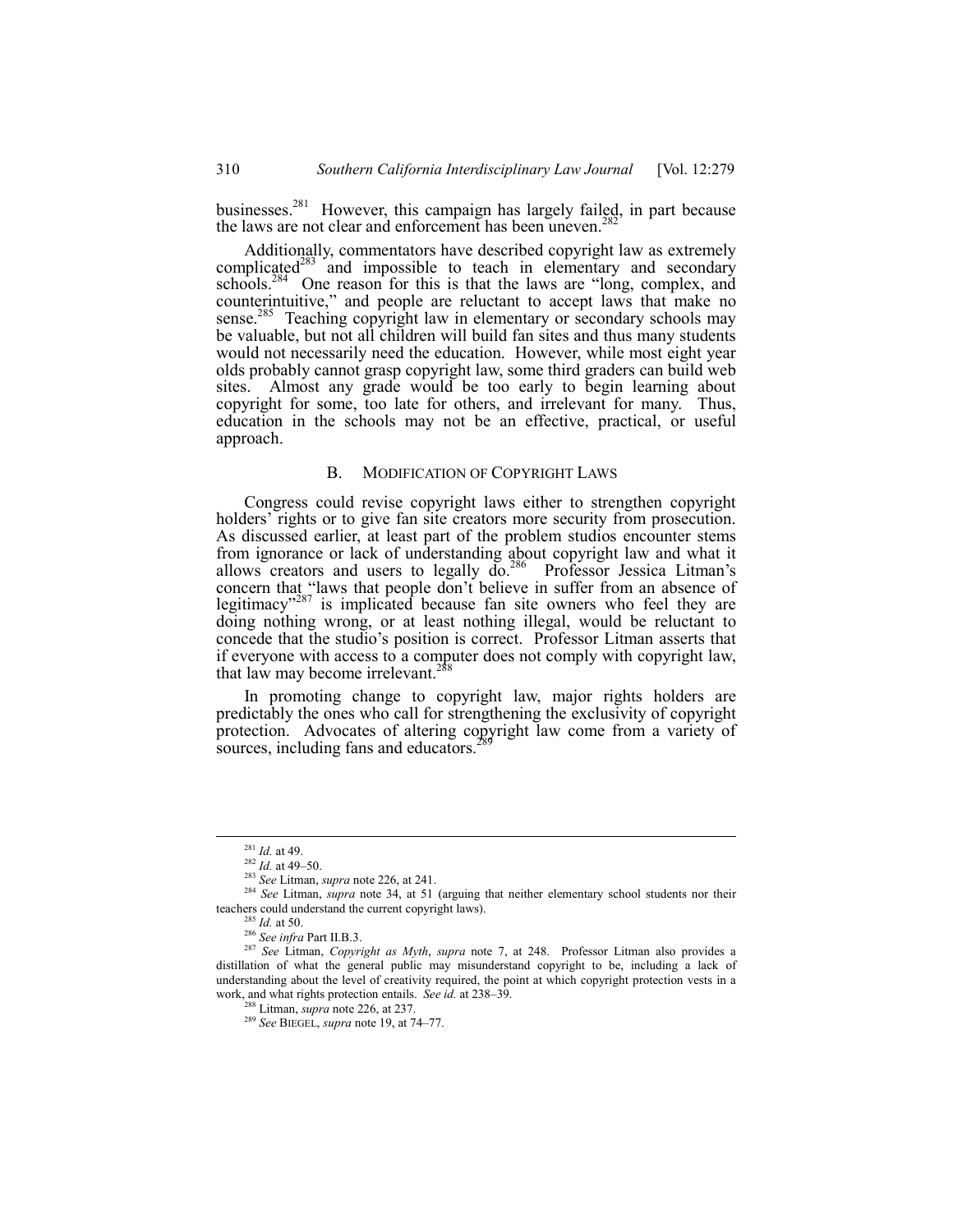#### 1. *Maintaining the Status Quo*

Some experts argue that Congress need not change copyright law because the mere threat of legal action often deters infringement.<sup> $290$ </sup> This applies to the discussion of educating people about copyright $291$  and to the assessment of individual studio policy considered below.<sup>2</sup>

#### 2. *Strengthening Copyright Protection*

Some commentators have suggested that the best solution is to further strengthen copyright law.<sup>293</sup> Copyright-rich industries are concerned that the ease of production and distribution of perfect copies needs to be controlled.<sup>294</sup> Current stakeholders prefer a regime that extends existing rules to maintain the current balance when applying the law to Internet uses.<sup>295</sup> The ease of piracy, costs of enforcement, and problems locating defendants are major impediments to using current copyright law as an effective weapon against potential Internet infringers.<sup>296</sup> Electronic effective weapon against potential Internet infringers.<sup>2</sup> safeguards for copyrighted works and the criminalization of decrypting such systems under the  $DMCA^{297}$  have been one step toward bolstering copyright law.

However, strengthening copyright law may further disrupt the balance in the law between giving authors an incentive to create and allowing the public to benefit from new works. Technological copyright protection systems that prevent users from accessing and legitimately utilizing information may impair fair use. Additionally, facts and ideas may end up locked in technologically protected works.<sup>298</sup> Such actions could prevent the public's legitimate access to certain public domain materials, limiting the traditional rights held by non-copyright owners.

Furthermore, one commentator has argued that the increase in copying that followed the strengthening of laws in the late 1990s has discredited this position.<sup>299</sup> Stricter provisions have not created any greater adherence to the law. Furthermore, calls to strengthen copyright protections conflict with the perception of the Internet as a place where users can freely and easily access information. Such proposals would likely eliminate many fan sites. Fan sites could subsist with little or none of a studio's copyright-

 <sup>290</sup> *See* Belsie, *supra* note 36, at 2.

<sup>291</sup> *See supra* Part VI.A.

<sup>292</sup> See *infra* Part VI.C.

<sup>293</sup> *See, e.g.*, Inkel, *supra* note 41, at 881.

<sup>294</sup> *See* BIEGEL, *supra* note 19, at 282.

<sup>295</sup> *See* Litman, *supra* note 226, at 242.

<sup>&</sup>lt;sup>296</sup> See Inkel, *supra* note 41, at 905–07 (noting that Internet connection speeds have dramatically increased over time, the anonymity of the Internet impedes identifying defendants, and the fact that an action against a fan site could hurt a studio's reputation, would be uncertain and also that a defendant would be unlikely to have deep pockets).

<sup>&</sup>lt;sup>'</sup> See 17 U.S.C. § 1201 (2000).

<sup>298</sup> *See* BIEGEL, *supra* note 19, at 283.

<sup>299</sup> *Id.* at 304.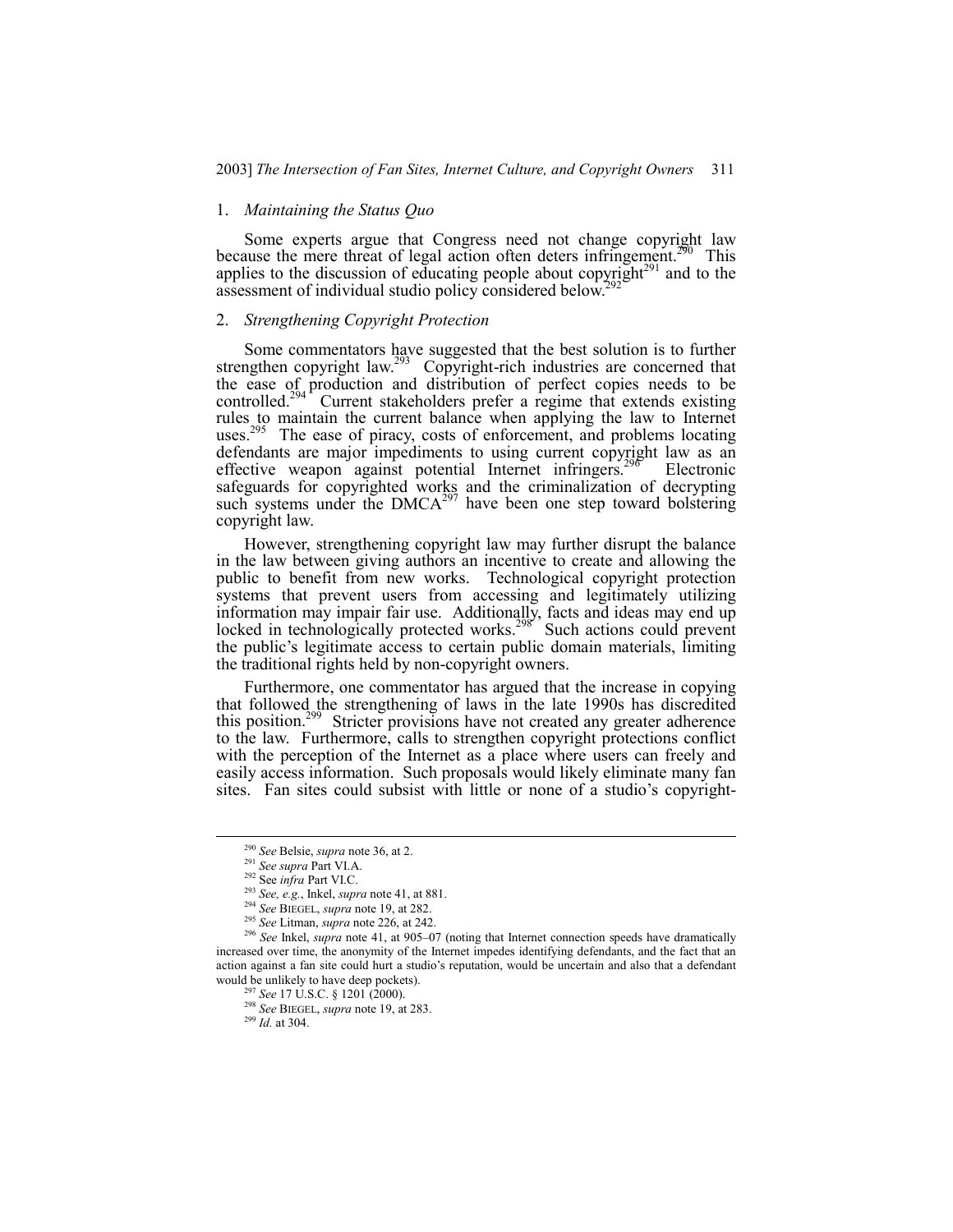protected multimedia,<sup>300</sup> but this may greatly diminish the appeal and excitement of such sites for creators and visitors.

## 3. *Weakening Copyright Protection*

Others believe that the entire copyright regime has shifted too far in favor of copyright holders and away from the original purpose of the law to the public's detriment. These commentators advocate a weaker copyright protection regime.<sup>301</sup> Promoters of this position worry that the balance between the needs of the public and copyright holders improperly favors copyright holders.<sup>302</sup> There is also a fear that the balance may tip so far as to essentially destroy fair use.<sup>303</sup> Advocates of weakening protection are concerned that Congress and others have ignored the public's interests in policy discussions and the revision of copyright law and instead favored the needs and wants of copyright-rich industries, such as television, film, and software. $304$  This occurs because these industries are involved in the negotiations to rewrite copyright law,  $305$  but no participant acts as the representative of the public.

Thus, these commentators advocate a reconsideration of current copyright laws from the public's viewpoint. $307$  Resetting the balance between the public and copyright owners requires removing the advantages that the owners have in the system.<sup>308</sup> "Thin" copyright protection would presumably encourage creativity and provide a broader fair use exception, in contrast to "thick" copyright protection that currently chills some creativity by subsequent users.<sup>309</sup> Further, rules that Congress creates in light of public interest that are "sensible, intuitive, and short" could be taught to elementary school children.<sup>310</sup> Even more appealing, the system

 <sup>300</sup> For example, fans consider The Simpsons Archive one of the most popular *The Simpsons* fan sites despite being largely devoid of any multimedia. *See Reconstruction*, *supra* note 223.

See VAIDHYANATHAN, *supra* note 42, at 5. This "thin" copyright protection could be "strong" enough to encourage and reward aspiring artists, writers, musicians, and entrepreneurs, yet porous enough to allow full and rich democratic speech and the free flow of information.<sup>"</sup> *Id.* 

<sup>302</sup> Litman, *Compromise, supra* note 7, at 899. *See* VAIDHYANATHAN, *supra* note 42, at 181.

<sup>303</sup> *See* VAIDHYANATHAN, *supra* note 42, at 182.

<sup>&</sup>lt;sup>304</sup> See id. at 5 (asserting that "[c]opyright should not be meant for Rupert Murdoch, Michael Eisner, and Bill Gates at the expense of the rest of us<sup>n</sup>). *See also* Litman, *supra* note 34, at 38–39 (noting that the copyright laws have been written from the point of view of "copyright-intensive businessesî interacting with other similar businesses and does little to address the activities of consumers).

<sup>&</sup>lt;sup>305</sup> Litman, *Compromise*, *supra* note 7, at 860–61.

<sup>306</sup> *See* Litman, *supra* note 226, at 242.

<sup>&</sup>lt;sup>307</sup> Litman, *supra* note 34, at 33–34.

<sup>308</sup> Jessica Litman, *Revising Copyright Law for the Information Age*, 75 OR. L. REV. 19, 43 (1996).

<sup>&</sup>lt;sup>309</sup> *See* VAIDHYANATHAN, *supra* note 42, at 15–16.

<sup>&</sup>lt;sup>310</sup> Litman, *supra* note 34, at 52. Professor Litman argues that such a law would be "about three pages long, should strike more folks than not as more fair than not, and should be sufficiently intuitive to appeal to school children.<sup>"</sup> *Id.* at 53.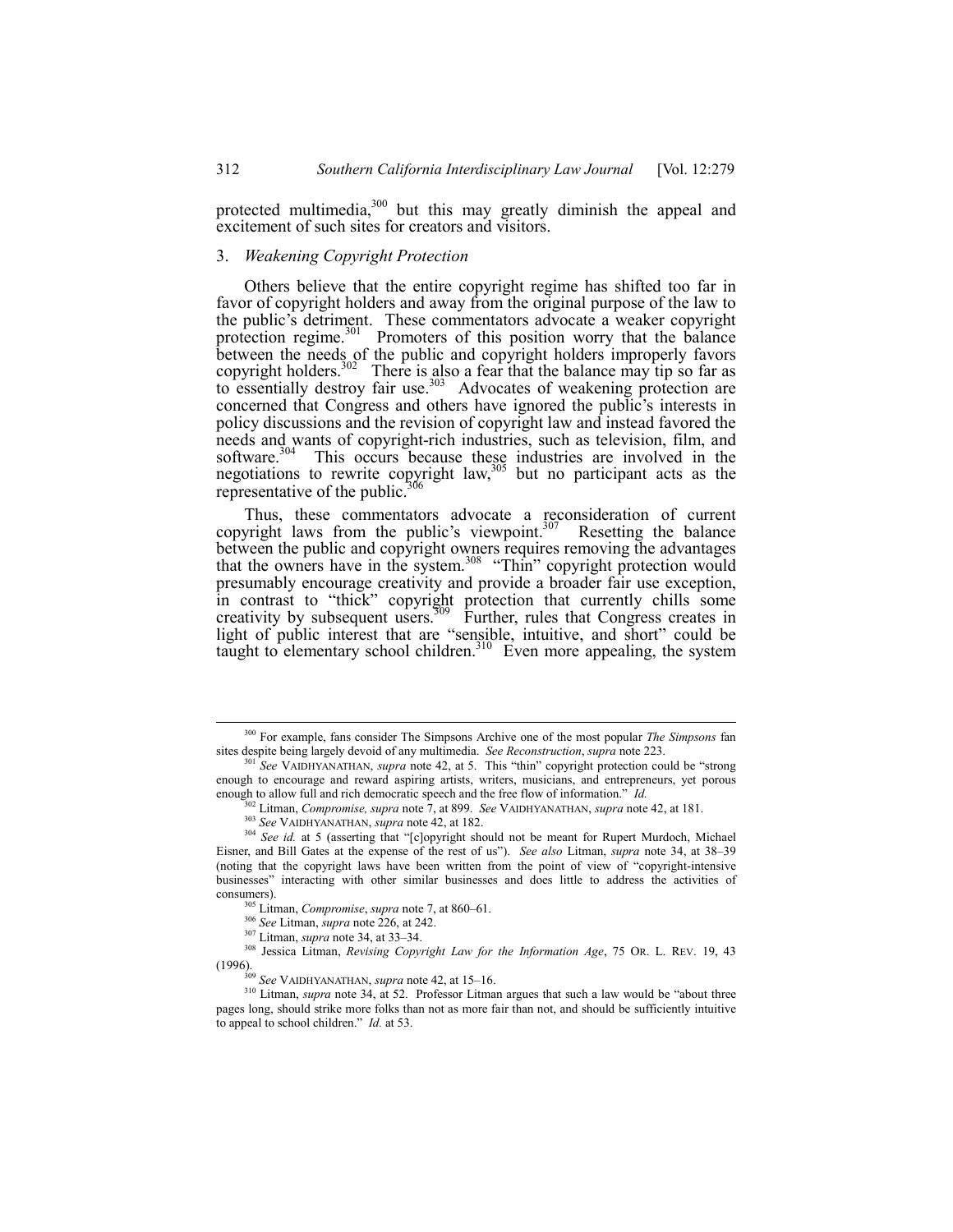would operate better if Congress enacts laws with which people would voluntarily comply. $3$ 

However, weakening copyright protection risks stifling the incentive to create. It cannot be established at what point the incentive to create becomes too much or too little.<sup>312</sup> Weakening copyright law to allow only thin protection may please fan site owners and disappoint studios, but it may go too far and impair the goals of copyright law. A weaker regime of copyright protection may encourage fewer people to create because the monopoly over their works they would acquire would be more limited. Even if studios would not lose money under such a plan, they would still fret over any change that restricts their ability to control the presentation of their copyrighted works.

Weaker copyright protection would likely work well with the open, free flow of information currently found on the Internet. Fans may benefit from a weaker regime that permits much of their current behavior on their sites. However, it is likely that even a weaker copyright protection system would still not permit all the activities in which fan sites may wish to engage. For example, it is difficult to imagine a viable scheme that would permit fan sites to allow users to watch entire episodes. The impact of any reformation to weaken copyright law would be varied but would probably favor many fan sites.

#### 4. *Creation of a Personal Use Exception*

A fourth possibility is simply a clarification of the law that would not substantially change copyright, but would sharpen the lines where fair use ends and infringement begins. Deborah Tussey has suggested that ìclarify[ing] the nature and permissible scope of noncommercial use by individual users" could protect both sides. $313$  She advocates a legislatively created personal use privilege.<sup>314</sup> Such a scheme would shield noncommercial web sites from liability as long as they significantly transform the original work, provide disclaimers indicating they have done so, and provide links to the original work. $315$  Those who provide free distribution of unaltered works would be liable for infringement; however, the creation of a royalty scheme could best address this issue.<sup>316</sup>

Such a proposal would comport well with the Internet and its goals. This plan recognizes that the Internet cannot be a venue for lawlessness but that there can be ways for people to lawfully use others' copyrighted materials. Tussey designed this scheme in consideration of the Internet and

 <sup>311</sup> *See* Litman, *supra* note 226, at 245 (noting that such laws would be superior to those that required outlays of resources as education, criminalization, and technological protections would).

See Litman, *supra* note 308, at 32. *But see* Litman, *supra* note 34, at 44–46 (noting that the necessary level may not be that high since there is no copyright protection for recipes or fashion designs yet expensive gourmet restaurants, cookbooks and designer clothing lines continue to exist).

<sup>&</sup>lt;sup>3</sup> Tussey, *supra* note 39, at 1132.

<sup>&</sup>lt;sup>314</sup> *See id.* at 1181–83.

<sup>315</sup> *See id.* at 1188.

<sup>&</sup>lt;sup>316</sup> See id. at 1188-89.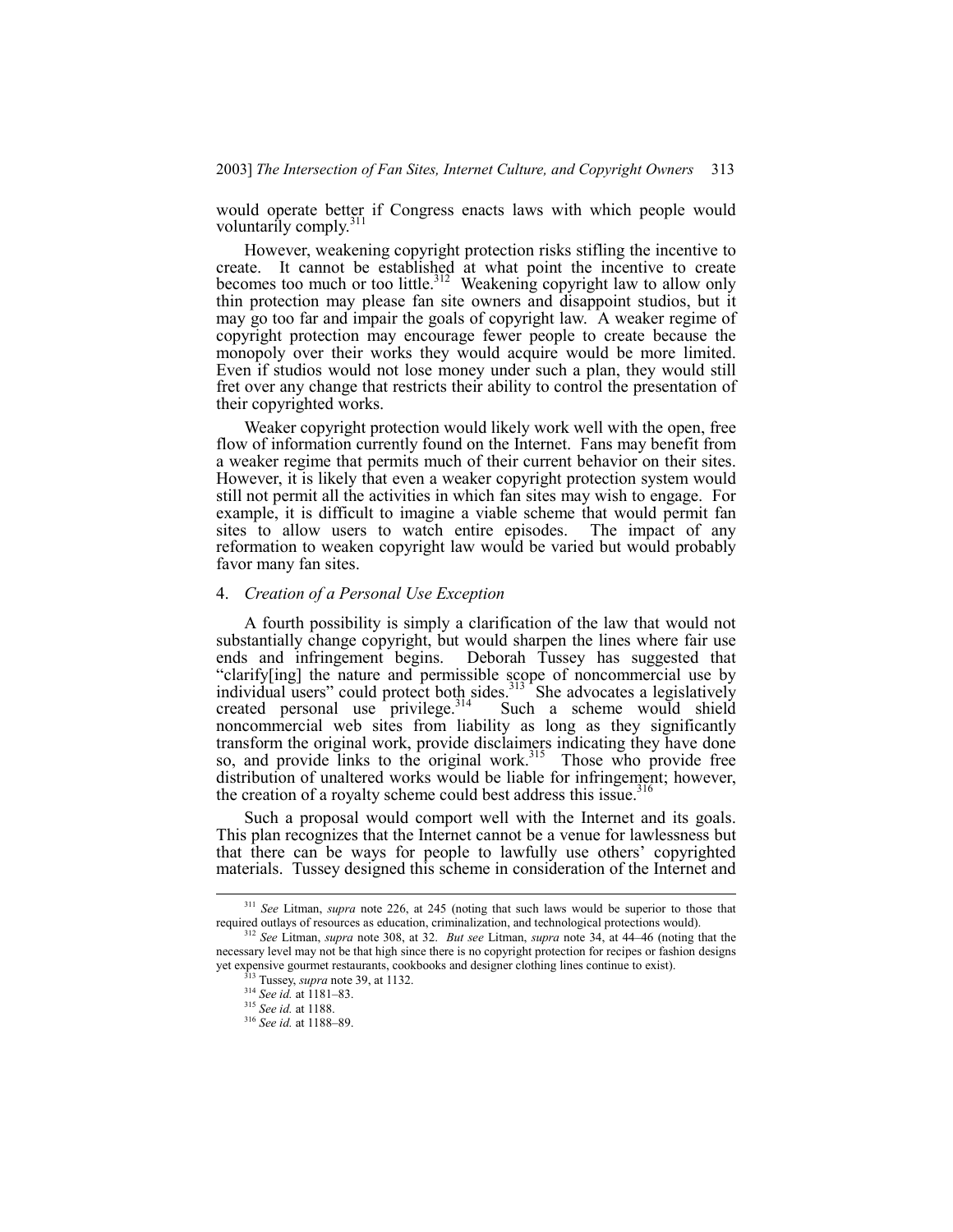its special concerns, problems, and uses.<sup>317</sup> While some fan site activity would still be impermissible, such a regime could foster fan sites that are willing to add creative input.

All of the proposed changes may increase certainty about acceptable behavior but may not satisfy all the parties involved. Strengthening the copyright laws will likely please copyright holders while effectively destroying fan sites with any studio-produced copyrighted content altogether. Restructuring the balance in the laws so they remove some of the ownersí advantages in favor of providing users with more rights would likely cause an uproar among the owners, even though their profit margins may not decline. However, considering the trend in copyright revision to incorporate the views of copyright-rich industries without advocates for the general public at the bargaining table,  $318$  the only provision that seems likely is the adoption of rules or norms that will limit personal uses and expand the control of copyright owners.

## C. INDIVIDUAL STUDIO POLICY

Allowing individual studios to set their own policy is a final method for resolving these controversies. Currently, Fox has halted its campaign against fan sites, presumably because it has managed to shut down or achieve modifications of those sites with the most egregious uses of the studio's copyrighted material. Fox has allowed images to remain on the websites as long as there is a disclaimer and a legal notice, but the studio has required webmasters to remove video clips. Limited permissiveness is also the current approach of Warner Brothers towards *Harry Potter* fan sites<sup>319</sup> and Viacom subsidiary Paramount Studios towards *Star Trek* fan sites.<sup>320</sup> Ultimately, as the studios rightfully own copyrighted works, they currently decide to what extent they will or will not enforce their rights.

However, there are risks to this approach. As this Note has shown, reputational harm caused by outraged fans and a press that is often sympathetic to those fans presents a very real problem. A policy that seems unnecessarily harsh may fuel future backlashes, and news of a studio's seemingly unfair policies may spread quickly through the Internet and traditional media.<sup>32</sup>

Moreover, this proposition generally leads to fan sites learning about copyright laws from copyright holders, who have no incentive to state the

<sup>&</sup>lt;sup>317</sup> See generally id. (discussing how the law should treat personal use of copyright-protected works on the Internet).

<sup>318</sup> *See* Litman, *supra* note 225, at 242.

<sup>319</sup> *See, e.g.*, *Warner Bros. Backs Off* Harry Potter *Fight*, ZDNET NEWS, Mar. 16, 2001, *at* http://news.com.com/2100-1023-254289.html?legacy=cnet.

<sup>320</sup> At one time, Paramount Pictures challenged fans who distributed pictures from the *Star T*rek films and televisions shows. *See* Ross Kerber, *Vigilant Copyright Holders Patrol the Internet*, WALL ST. J., Dec. 13, 1995, at B1. However, Paramount has become tolerant of fan site use of Paramountís copyright-protected images. *See* Matthew Broersma, *Trekkers Staging an "Insurrection"?*, ZDNET NEWS, *at* http://zdnet.com.com/2100-11-513085.html (Dec. 10, 1998).

<sup>321</sup> Koster & Shatz-Akin, *supra* note 29, at 22.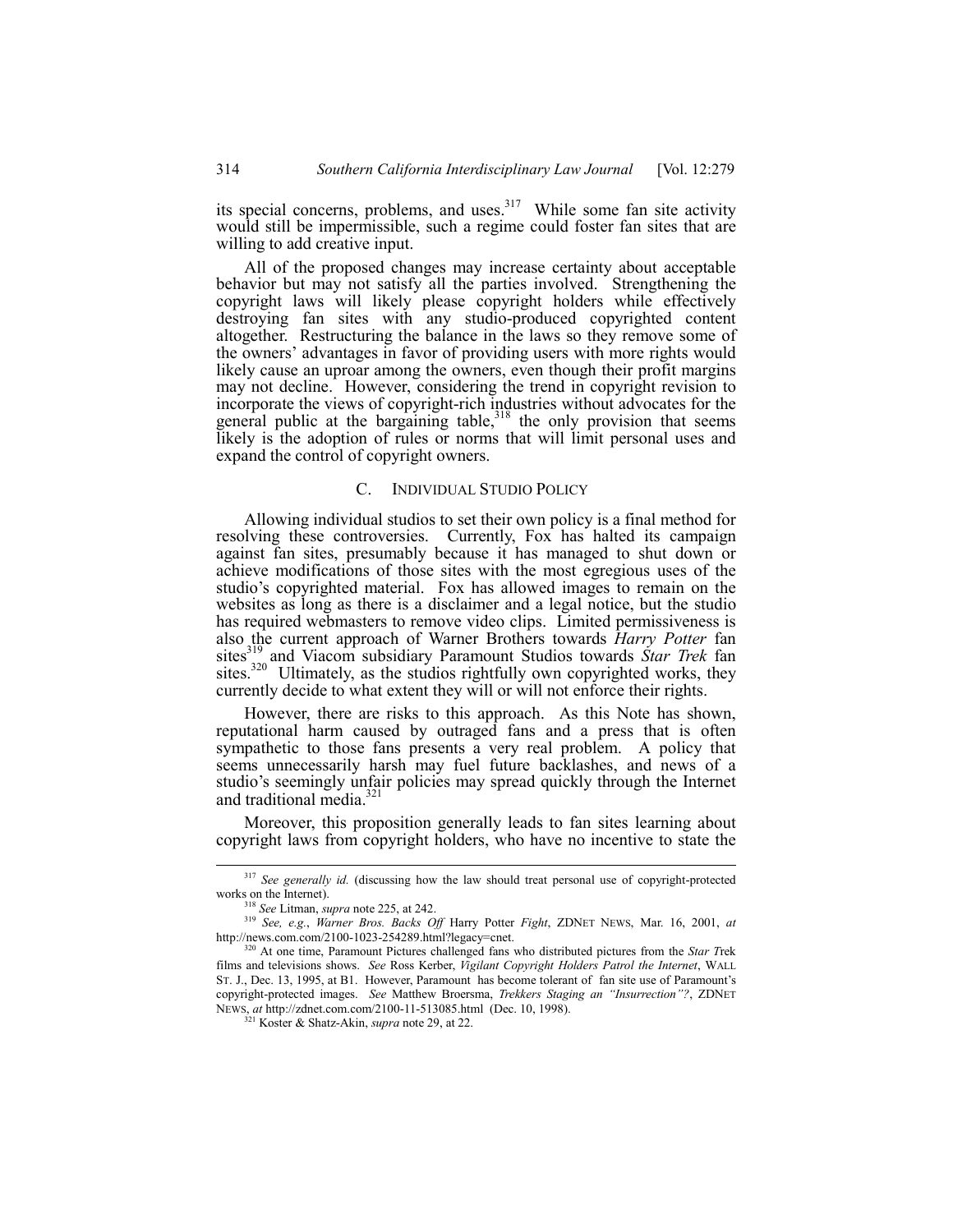law objectively.<sup>322</sup> While Fox is almost certainly correct to claim in several instances that the actions of fan site creators do constitute copyright infringement, it may be misstating the law by claiming that links to other fan sites will create liability for contributory infringement,<sup>323</sup> because the courts have not clearly resolved that issue.<sup>32</sup>

A studio wanting to eliminate the presence of most fan sites could utilize the DMCA to get ISPs to remove offending sites. However, as noted above, fans may simply subscribe to another ISP and recreate an identical fan site, requiring the studio to find the new site and send notice to the new ISP.<sup>325</sup> This approach is appealing to fans because it would not be effective against all targeted fan sites.

Another problem is the studios' inconsistent actions in enforcing their rights. As previously stated, after sending cease-and-desist letters to several *The Simpsons* sites for over a two year period, Fox ceased its attack for a year before contacting the sites again.<sup>326</sup> Thus, while this approach may have put many on notice that they were possibly offending Fox's rights, there may have been a general belief that Fox had changed its position. Fan site creators could easily misunderstand a studio's actions.

Further complicating the issue of allowing individual studios to set copyright policy is the inconsistent treatment of fan sites across the entertainment industries. In the video game industry, for example, designers provide updates on their latest games to fan sites, and game companies feed news to such sites. $327$  Even a movie production studio has embraced fan sites. New Line Cinema, in preparing for the debut of its feature film *Lord of the Rings*, allowed fan sites to become involved in the process of promoting the film online.<sup>32</sup>

The most serious problem with allowing individual studios to set such policy is that it creates no more certainty than currently exists. While adopting any set of behaviors may allow for stability on both sides of the debate, the ability of a studio to change its mind at any time perpetually haunts such a solution. Such policies would be purely voluntary and provide no legal guarantees or certainty for fan sites.

However, studio policy does not have to create controversy or irk fans. As noted above, New Line Cinema's actions to embrace fans and involve them in the promotional process reveal that a company can benefit from

<sup>&</sup>lt;sup>322</sup> See VAIDHYANATHAN, *supra* note 42, at 186-87.

<sup>323</sup> *See* Wilson E-mail, *supra* note 213.

<sup>324</sup> *See* Mark Sableman, *Link Law Revisited: Internet Linking at Five Years*, 16 BERKELEY TECH. L.J. 1273, 1316-29 (2001) (examining cases that have addressed liability for linking to illegal activity and noting possible defense and justifications).

 $325$  *See supra* notes 173–175 and accompanying text.

<sup>&</sup>lt;sup>326</sup> See supra notes 235–238 and accompanying text.

<sup>&</sup>lt;sup>327</sup> See Inkel, *supra* note 41, at 908 (citing the fan news site for the game "Jagged Alliance" where a lead developer of the game posted to the discussion board thirty-one times without mentioning that the site was decorated with intellectual property he created).

<sup>328</sup> *See* Powers, *supra* note 9.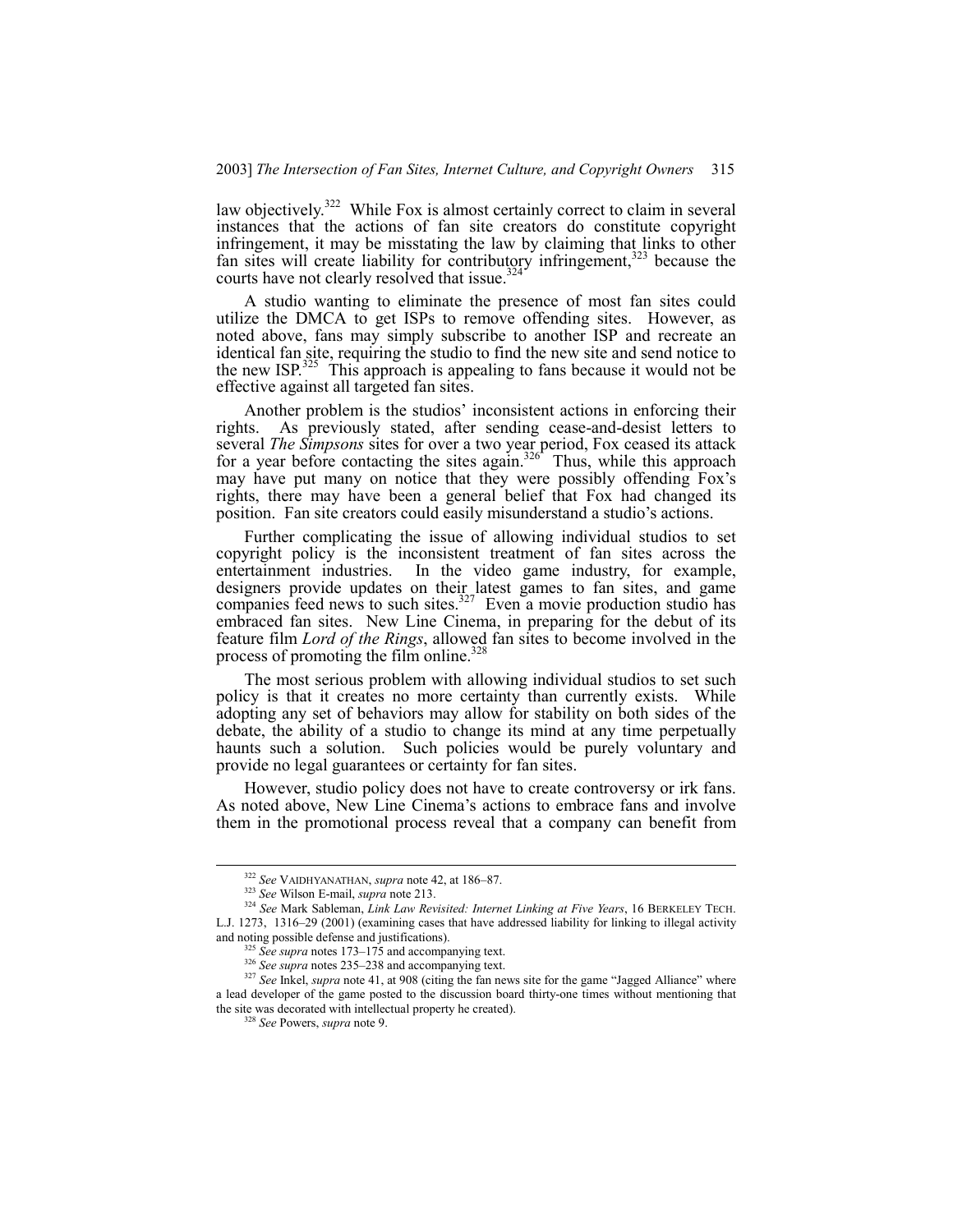authorizing fans to use its intellectual property.<sup>329</sup> Studios could provide a reservoir of images that fans could freely use on their sites.<sup>330</sup> Additionally, an entertainment company could license fan sites to use copyrighted images for free, with an agreement containing the requirement that the images remain unaltered and asserting that the studio may terminate the contract if the fan site fails to comply.<sup>331</sup> Such actions would show the fans and the media that the studio appreciates the fans' support for their shows and movies,<sup>332</sup> but still plans to retain ownership of the protected material.

Additionally, studios that continue to send cease-and-desist letters may consider rephrasing such communications to take into account the possibility that the recipients may be young or uneducated about copyright law, or likely to respond negatively to a perceived attack. Dutton Childrenís Books, which holds the copyright to the *Winnie the Pooh* series, has sent letters gently explaining that the company owns the copyright to the books and wants to make sure that it is credited.<sup>333</sup> Christopher Franceschelli, the publisher, has personally sent letters and refrained from making threats or using menacing legal jargon.<sup>334</sup> Adopting a similar perspective, studios could create simple, easily understandable boilerplate letters that address fan site owners in a non-threatening manner.

Fans would likely respond to overtures that recognize that they are on the same side of the equation as the studio. Indications that the studio is willing to compromise may pacify many webmasters.<sup>335</sup> Furthermore, fans may not react so dramatically if a studio announces the alleged infringement by a personal letter instead of an accusatory one.

Another advantage of more understanding and permissive studio policies is that protesters have sought these all along. Fan sites did not lobby Congress, but rather appealed to the studios themselves and the media to try to enact a change in treatment. Fan site protests generally occurred in an extralegal forum, where challengers did not advocate the creation of different laws but rather different policies. Fans sought a compromise between themselves and the studios.<sup>336</sup> Therefore, adopting the above practices would likely quell the concerns of fan site creators.

In light of the respective cultures of the Internet and fans, and the obstacles to implementation, the best solution may be to allow studios to set their own policies because that does not require any legislative action.

 <sup>329</sup> *See id.*

<sup>330</sup> Koster & Shatz-Akin, *supra* note 29, at 22.

<sup>&</sup>lt;sup>331</sup> Sony Music Entertainment, Inc. has suggested resolving its conflicts with fans of one of its bands, Pearl Jam, by allowing such a use. *See* Kerber, *supra* note 320, at 81. *See also* Koster & Shatz-Akin, *supra* note 29, at 22.

<sup>332</sup> *See* Koster & Shatz-Akin, *supra* note 29, at 22.

<sup>333</sup> *See* Edward A. Mazza, *Copyright Holders Wage War on Net*, THE DAILY YOMIURI, Jan. 21, 1997, at 9. *See also* Harmon, *supra* note 23.

<sup>334</sup> *See* Harmon, *supra* note 23.

<sup>335</sup> *See* Belsie, *supra* note 36 (quoting a fan site owner who asserted that Fox had been unwilling to cooperate and that fans were willing to fight in the absence of a peaceful compromise).